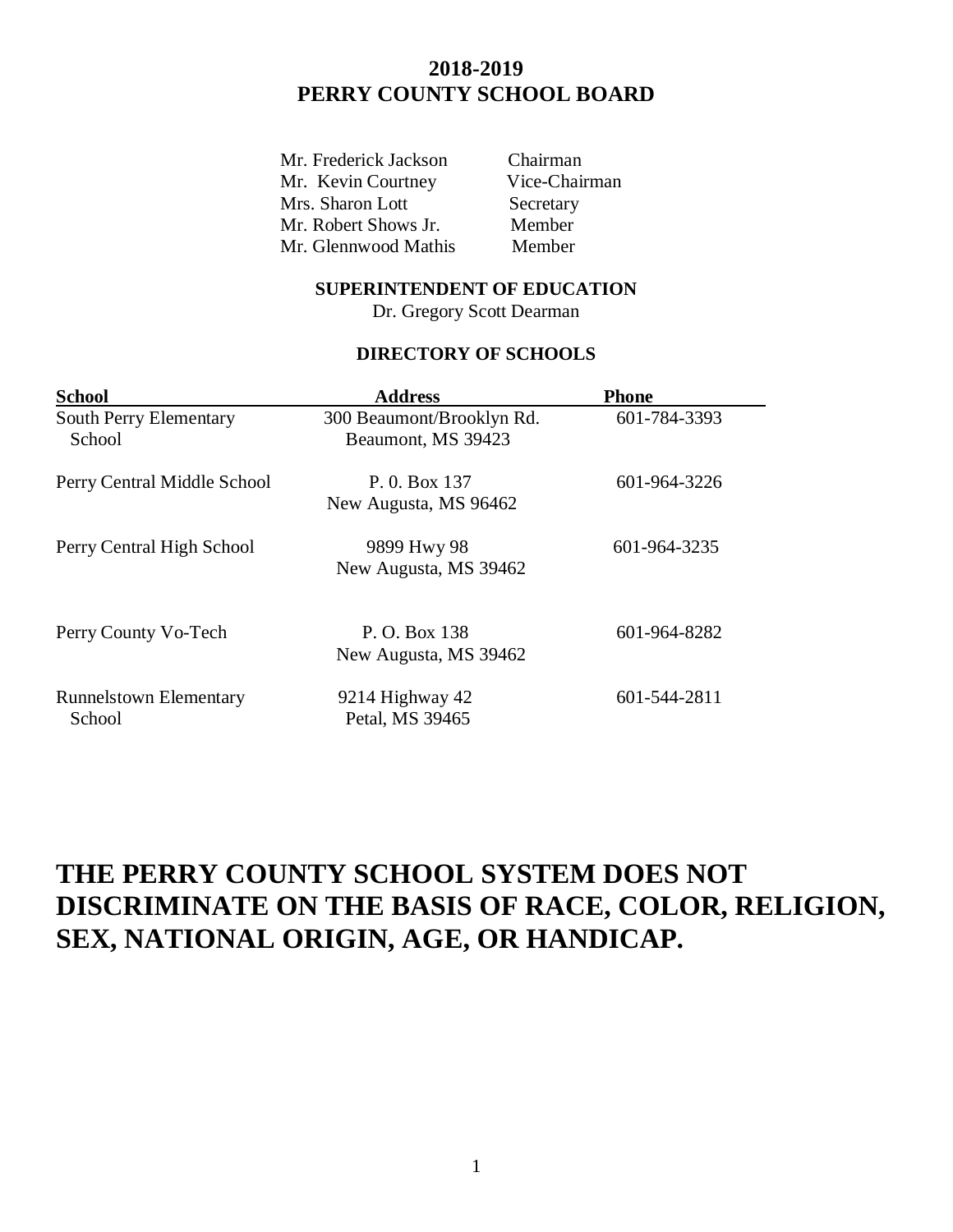#### **VISION STATEMENT**

### *"To empower all stakeholders to become actively engaged in every aspect of the school community."*

#### **MISSION STATEMENT**

*"The Mission of the Perry County School System is to build a community of life-long learners by providing diverse educational opportunities."*

#### **FOREWORD**

This handbook takes effect with the 2018-2019 school year and supersedes all other handbooks. The purpose of this handbook is to familiarize students, teachers, and parents/guardians with the regulations and policies of Perry Central High School. This publication is designed to outline the rights and responsibilities of our students. It is not intended to be a comprehensive set of rules, but it does set forth the philosophy that the school environment is critical to effective teaching and learning.

This handbook therefore is designed to assist us in creating a proper atmosphere for learning. The premise that every person deserves respect and must respect the rights of others is the primary principle that governs responsible behavior. **The rules set forth in this handbook are not all inclusive but are set forth as broad principles that support the concept of student rights and responsibilities.**

Students and Parents should become familiar with the handbook since it contains the school calendar and other important school and district policies. This handbook has been prepared by a handbook committee at Perry Central High School and approved by the Perry County School Board.

The Perry County Board of Education and Administration of Perry Central High School reserve the right to amend any part of this Handbook at any interval in the school year that the need arises.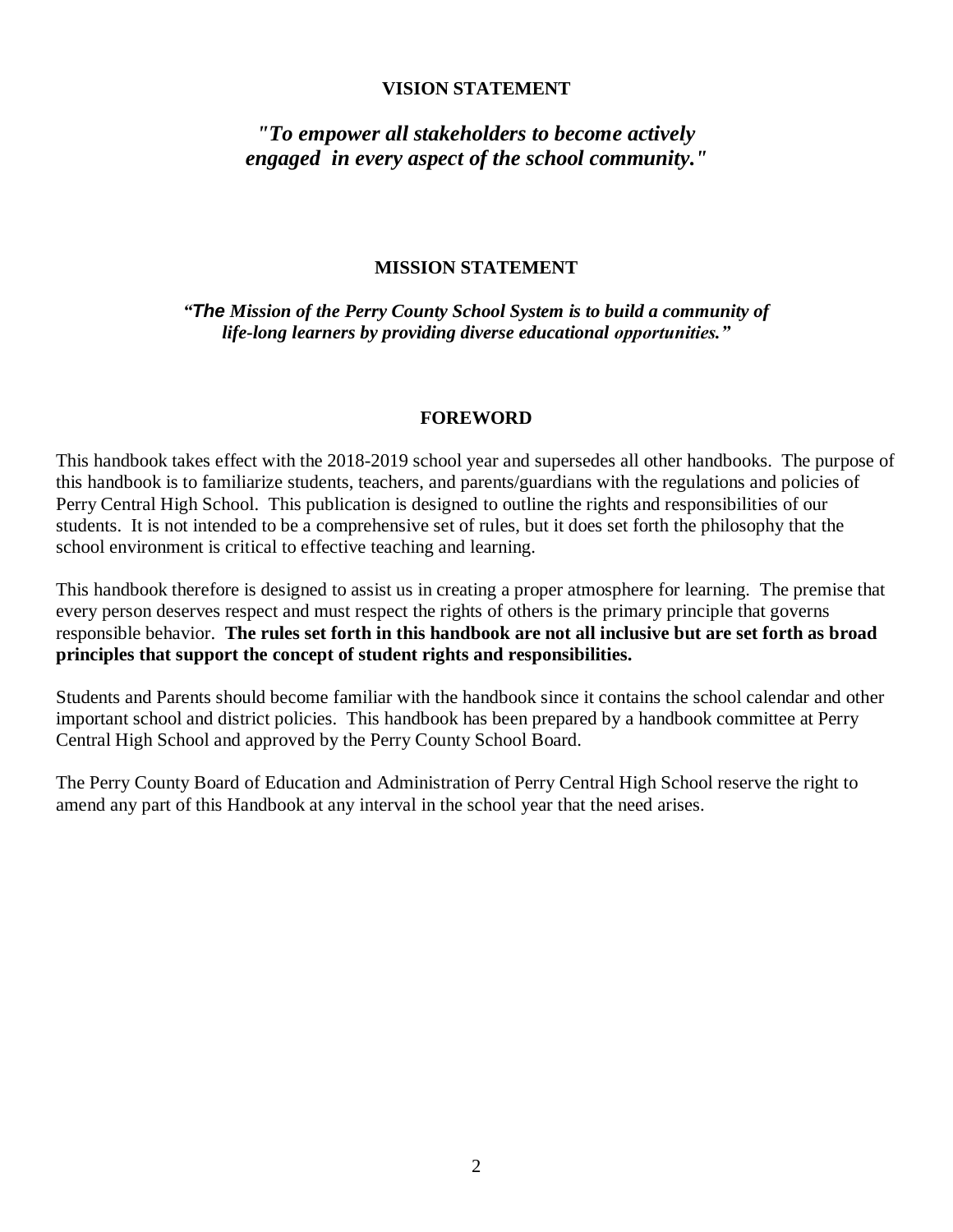# **STUDENT/PARENT/SCHOOL HANDBOOK VERIFICATION COMPLIANCE FORM**

I, the parent/guardian of\_\_\_\_\_\_\_\_\_\_\_\_\_\_\_\_\_\_\_\_\_\_\_\_\_\_\_\_\_\_\_\_\_\_, have received and read the policies set forth by the Perry County School Board in this handbook. I also understand that I have the right to contact the principal for clarification of any statement or policy that I do not understand. I have discussed the policies and Perry County School Code of Conduct with my child and do hereby agree to support the school district in the implementation of the rules of conduct.

| <b>Parent/Guardian Signature:</b> | <b>Date:</b> |
|-----------------------------------|--------------|
|-----------------------------------|--------------|

# **STUDENT CODE OF CONDUCT COMPLIANCE FORM**

**I, \_\_\_\_\_\_\_\_\_\_\_\_\_\_\_\_\_\_\_\_\_\_\_\_\_, a student at Perry Central High School, have read the policies set forth in the Perry Central High School Handbook for the year 2018-2019. I agree to the provisions and will comply with the handbook Code of Conduct set forth in this handbook.**

**Student Signature:**  $\Box$  Date:  $\Box$ 

### **SENIOR INFORMATION RELEASE FORM**

As parent/guardian of \_\_\_\_\_\_\_\_\_\_\_\_\_\_\_\_\_\_\_\_\_\_\_\_\_\_\_\_\_\_\_\_\_\_, a graduating senior of Perry Central High School, I hereby grant permission to the Perry County School System to release my son/daughter's name, address, transcripts, any other pertinent information to colleges, universities, or other related institutions for informational purposes. Students 18 or older may sign his/her own release of information form.

**Parent/Guardian Signature**: \_\_\_\_\_\_\_\_\_\_\_\_\_\_\_\_\_\_\_\_\_\_\_\_\_\_ Date: \_\_\_\_\_\_\_\_\_\_\_\_\_\_\_\_\_\_\_\_\_\_\_

Please sign below if you **DO NOT** grant permission for the release of your child's records.

**Parent/Guardian Signature:** \_\_\_\_\_\_\_\_\_\_\_\_\_\_\_\_\_\_\_\_\_\_\_\_\_ Date: \_\_\_\_\_\_\_\_\_\_\_\_\_\_\_\_\_\_\_\_\_\_\_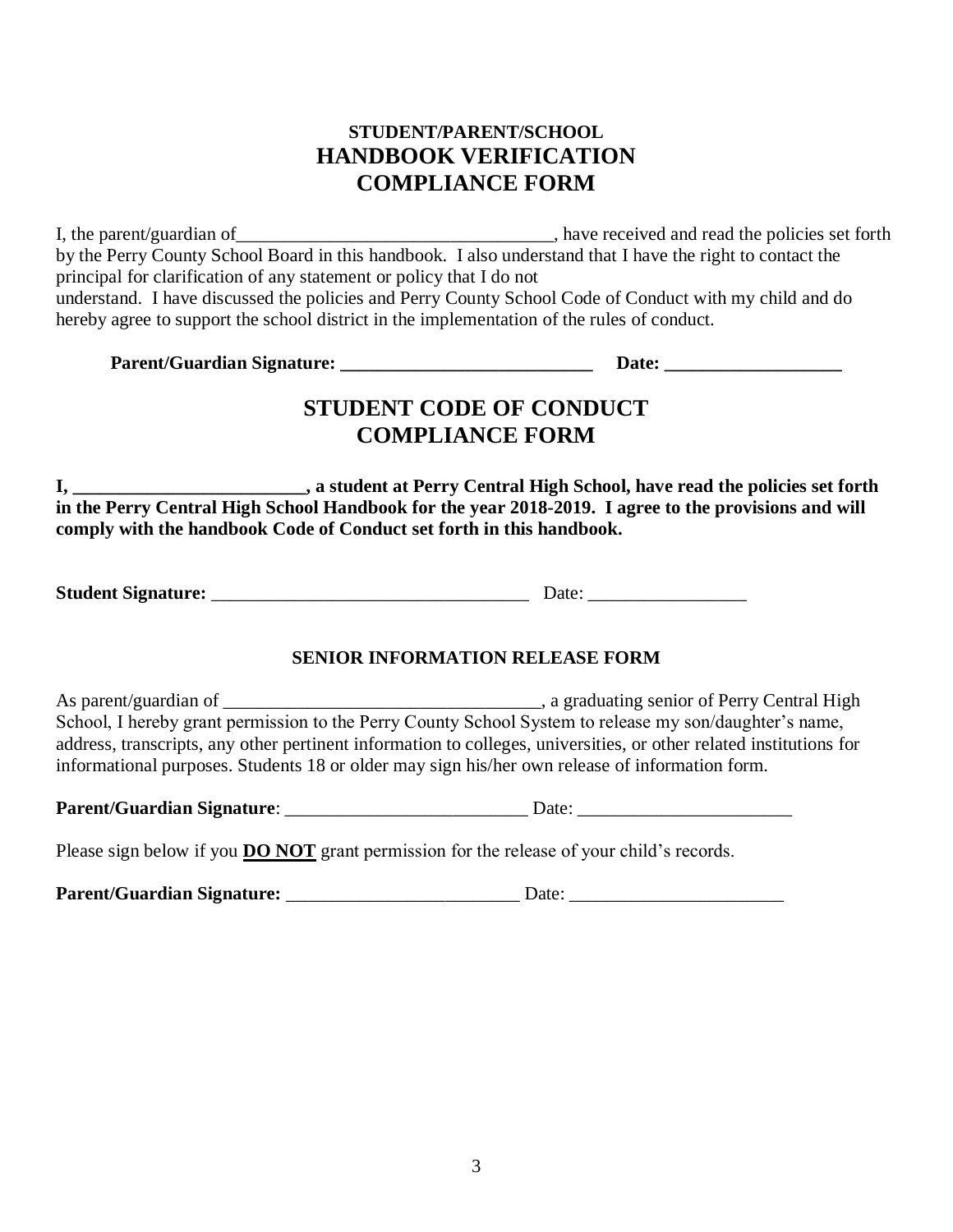# **STUDENT/PARENT/SCHOOL HANDBOOK VERIFICATION COMPLIANCE FORM**

I, the parent/guardian of\_\_\_\_\_\_\_\_\_\_\_\_\_\_\_\_\_\_\_\_\_\_\_\_\_\_\_\_\_\_\_\_\_\_, have received and read the policies set forth by the Perry County School Board in this handbook. I also understand that I have the right to contact the principal for clarification of any statement or policy that I do not understand. I have discussed the policies and Perry County School Code of Conduct with my child and do hereby agree to support the school district in the implementation of the rules of conduct.

| <b>Parent/Guardian Signature:</b><br><b>Date:</b> |
|---------------------------------------------------|
|---------------------------------------------------|

# **STUDENT CODE OF CONDUCT COMPLIANCE FORM**

**I, \_\_\_\_\_\_\_\_\_\_\_\_\_\_\_\_\_\_\_\_\_\_\_\_\_, a student at Perry Central High School, have read the policies set forth in the Perry Central High School Handbook for the year 2018-2019. I agree to the provisions and will comply with the handbook Code of Conduct set forth in this handbook.**

**Student Signature:** \_\_\_\_\_\_\_\_\_\_\_\_\_\_\_\_\_\_\_\_\_\_\_\_\_\_\_\_\_\_\_\_\_\_ Date: \_\_\_\_\_\_\_\_\_\_\_\_\_\_\_\_\_

This page is to be torn out and turned in to the school.

---------------------------------------------------------------------------------------------------------------------

### **SENIOR INFORMATION RELEASE FORM**

As parent/guardian of \_\_\_\_\_\_\_\_\_\_\_\_\_\_\_\_\_\_\_\_\_\_\_\_\_\_\_\_\_\_\_\_\_\_, a graduating senior of Perry Central High School, I hereby grant permission to the Perry County School System to release my son/daughter's name, address, transcripts, any other pertinent information to colleges, universities, or other related institutions for informational purposes. Students 18 or older may sign his/her own release of information form.

| <b>Parent/Guardian Signature:</b><br>Jate |
|-------------------------------------------|
|-------------------------------------------|

Please sign below if you **DO NOT** grant permission for the release of your child's records.

**Parent/Guardian Signature:**  $\qquad \qquad$  Date:

**This page is to be torn out and turned in to the school.**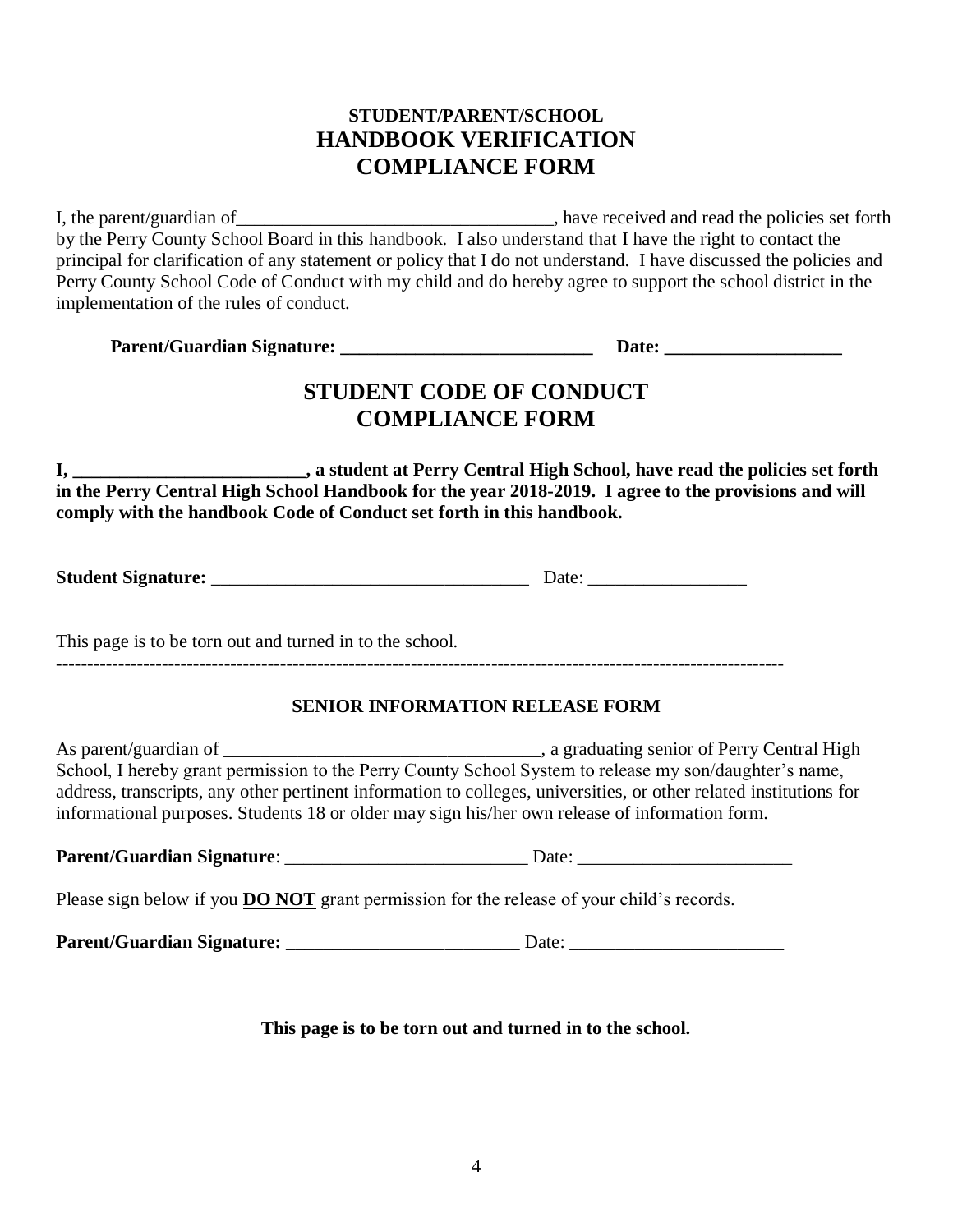### **ACCEPTABLE USE POLICY CONSENT FORM FOR USERS**

The Perry County School District is pleased to offer to its students, faculty and staff, access to the Internet and the District's wide area network in accordance with the terms and conditions of the Acceptable Use Policy.

PCSD's Network and Internet access are provided through a complex association of government agencies and regional networks. Access to the Internet and to the Network provides users with a vast array of educational resources. The District's goal in providing this service is to promote educational excellence and student achievement in our schools through increased access to resources, information and global communication.

Reliable operation of the Network is dependent upon the proper conduct of its users – the Children's Internet Protection Act (CIPA) and The Children's Online Privacy Protection Act (COPPA). In compliance with CIPA and COPPA, the Perry County School District will implement technology protection measures to restrict, filter or block access to inappropriate materials, particularly visual depictions of obscene material, child pornography and materials considered harmful to minors. Use of filtering will also help the District (1) provide for the safety and security of minors when using electronic mail, chat rooms, and other forms of telecommunications; (2) monitor online activities; (3) deter unauthorized access, including hacking and other unlawful online activities; (4) prohibit unauthorized disclosure, use and dissemination of personal information regarding minors, and (5) restrict access to harmful materials by minors.

Users must practice ethical conduct and comply with policies and regulations while using the Network. The regulations adopted prohibit users from accessing harmful matter on the Internet that may be obscene or pornographic and address consequences for misuses of the system. Any user violating the policies and regulations will be subject to disciplinary action and/or loss of privileges. Law enforcement shall be notified when appropriate.

Basic guidelines are provided in School Board Policy so that users are aware of the responsibilities they are about to assume. If a user violates any of these provisions, his/her use will be terminated, and future access may be denied. Disciplinary action may also result. Disciplinary action for users shall be in accordance with existing policies and may include suspension, expulsion, and/or termination of employment. If possible, criminal activity is discovered, the proper authorities will be notified, and an investigation may ensue.

Student Signature: \_\_\_\_\_\_\_\_\_\_\_\_\_\_\_\_\_\_\_\_\_\_\_\_\_\_\_\_\_\_\_\_\_\_\_\_ Date: \_\_\_\_\_\_\_\_\_\_\_\_\_\_\_\_\_\_\_

|  | Date: |  |  |  |
|--|-------|--|--|--|
|  |       |  |  |  |

**This page is to be torn out and turned in to the school.**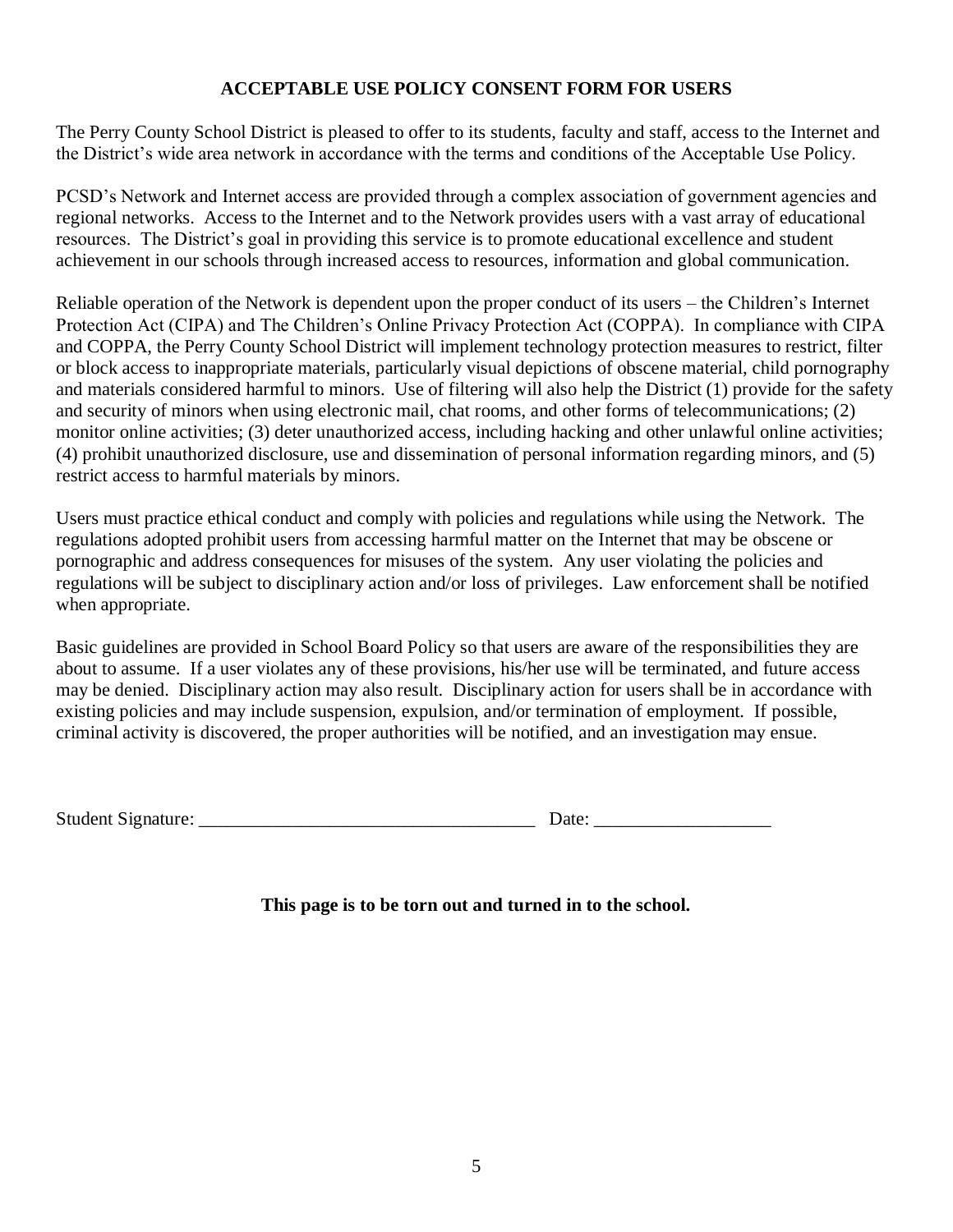### **ACCEPTABLE USE POLICY**

The Perry County School District is pleased to offer to its students, faculty and staff, access to the Internet and the District's wide area network in accordance with the terms and conditions of this policy.

PCSD's Network and Internet access are provided through a complex association of government agencies and regional networks. Access to the Internet and to the Network provides users with a vast array of educational resources. The District's goal in providing this service is to promote educational excellence and student achievement in our schools through increased access to resources, information and global communication.

Reliable operation of the Network is dependant upon the proper conduct of its users. To this end, Congress passed two laws to assist districts in providing a safe and secure environment for its users – the Children's Internet Protection Act (CIPA) and The Children's Online Privacy Protection Act (COPPA). In compliance with CIPA and COPPA, the Perry County School District will implement technology protection measures to restrict, filter or block access to inappropriate materials, particularly visual depictions of obscene material, child pornography and materials considered harmful to minors. Use of filtering will also help the District (1) provide for the safety and security of minors when using electronic mail, chat rooms, and other forms of telecommunications; (2) monitor online activities; (3) deter unauthorized access, including hacking and other unlawful online activities; (4) prohibit unauthorized disclosure, use and dissemination of personal information regarding minors; and (5) restrict access to harmful materials by minors.

Users must practice ethical conduct and comply with policies and regulations while using the Network. The regulations adopted prohibit users from accessing harmful matter on the Internet that may be obscene or pornographic and address consequences for misuses of the system. Any user violating the policies and regulations will be subject to disciplinary action and/or loss of privileges. Law enforcement shall be notified when appropriate.

### **Regulations**

### **Instructional Focus**

Use of the Network, equipment, and access to the Internet must be in support of the educational objectives of the District. Use of is limited to the purpose(s) authorized by the District.

#### **System Resources**

- 1. Perry County School District does not represent or warrant that the functions of the Network system will meet any specific requirements of that it will be error free or uninterrupted; nor shall the District be liable for any direct or indirect, incidental, or consequential damages (including lost data and information) sustained or incurred in connection with the use, operation or inability to use the Network system.
- 2. Any action by a user that is determined by the District to improperly restrict or inhibit other users from accessing and using the Network is strictly prohibited.
- 3. The District shall not be responsible for unauthorized financial obligations incurred by users resulting from the use of the District Network. Any obligation charged to the District must be properly authorized in advance or such obligation shall be assessed to the user making such charge.
- 4. Users will not attempt to circumvent user authentication or security of any host, network, or account on the Network or the Internet.
- 5. Users will not use the Network in a manner that encumbers disk space, processors, bandwidth, or other system resources so as to interfere with normal use of services on the Network or other systems or networks ("denial of service" attack).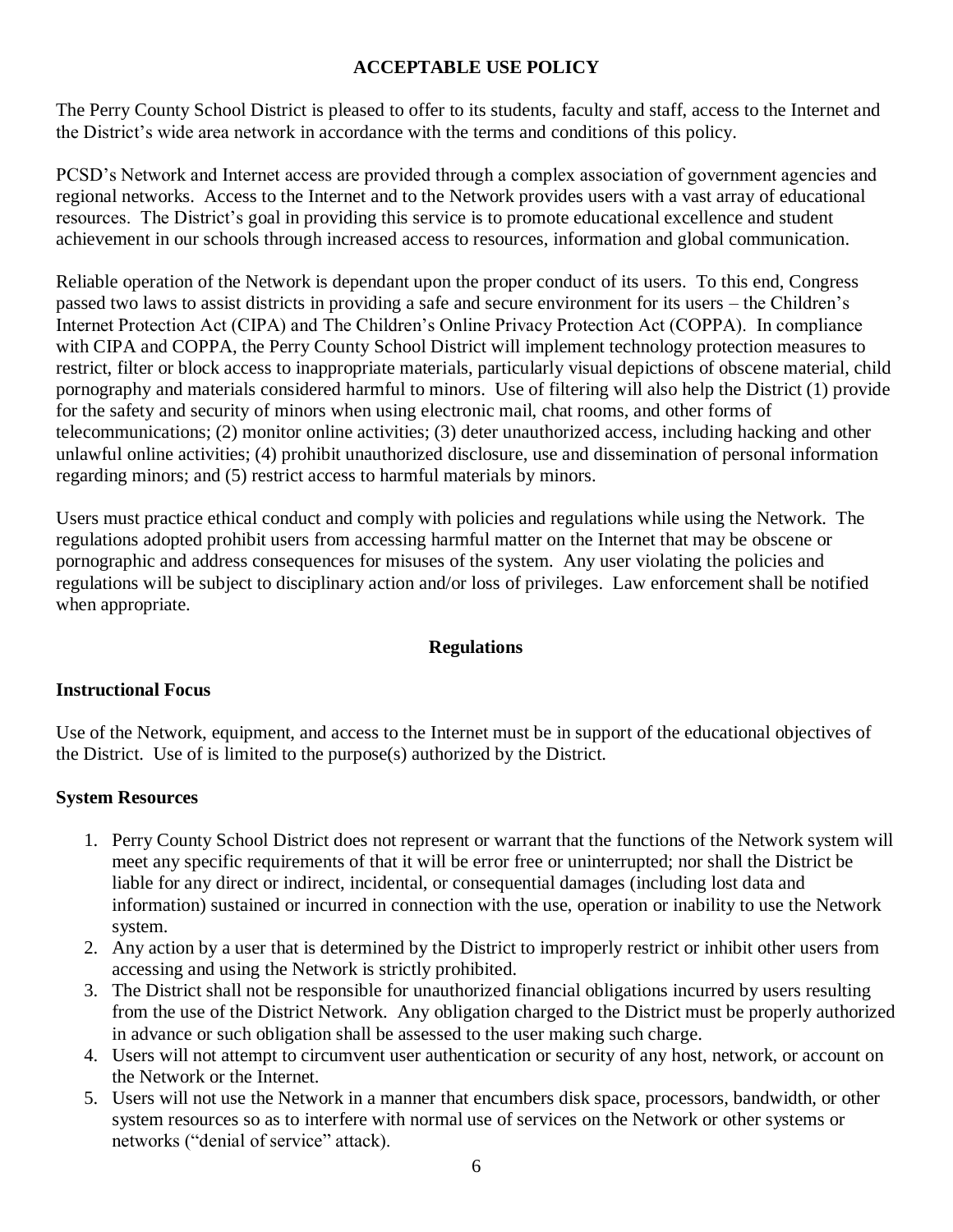6. Transmission of any material in violation of any federal or state law or regulation is prohibited. Use of commercial activities is prohibited unless prior written consent from the District has been granted.

### **Emai**l

User shall not a) send mass email mailings of any notice, b) send a large number of email messages or singularly large email messages of a single address in order to flood a recipient's mailbox, c) forge email headers to obscure the true originator of an email message, d) create or participate in pyramid schemes or chain letters, and e) send harassing email letter, either by language, size or frequency.

# **CIPA/COPPA Compliance**

- 1. Individually identifiable information about a child such as the child's full name, home address, email address, telephone number or other information that may allow individuals to identify or contact a child will not be made available vi District or school web sites.
- 2. Users shall not access, transmit, retransmit, submit, publish, display, or print any defamatory of obscene material, child pornography and other materials considered harmful or inappropriate.
- 3. Users shall not access, transmit, or retransmit material that is threatening, disruptive, or that could be construed as harassment, or disparagement of others based on their race, national origin, sex, sexual orientation, age disability, religion or political beliefs.
- 4. Users shall not access, transmit, retransmit, submit, publish, display, or print copyrighted materials (including plagiarized materials), threatening, harassing, or obscene material, pornographic material, or material protected by trade secret, and/or other material that may be inappropriate for minors.
- 5. Users shall not access, transmit, or retransmit any material that promotes violence or the destruction of persons or property by devices including, but not limited to, the use of firearms, explosives, fireworks, smoke bombs, incendiary devices, or other similar materials.
- 6. Any transmission or reception of material that is libelous, slanderous, gang-related, or incites students and/or staff so as to create a clear and present danger of a) the commission of unlawful acts on school premises, b) the violation of law and/or administrative regulations, or c) the substantial disruption of the orderly operation of the District or any school in the District is prohibited.

### **Personal Safety**

- 1. The District will not disclose, disseminate, or divulge personal or private information about students or employees such as, but not limited to, last names, social security numbers, telephone numbers, addresses, etc.
- 2. Under no conditions should a user provide his/her password to another person or use another person's password.
- 3. Access to student information is limited to authorized parties and will only be permitted in support of district educational goals and objectives. Parties granted access will fall under the auspices and regulations of this policy and may be required to complete and sign an Oath of Confidentiality.
- 4. Users will immediately report to District officials any attempt of others to engage in unauthorized activities, inappropriate communications, or prohibited use of the Internet and District resources.
- 5. Users agree to immediately notify school or District officials of any attempt by others to engage in inappropriate conversations or personal contact.

### **Copyright Infringement**

Each user agrees to use the Network in accordance with all copyright laws. Copyrighted material may not be placed on the Internet/Network without the author's or copyright owner's permission. Users may download copyrighted material for their own use only in accordance with copyright laws.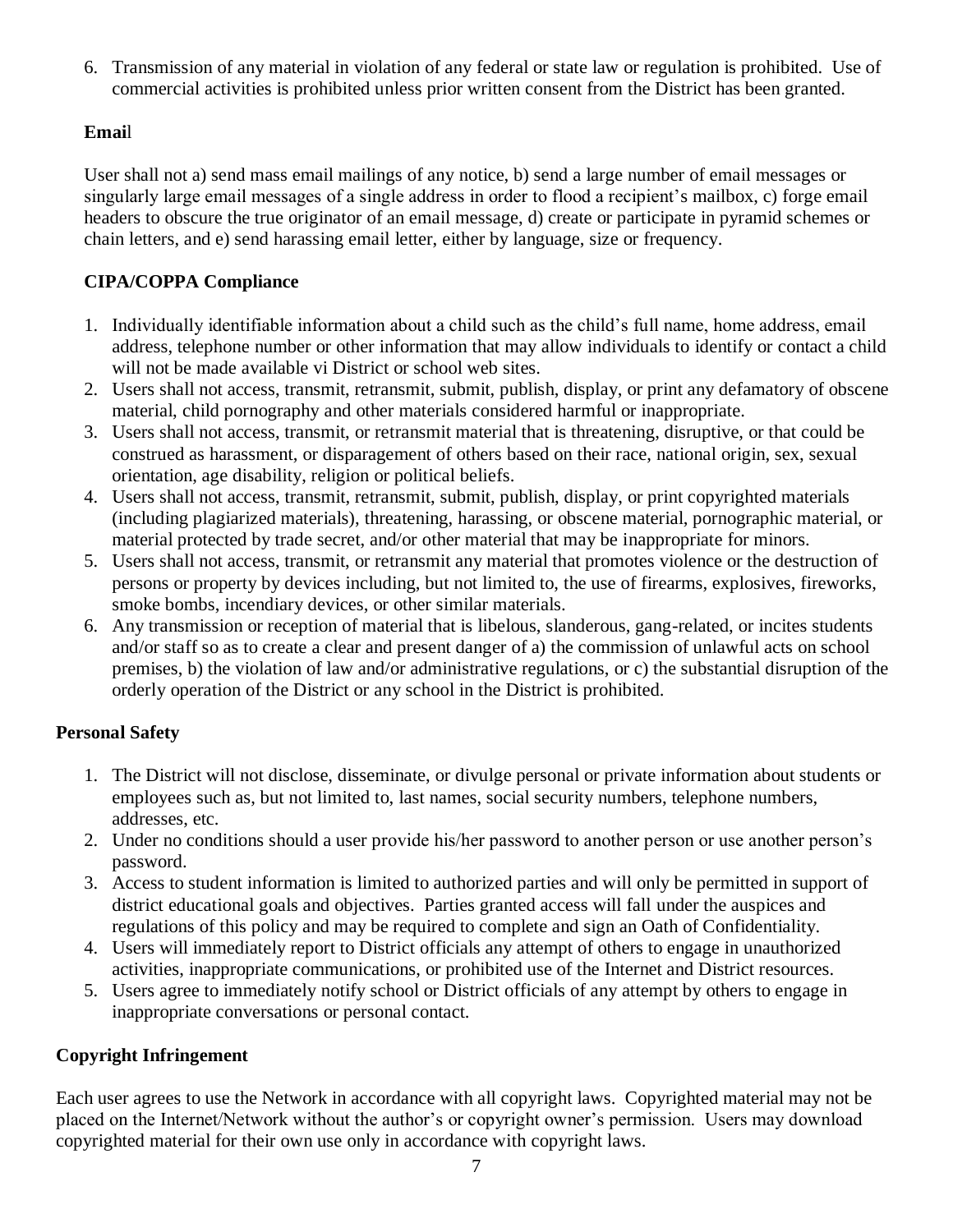### **Monitoring**

1. Files stored on District servers, computers, electronic mail and other resources of the Network are not private and are subject to inspection and/or monitoring by District officials. Network administrators reserve the right to monitor any and all activity on the Network.

#### **Disclaimer**

Parents and/or guardians must be aware that direct supervision of student computer use may not always be possible. The District is not responsible for material or information accessed on the Internet by users and shall not be responsible for the impact or effect of the information on the user. The District specifically disclaims any responsibility for the accuracy or quality of information obtained via the Internet.

#### **Process for Restricting Internet Access**

If a parent/guardian does not wish a student to have access to the Internet, that parent/guardian shall send a letter to that effect to the school principal. Likewise, employees who do not wish to have Internet access should submit a letter stating such to their supervisor. Copies of all such letters shall be forwarded to the Technology Coordinator.

#### **Sanctions**

- 1. Use of the Network and its resources is a privilege, not a right. Violations of the regulations of this policy may result in the denial, revocation, suspension and/or termination of the user's privileges and/or disciplinary action.
- 2. Vandalism may result in cancellation of privileges and/or disciplinary action. Vandalism includes any malicious attempt to access, damage, delete, infect, destroy or alter data files, folders, or directories.
- 3. PCSD will fully cooperate with local, state, and/or federal officials in any investigation related to illegal activities conducted through use of the District Network, the Internet or any of its resources.

Each member of the school community will be provided a copy of this policy. As this policy is a legal and binding document, use of the network and District computer resources constitutes agreement by each user to comply with the terms set forth in this policy.

# **PERRY COUNTY SCHOOL DISTRICT INTERNET SAFETY POLICY**

#### **Introduction**

It is the policy of Perry County School District to: (a) prevent user access over its computer network to, or transmission of, inappropriate material via Internet, electronic mail, or other forms of direct electronic communications; (b) prevent unauthorized access and other unlawful online activity; (c) prevent unauthorized online disclosure, use, or dissemination of personal identification information of minors; and (d) comply with the Children's Internet Protection Act [Pub. L. No. 106-554 and 47 USC 254(h)].

#### **Definitions**

Key terms are as defined in the Children's Internet Protection Act.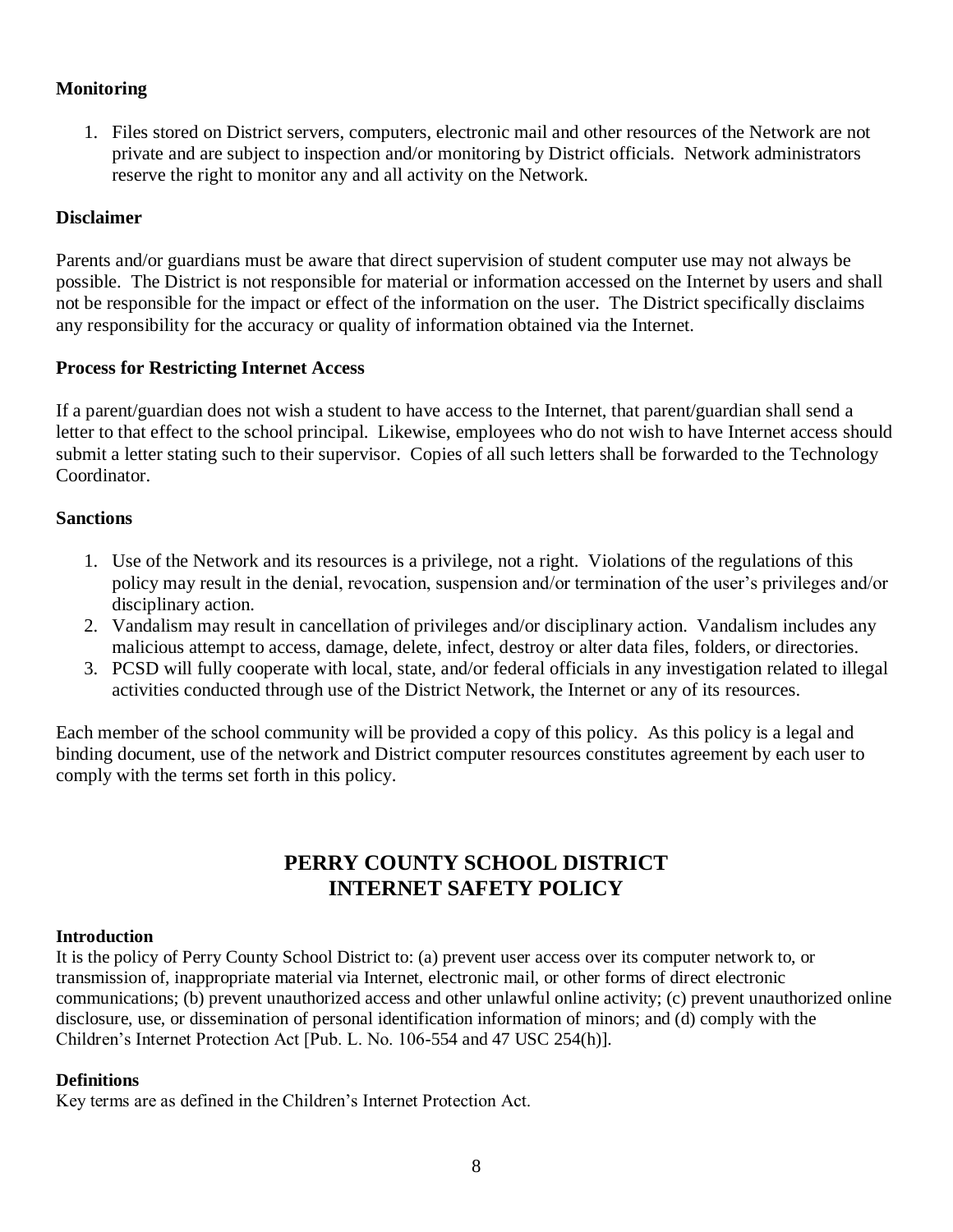#### **Access to Inappropriate Material**

To the extent practical, technology protection measures (or "Internet filters") shall be used to block or filter Internet, or other forms of electronic communications, access to inappropriate information.

Specifically, as required by the Children's Internet Protection Act, blocking shall be applied to visual depictions of material deemed obscene or child pornography, or to any material deemed harmful to minors.

Subject to staff supervision, technology protection measures may be disabled for adults or, in the case of minors, minimized only for bona fide research or other lawful purposes.

#### **Inappropriate Network Usage**

To the extent practical, steps shall be taken to promote the safety and security of users of the Perry County School District online computer network when using electronic mail, chat rooms, instant messaging, and other forms of direct electronic communications.

Specifically, as required by the Children's Internet Protection Act, prevention of inappropriate network usage includes: (a) unauthorized access, including so-called 'hacking,' and other unlawful activities; and (b) unauthorized disclosure, use, and dissemination of personal identification information regarding minors.

#### **Education, Supervision and Monitoring**

It shall be the responsibility of all members of the Perry County School District staff to educate, supervise and monitor appropriate usage of the online computer network and access to the Internet in accordance with this policy, the Children's Internet Protection Act, the Neighborhood Children's Internet Protection Act, and the Protecting Children in the 21st Century Act.

Procedures for the disabling or otherwise modifying any technology protection measures shall be the responsibility of The Technology Director or designated representatives.

The Perry County School District or designated representatives will provide age-appropriate training for students who use the Perry County School District Internet facilities. The training provided will be designed to promote Perry County School District's commitment to:

- I. The standards and acceptable use of Internet services as set forth in the Perry County School District Internet Acceptable Use Policy;
- II. Student safety with regard to:
	- a. safety on the Internet;
	- b. appropriate behavior while on online, on social networking Web sites, and in chat rooms; and
	- c. cyberbullying awareness and response.
- III. Compliance with the E-rate requirements of the Children's Internet Protection Act ("CIPA").

Following receipt of this training, the student will acknowledge that he/she received the training, understood it, and will follow the provisions of the District's acceptable use policies.

#### **Adoption**

This Internet Safety Policy was adopted by the Board of the Perry County School District at a public meeting, following normal public notice, on May 7, 2012.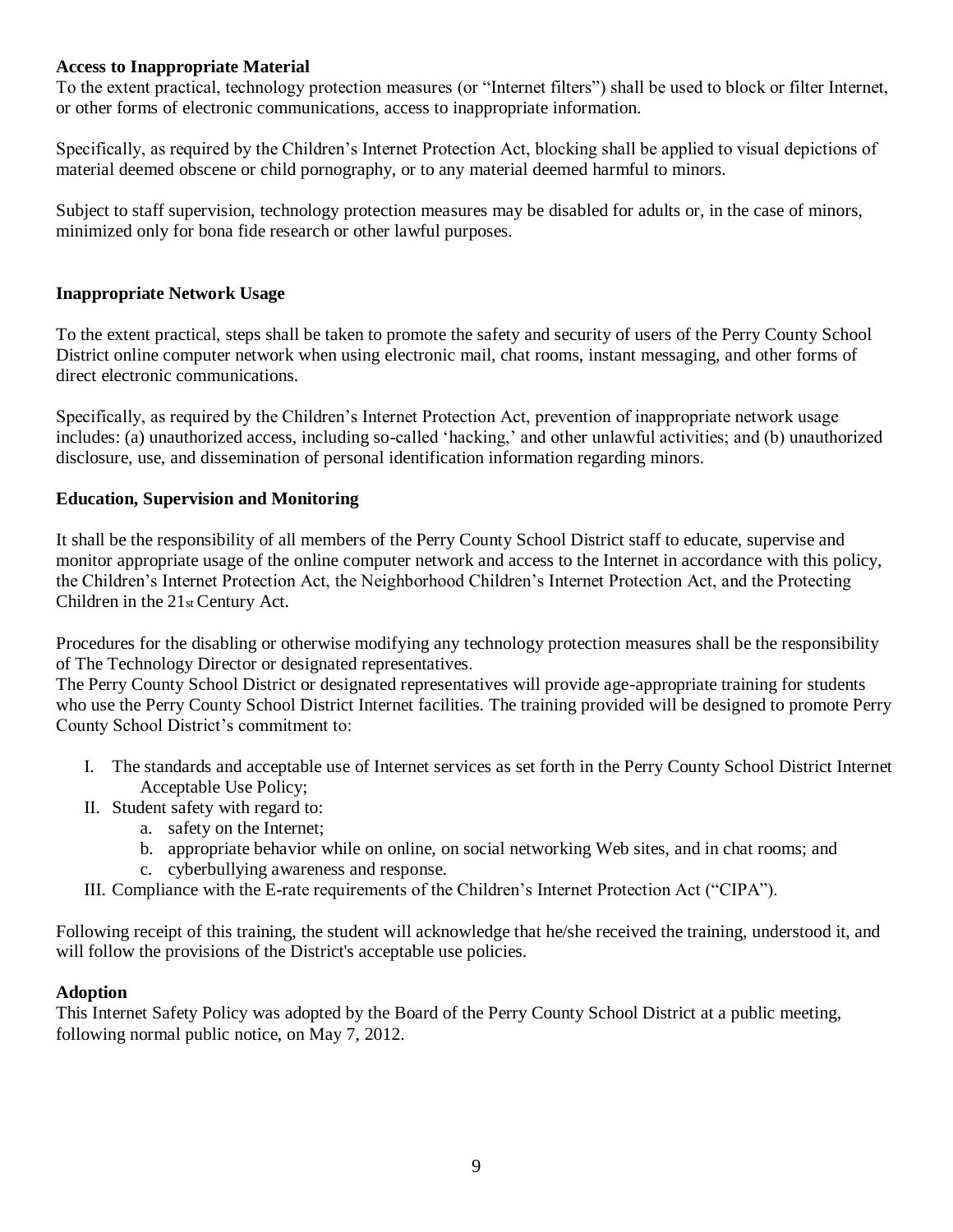| PERRY COUNTY SCHOOLS |                                                        |  |  |
|----------------------|--------------------------------------------------------|--|--|
|                      | 2018-2019                                              |  |  |
|                      | <b>SCHOOL CALENDAR</b>                                 |  |  |
|                      |                                                        |  |  |
| AUG. 1               | TEACHERS' FIRST DAY- DISTRICT STAFF DEVELOPMENT (PERRY |  |  |
|                      | <b>CENTRAL</b> )                                       |  |  |
| AUG. 2,3, & 6        | <b>STAFF DEVELOPMENT</b>                               |  |  |
| AUG. 7               | <b>STUDENTS' FIRST DAY</b>                             |  |  |
| SEPT. 3              | <b>HOLIDAY (LABOR DAY)</b>                             |  |  |
| SEPT. 7              | PROGRESS REPORTS                                       |  |  |
| <b>SEPT. 14</b>      | PCHS HOMECOMING                                        |  |  |
| OCT. 3,4, & 5        | <b>9 WEEKS EXAMS</b>                                   |  |  |
| OCT. 8               | <b>HOLIDAY</b><br>(BAD WEATHER DAY IF NEEDED)          |  |  |
| <b>OCT.</b> 11       | <b>REPORT CARDS</b>                                    |  |  |
| NOV.8                | PROGRESS REPORTS                                       |  |  |
| NOV. 19 -23          | THANKSGIVING HOLIDAYS                                  |  |  |
| DEC. 17, 18, & 19    | <b>9 WEEKS EXAMS</b>                                   |  |  |
| <b>DEC. 19</b>       | 60% DAY                                                |  |  |
| DEC. 20 - JAN. 4     | <b>CHRISTMAS HOLIDAYS</b>                              |  |  |
| JAN. $3$             | STAFF DEVELOPMENT (NO STUDENTS)                        |  |  |
| JAN. 4               | STAFF DEVELOPMENT (AT HOME SCHOOLS) (NO STUDENTS)      |  |  |
| JAN.7                | STUDENTS' RETURN AFTER HOLIDAYS                        |  |  |
| <b>JAN. 10</b>       | <b>REPORT CARDS</b>                                    |  |  |
| <b>JAN. 21</b>       | <b>HOLIDAY (MLK)</b><br>(BAD WEATHER DAY IF NEEDED)    |  |  |
| FEB. 7               | PROGRESS REPORTS                                       |  |  |
| <b>FEB. 18</b>       | <b>HOLIDAY</b><br>(BAD WEATHER DAY IF NEEDED)          |  |  |
| MAR. 6, 7, & 8       | <b>9 WEEKS EXAMS</b>                                   |  |  |
| MAR. 11-15           | <b>SPRING BREAK</b>                                    |  |  |
| <b>MAR. 21</b>       | <b>REPORT CARDS</b>                                    |  |  |
| <b>APR. 18</b>       | PROGRESS REPORTS                                       |  |  |
| <b>APR. 19</b>       | HOLIDAY (GOOD FRIDAY)                                  |  |  |
| <b>APR. 22</b>       | HOLIDAY (EASTER MONDAY)                                |  |  |
| <b>APR. 25</b>       | EMPLOYEE AWARDS BANQUET                                |  |  |
| MAY <sub>2</sub>     | VO-TECH AWARDS NIGHT 6:30 P.M.                         |  |  |
| MAY 7                | PERRY CENTRAL HIGH SCHOOL UNDERCLASSMEN AWARDS         |  |  |
| MAY 9                | VO-TECH CRAFT COMMITTEE MEETING 6:30 P.M.              |  |  |
| <b>MAY 14</b>        | PERRY CENTRAL HIGH SCHOOL SENIOR NIGHT/AWARDS          |  |  |
| <b>MAY 17</b>        | PERRY CENTRAL HIGH SCHOOL GYM<br><b>GRADUATION</b>     |  |  |
|                      | 7:00 P.M.                                              |  |  |
| MAY 20, 21, & 22     | <b>9 WEEKS EXAMS</b>                                   |  |  |
| <b>MAY 23</b>        | STUDENTS' LAST DAY<br>60% DAY                          |  |  |
| <b>MAY 24</b>        | STAFF DEVELOPMENT/TEACHER'S LAST DAY                   |  |  |
| <b>MAY 27</b>        | <b>HOLIDAY</b><br><b>MEMORIAL DAY</b>                  |  |  |
| <b>MAY 30</b>        | <b>REPORT CARDS</b>                                    |  |  |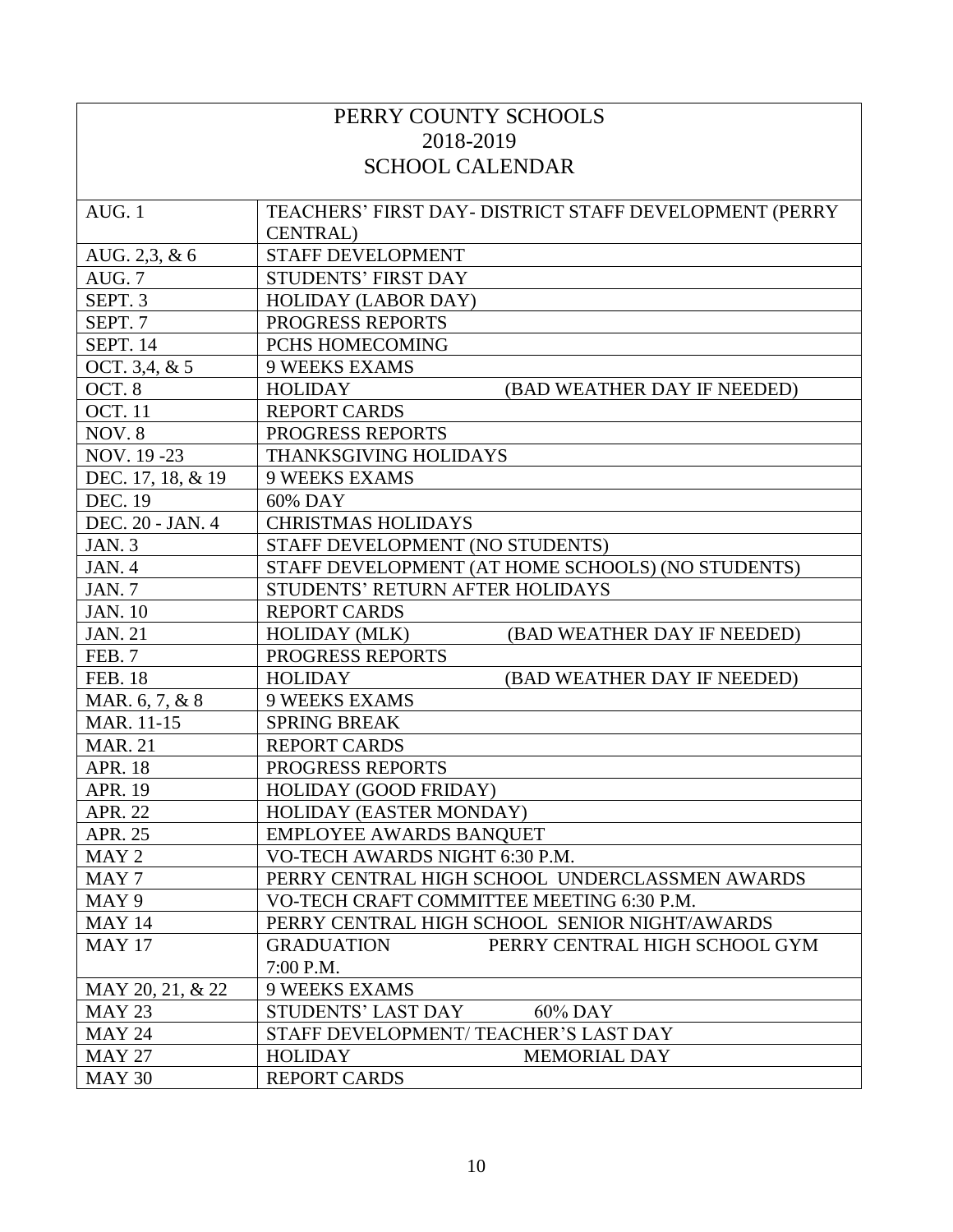#### **Perry Central High School Daily Bell Schedule 2018-2019**

| <b>Activity Period</b> | $7:45 -- 7:54$  |
|------------------------|-----------------|
| 1 <sup>st</sup> Block  | $7:57 -- 9:31$  |
| <b>Break</b>           | $9:31 -- 9:39$  |
| 2 <sup>nd</sup> Block  | $9:42 -- 11:16$ |
| 3rd Block              | $11:19 -- 1:13$ |
| $1st$ Lunch            | $11:20 - 11:40$ |
| 2 <sup>nd</sup> Lunch  | $11:55 - 12:15$ |
| $3rd$ Lunch            | $12:30 - 12:50$ |
| 4 <sup>th</sup> Period | $1:16 -- 2:06$  |
| 5 <sup>th</sup> Period | $2:09 -- 2:59$  |

### **VISITORS ON CAMPUS**

Parents are encouraged to visit the school. Visiting your child's school is one way of showing your child that you are interested in his/her success in school. It is, however, very important that we know the people that are in the building therefore; **EVERY VISITOR MUST CHECK IN AT THE ADMINISTRATOR'S OFFICE UPON ENTERING THE SCHOOL CAMPUS**. Visitors must be approved by the school administration and must surrender vehicle keys to office personnel before being given **a Visitor's Pass** to carry while on the campus. Former students will not be permitted to loaf on campus or in the hall while classes are in session. Anyone who fails to comply with this policy is subject to being reported to the local law enforcement authorities. This is a very important issue if we are to maintain a safe and secure environment for our students.

### **CONTACTING PARENTS**

It is the responsibility of the parent or guardian to provide accurate and current telephone numbers so that school personnel can reach a responsible adult at all times. The school must be informed of any changes in telephone numbers and addresses. When a responsible adult cannot be reached after good faith efforts by school personnel, Perry County Social Services and/or the Perry County Sheriff's Department will be contacted.

### **CUSTODIAL PARENTS**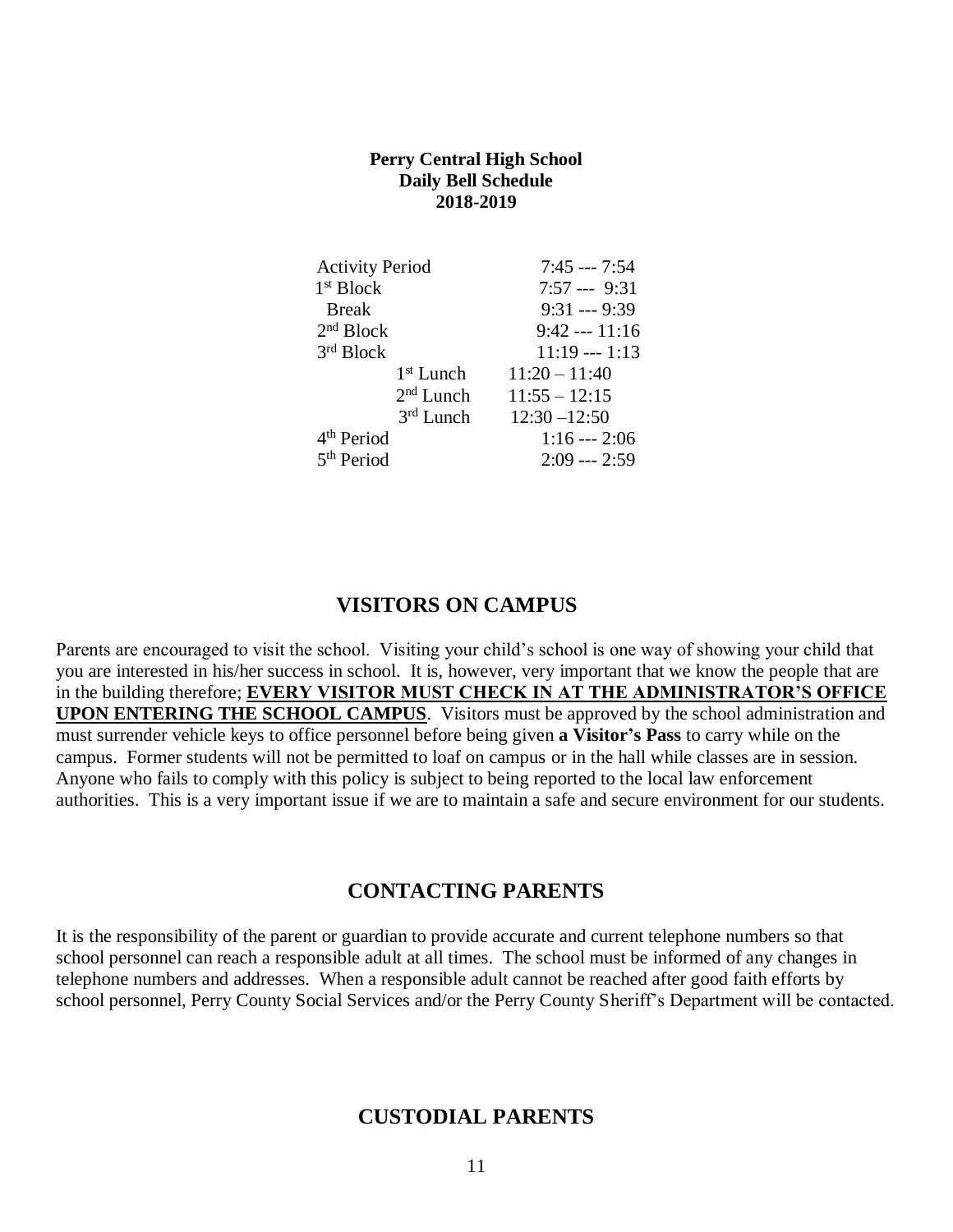Perry Central High School will be responsible for issuing report cards, progress reports, and other necessary reports to either parent unless a court order states otherwise.

### **ONLY THE SIGNATURES OF PARENTS AND LEGAL GUARDIANS MAY GRANT PERMISSION FOR SCHOOL ACTIVITIES AND SIGN LEGAL DOCUMENTS SUCH AS PORTFOLIOS AND GRANTING PERMISSION TO LEAVE SCHOOL WITH SOMEONE OTHER THAN THE CUSTODIAL PARENT.**

# **STUDENT ENROLLMENT PROCEDURES**

1. All students entering Perry County Schools must have a Certificate of Immunization and Vaccination upon entering school. This applies to all students in grades 9 -12. Immunizations must be up to date.

2. All students must have a certified birth certificate for admission. The only acceptable documentation for birth record is the certified copy of the birth record from the Bureau of Vital Statistics or from the U.S. State Department for students born overseas.

3. Students transferring from another accredited school must have an official transcript mailed directly from the school previously attended. Transfer papers or a report card from the previous school may be used for temporary class placement.

4. Students transferring from a non-accredited school must be given appropriate placement tests as determined by school officials.

5. Students transferring from other accredited schools must be accompanied by a parent or guardian and present the following documents upon registration:

- (a) Proper withdrawal papers from previous school
- (b) Guardianship papers if applicable
- (c) Mississippi immunization record (blue slip)
- (d) Two (2) proofs of residence (verification of physical address)
- (e) Discipline and attendance record from previous school
- (f) Special education records if applicable
- (g) Certified birth certificate
- (h) Alternative Program packet if applicable
- (i) Free/Reduced Lunch Form
- (j) Parent or Guardian present

6. Parents and guardians must present a picture ID for identification purposes when enrolling a student.

7. Legal guardians of students must provide a copy of the court order appointing guardianship. If a petition for guardianship has been filed and a decree is pending a certified copy of the petition for guardianship is needed.

### 8. **Failure to provide necessary documentation or the presence of a parent or legal guardian will result in a denial of enrollment in the Perry County School System.**

9. **No temporary enrollment will be granted.**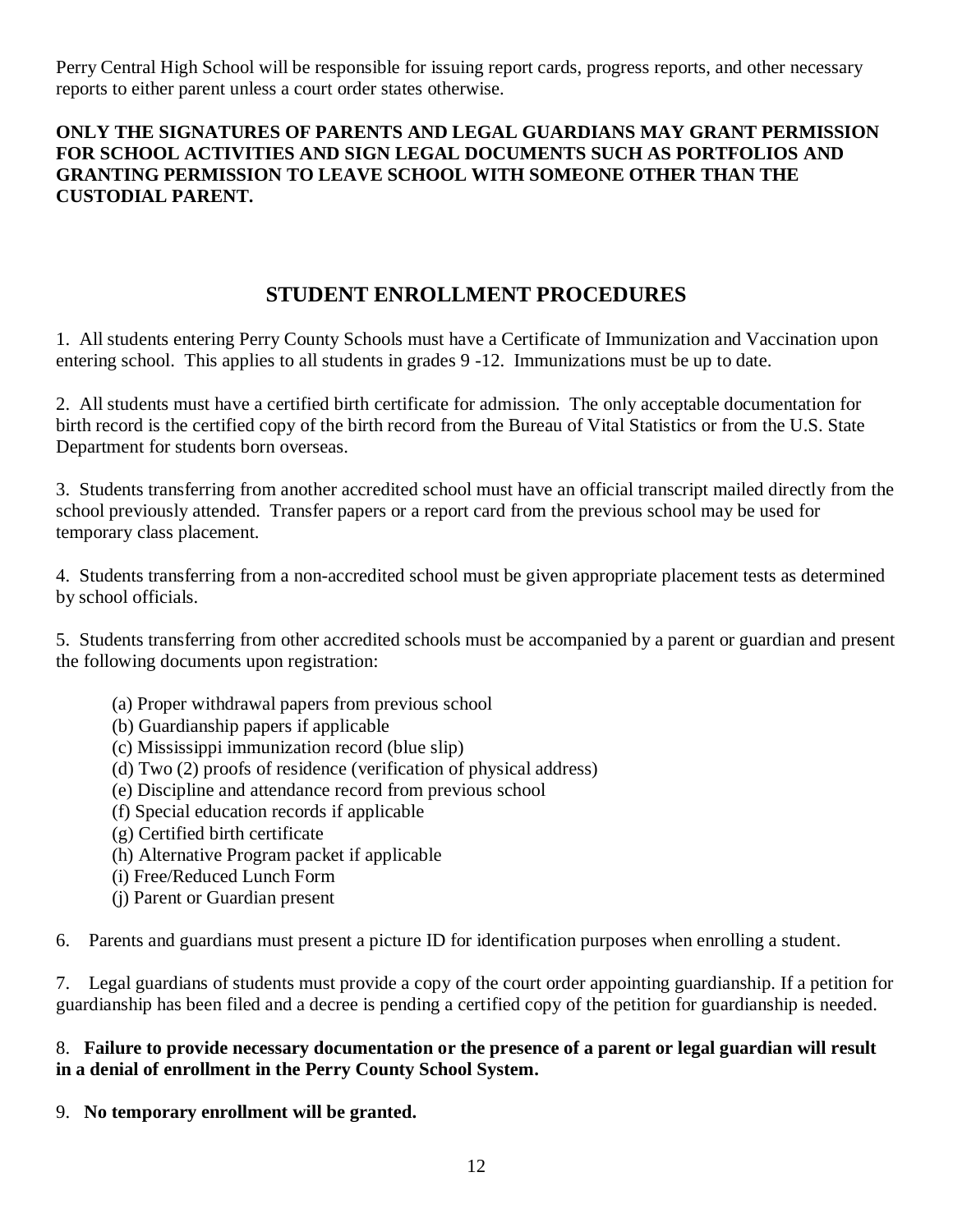10. Upon registration a request for complete transcript of prior credits from the previous school will be made through the counselor's office. Final grades and credits will be considered incomplete until official records are obtained from the previous school. **Any student who is on probation from, expelled from, or not properly cleared from the previous school will not be allowed to enroll in Perry County Schools without approval of the Perry County School Board. WHEN A STUDENT TRANFERS IN FROM ANOTHER SCHOOL DISTRICT HIS/HER ABSENCES FROM THE PREVIOUS SCHOOL DISTRICT WILL TRANFER ALSO.**

### **ACCEPTABLE DOCUMENTS FOR VERIFICATION OF RESIDENCY**

1. A copy of two of the following items will serve as verification of residence. No post office address will be acceptable. These items must reflect a 911 street address or designated road address. **All documents must be for present residence only; documents for rental or other commercial property will not be acceptable.**

- 1. Filed Homestead Exemption Application Form
- 2. Mortgage documents or property deed
- 3. Apartment or home lease
- 4. Utility bills
- 5. Valid Driver's License (Requires additional documentation of residency)
- 6. Vehicle registration

2. Legal Guardians must also provide a copy of the court order appointing you as the guardian. If a petition for guardianship has been filed and the decree is pending, you must provide a certified copy of the filed petition for guardianship. **Note: Any legal guardianship formed for the purpose of establishing residency for school district purposes shall not be recognized by the board. (**Legal reference: Mississippi Code Ann. Section 37-15-31, 1989 Supplement)

3.If the Perry County School District receives a complaint regarding the residence of a student, the district is required to take action to further verify residence, including but not limited to follow-up visits to the resident's address by school officials.

# **POLICIES ON INTER-DISTRICT TRANSFERS PERRY COUNTY SCHOOL DISTRICT**

The Perry County School District has the responsibility for educating students who reside within the boundaries of the District. As a general rule, "no minor child may enroll in or attend any school except in the school district of his residence, unless such child is lawfully transferred from the school district of his residence to a school in another school district…." *Miss. Code Ann.* Section 37-15-29 (1).

There are two exceptions to this general rule that are provided by the Mississippi Code:

- (1) "Those children whose parent(s) or legal guardian(s) are instructional personnel or certificated employees of a school district may at such employee's discretion enroll and attend the school or schools of their parent's or legal guardian's employment regardless of the residence of the child." *Miss. Code Ann.* Section 37-15-29 (2).
- (2) "No child shall be required to be transported in excess of thirty (30) miles on a school bus from his or her home to school…, if there is another school in an adjacent school district located on a shorter school bus transportation route by the nearest traveled road. Those children residing in such geographical situations may, at the discretion of their parent(s) or legal guardian(s), enroll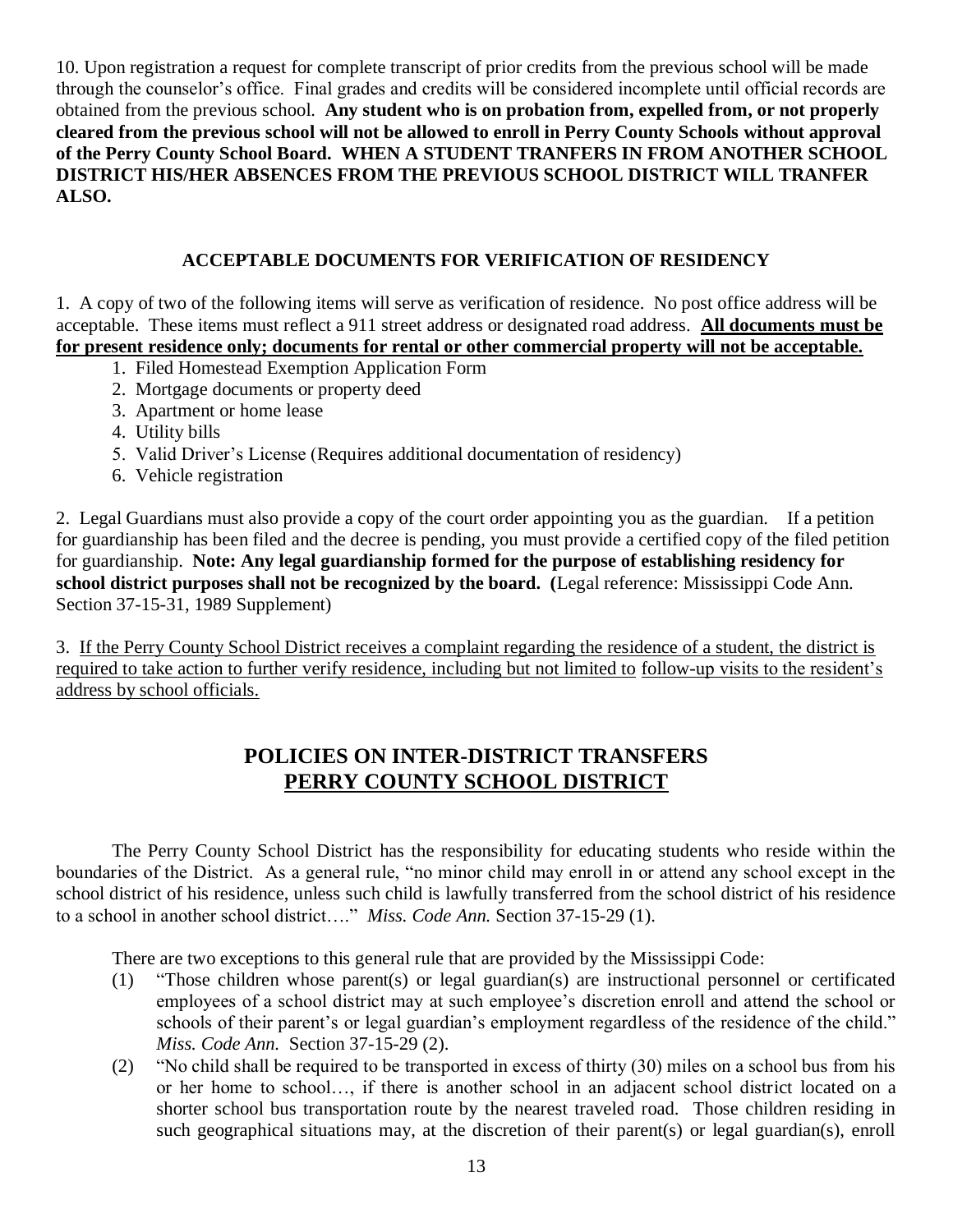and attend the nearer school, regardless of the residence of the child." *Miss. Code Ann.* Section 37-15-29 (2).

The Perry County Board of Education generally does *not* grant transfers to students who reside in the Perry County School District to schools in other school districts unless they fall into one of the two exceptions mentioned above, although, by policy, the Board of Education allows a parent or guardian to apply for a transfer that does not meet one of the exceptions, and to present reasons in support of the request for transfer.

The issue of the **residency** of the student is relevant to both (1) requests for transfers of students **out of** the Perry County School District under exception #2 above (the so-called "30-mile rule"), and (2) requests for transfers into the Perry County School District from other school districts.<sup>1</sup> Documents that are acceptable for verification of residency are contained in the elementary and high school student handbooks of the District. However, **beginning with the 2011-2012 school year, affidavits of residency are not acceptable documents for verification of a student's residency**.

### **ATTENDANCE**

The Mississippi Compulsory School Attendance Law (Miss.37-13-91) requires all children who have attained or will attain the age of six (6) years on or before September 1 of the calendar year and who have not attained the age of seventeen (17) on or before September  $1<sup>st</sup>$  of the calendar year to be in regular attendance at school. The law also requires that the school administrators

report immediately to the local school attendance officer any compulsory-school-age child who has not enrolled within fifteen (15) calendar days after the first day of the school year. In addition, the Superintendent will report any child with five (5) absences to the School Attendance Officer for appropriate consultation between the officer and parents/guardian. **When the child has twelve (12) un-excused absences, the law provides that charges of "Educational Child Neglect: may be brought against the parent/guardian. Potential punishment for Education Child Neglect is a fine of up to \$1,000.00 and/or one (1) year in jail."** 

The school district must require students to be in attendance at school on a regular basis to foster student academic growth. Therefore, it is required that each student attend a minimum of 180 class days during the school year of course work. **In order to be counted present for a class a student must be in attendance 50% of the class time (47 minutes)**. No student will be entitled to receive academic credit for courses taken if more than 5 class periods are missed for 9 Week courses; and 9 class periods for Semester courses. This is applied for each individual class period. Parents/ guardians and attendance officer will be notified after students have been absent for five (5) unexcused days in a semester course. A student will not be eligible to receive yearly average in one-unit courses or semester averages in half unit courses if excessive absences in the class occur, subject to administrative review, if granted.

**In the event that a student exceeds the allowable number of absences, the student will not be allowed to participate in school sponsored activities.**

If a student is going to be absent for any reason the parent must contact the school before 10:00 am. **The phone number is 601-964-3235**. **Students should bring a note to the office on the day they return to school stating the reason for the absence and including a phone number so the absence can be verified.**

### **EXCUSED ABSENCES**

 $\overline{a}$ 

<sup>1</sup> The issue of the residency of the student is *not* relevant to a transfer of a student to another school district in which his or her parent or guardian is "instructional personnel or certificated employees." (Exception #1 above).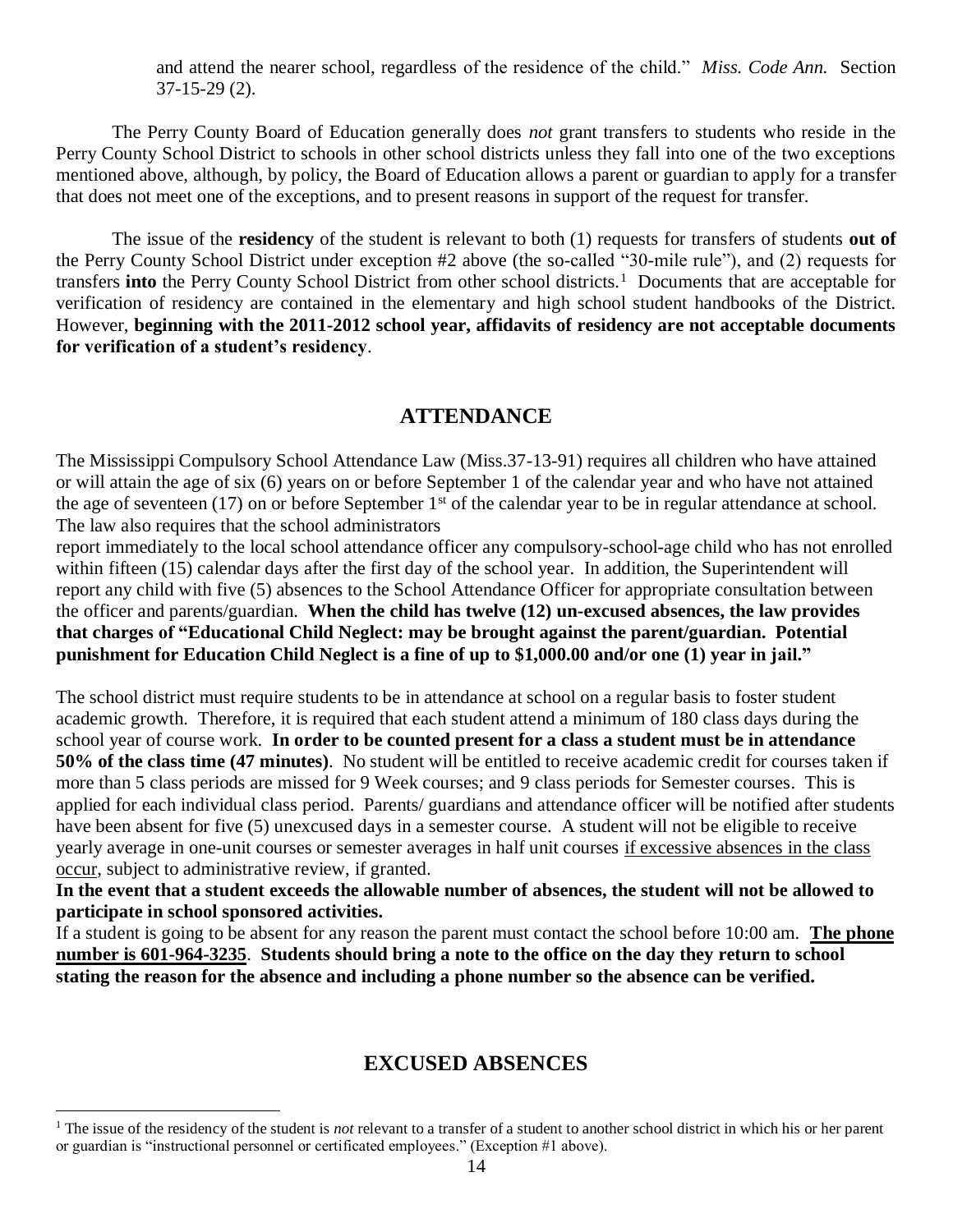- 1. Personal illness verified by medical note or administrator's personal knowledge.
- 2. Serious illness or death in the student's immediate family. Immediate family includes: parent/guardian, brother, sister, grandparent, spouse, child, uncle and aunt.
- 3. Deemed by school officials to be of sufficient educational value when compared to school work scheduled for that period or is of such urgent circumstances as to warrant and justify the absence. Written permission must be requested by a parent or guardian in advance and granted by school officials.
- 4. Students taking a regional, state, or national test, during the school day must have approval of administration prior to missing in order for the absence to be excused.
- 5. Students may bring no more than 5 parental notes in a school year to excuse absences. This does not apply to tardies. Parent notes must include a valid telephone number.
- 6. Students must present an excuse when they return. After 5 days from the day of absence excuses will not be accepted.

# **COLLEGE DAYS**

Students who are classified as seniors will be permitted two excused college days during their senior year. These visits should be used during the months of September through April. Students wishing to make a college visit should submit a request in writing one week prior to the scheduled visit. In order for the absence to be excused, the student must present a signed college visitation form upon his/her return to school. (Visitation forms are generally available on all college campuses.) A college day absence will not count against exam exemption.

### **UNEXCUSED ABSENCES**

Any other reason not listed above will be considered an unexcused absence unless approved by an administrator.

### **AFTERNOON SCHOOL**

Perry Central High School will operate an afternoon school for students who have excessive absences.

This will give students with passing grades an opportunity to receive credit for a course even though they have exceeded the number of absences.

Students who have excessive absences during a **class period** will be required to make this time up before receiving credit for the course.

High School students will attend afternoon school after exceeding the following numbers of absences:

 $\frac{1}{2}$  Credit 9-week courses 5 absences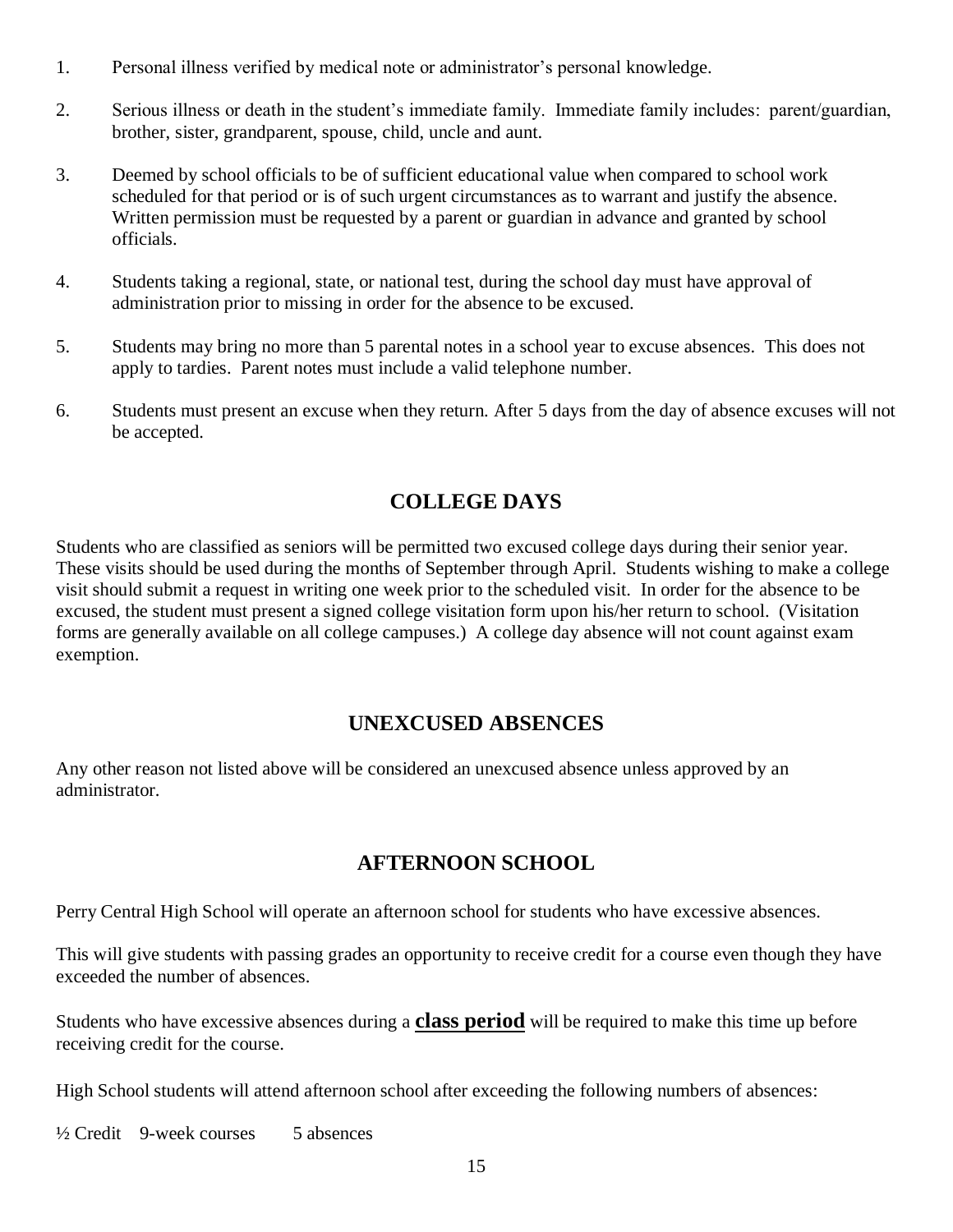#### 1 Credit Semester courses 9 absences

Students will only be able to make up 3 absences in a 9-week class; 6 absences in a semester course.

To be counted present in a class, a student will be in attendance at least 60 minutes of a 94 minute class and 30 minutes of a 50-minute class.

### **A student who has a long-term or major illness or injury should contact his/her principal to be excused from afternoon school.**

If a student does not attend the assigned Afternoon School, he/she will not receive credit for the high school course.

Students will attend 1 session of Afternoon School for each excessive absence.

Afternoon School Procedures:

- 1. A letter will be sent to parents whose children have been assigned to Afternoon School.
- 2. The letter will be returned signed by the parent.
- 3. The student will return letter to office.
- 4. The student will receive admittance form from office.
- 5. The student will take it to assigning teacher to list assignments required.
- 6. The student will present admittance letter to certified teacher in Afternoon School.
- 7. Students will not be allowed to enter Afternoon School without books and materials.

Afternoon School hours will be from 3:10 p.m. until 4:30 p.m. Students will not be allowed to enter after 3:10 p.m. or leave before 4:30 p.m.

### **Students and Parents are responsible for transportation home**

# **MAKEUP WORK**

Students who miss work due to absences are responsible for contacting teachers for make-up work. **IT IS NOT THE RESPONSIBILITY OF THE TEACHER TO MAKE ARRANGEMENTS WITH THE STUDENT FOR MAKE-UP WORK!** When a student is absent for any reason they should upon their return ask for missed assignments and arrange with the teachers a time line to complete missed assignments. **This should occur within two (2) days of their return. Students will be given the number of days missed plus one (1) to complete assignments.**

Students who miss work due to an out-of-school suspension will be allowed to make up his or her missed assignments, but that work must be made up within the same number of days that the student was suspended. For example, if a student is suspended out-of-school for three (3) days, upon his or her return, the student has three (3) days within which to complete his or her missed work. The requirement that the make-up work be completed within the same number of days the student missed due to the out-of-school suspension does not relieve the student from the requirement that he or she complete the regular assignments given to his or her class in the time allotted as well.

See afternoon school rules for possible make-up work.

# **STUDENT ARRIVAL AND DEPARTURE**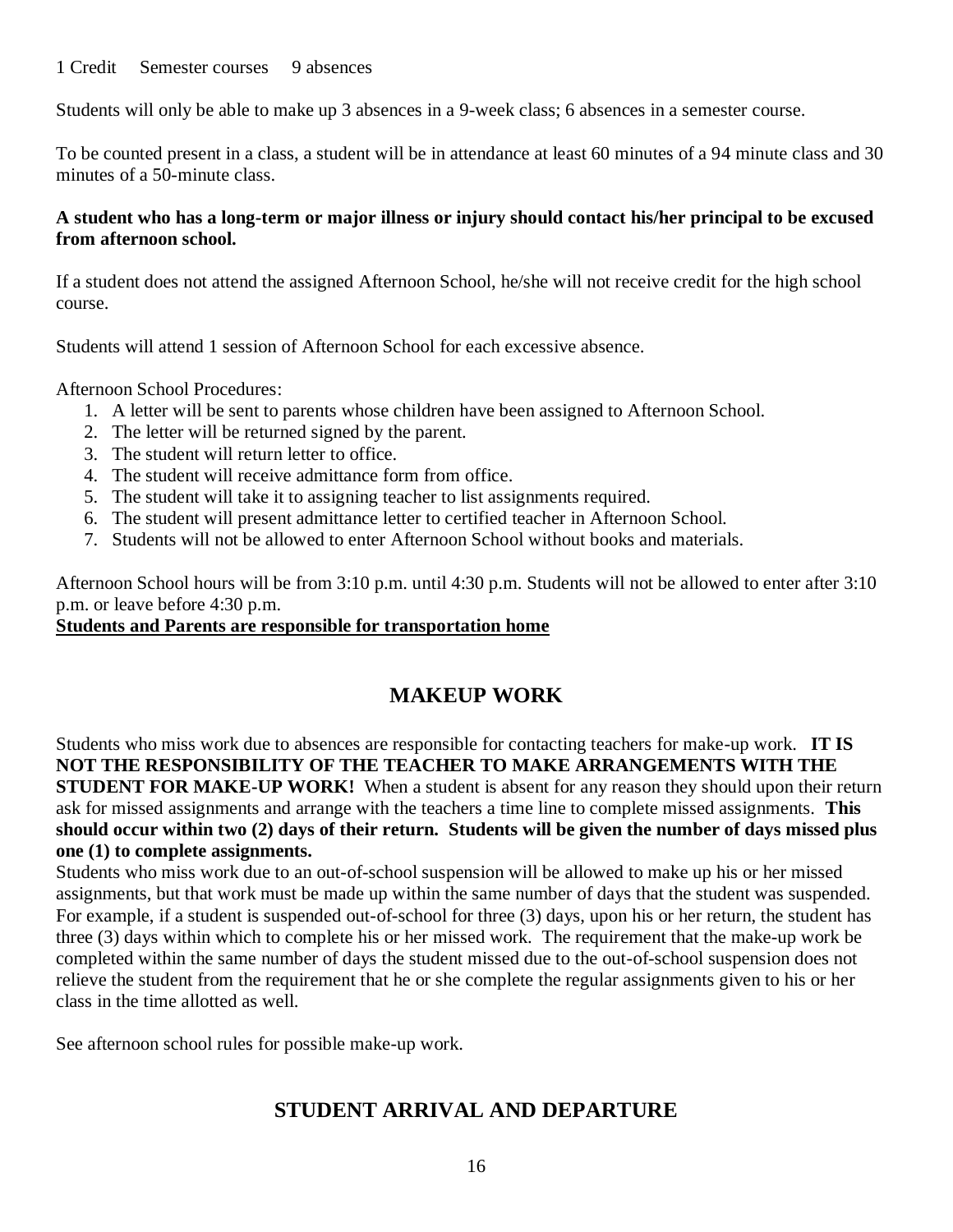Students will not be allowed on the campus without supervision of a teacher or staff member of Perry County Schools. **Students should not arrive in the morning prior to 30 minutes before the beginning of the school day and should not remain after school unless they are attending a supervised school activity and are under the supervision of a staff member of the school district.**

Students may not leave the school early without parental permission and must sign out in the front office before leaving campus under all circumstances. Students must meet the requirements established under the check-out policy. Students will be counted absent in the classes that are missed when they sign out early. Disciplinary action will be taken if a student leaves and disregards proper procedure.

# **CHECKOUT PROCEDURE**

**Students may check out with note presented to office upon arrival at school or may be picked up by an authorized person. Notes will be verified before a student is allowed to leave campus. Phone calls will not be accepted during school hours for student checkouts.**

- 1. Students enrolled in Career Pathway Experiences will follow the procedure in their program to sign out before the close of the school day.
- 2. Seniors who are completing senior requirements may sign out at the end of 3rd block after the proper work is completed.
- 3. Students who are not seniors will not be allowed to sign out early except for emergencies or doctor appointments.
- 4. Students who were participating in a program that is no longer active will not be allowed to habitually sign out early.
- 5. If a student is ill or an emergency arises, the student must come to office and have a parent or preapproved person (name on Registration Form for emergency checkout) called to come get the student.
- 6. If the student has a doctor or dental appointment, a pre-approved person or parent may come sign the student out or send a note that includes check-out time and telephone number where parent can be reached for verification purposes. The note must be turned in before  $1<sup>st</sup>$  period begins. School authorities have the right to refuse the release of the student if the note cannot be verified.

Any student checking out of school will not return to the campus nor will the student remain on campus after checking out. Students may return to school only if they have the permission of the administration.

# **TARDINESS**

The practice of being prompt is necessary for the student to be involved in the instructional process for the entire class period as mandated by the Department of Education. Each incidence of tardiness will be kept and will become a part of the student's attendance record. If a student is tardy for more than 10 minutes of the class, the student will be truant.

| Teacher                                                                                   |
|-------------------------------------------------------------------------------------------|
| Office Referral (Step 2 of discipline ladder)                                             |
| Subsequent offenses Office referrals for tardies may result in increased placement on the |
| discipline ladder, loss of final exam exemption, loss of driving privilege,               |
| and/or forfeiture of eligibility to participate in extra curricular activities            |
| including sports.                                                                         |
|                                                                                           |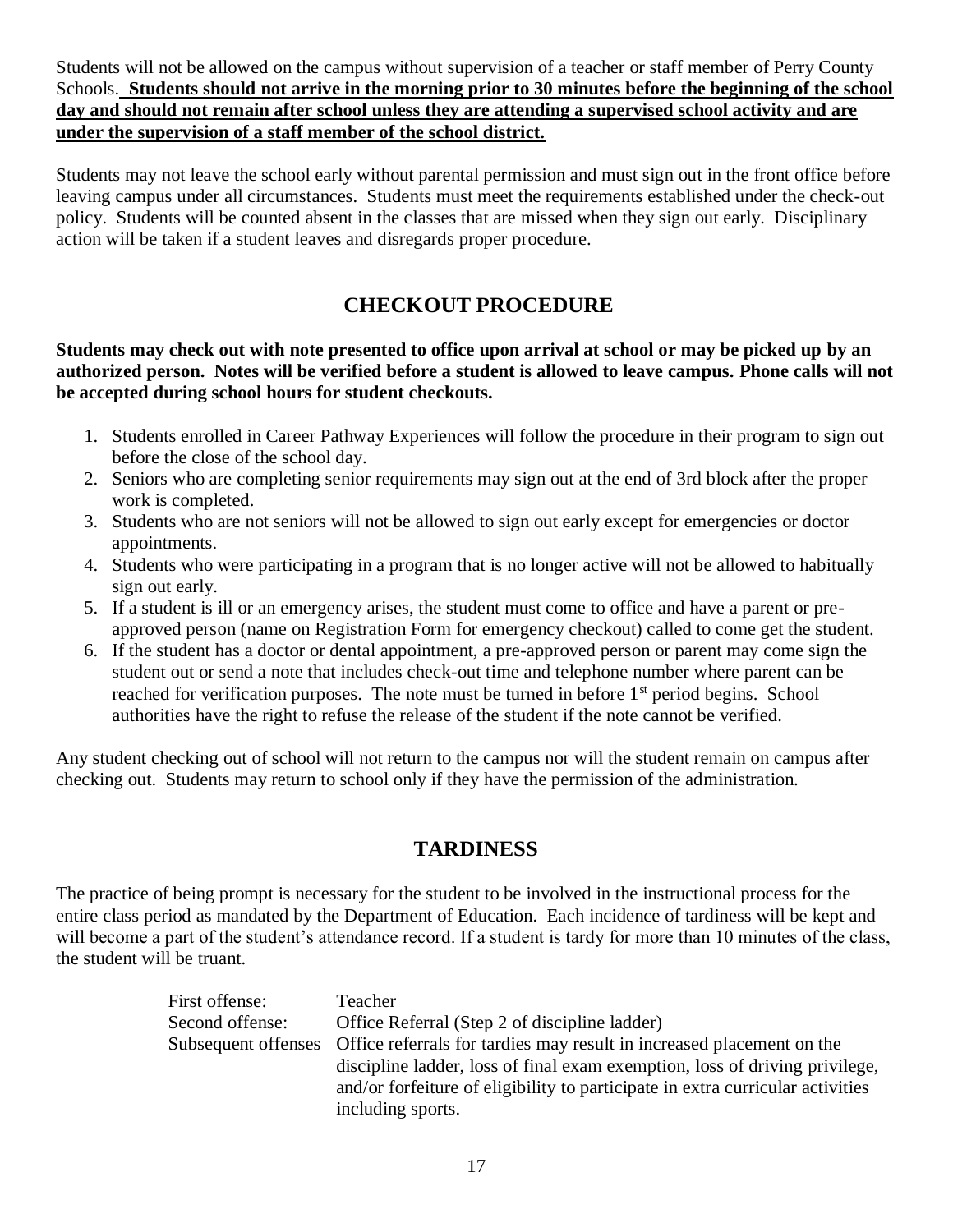Three unexcused tardies will constitute an absence.

Students who arrive to 1<sup>st</sup> period after absentees have been posted (picked up) must sign in at the front office and receive an admittance slip to enter class.

A. Tardiness to Class – A sufficient period of time is allowed for students to pass from one class to another. Students are expected to be in class on time each period.

- 1. In all cases of tardiness, a tardy slip must be secured from the office before a student can be admitted to their first period class.
- 2. Youth Court Officials and/or Attendance Officer may be notified after an accumulation of unexcused tardies.
- B. Tardiness to School
	- 1. A student is tardy for school if he/she arrives at school after the tardy bell has rung. A tardy slip must be secured from the office before a student can be admitted to class.
	- 2. Tardies through the first period shall be excused if:**(After 3 parent notes tardies will no longer be excused)** 
		- A. A school bus is late.
		- B. A student had to report to a doctor and presents verification from the doctor's office.
		- C. A student was involved in an accident and presents verification from the police department or the principal has personal knowledge to the incident.
		- D. There are medical reasons, which due to their nature, may cause a student to be tardy from time to time, if the school has been notified in writing by a doctor.

# **LEAVING CLASS**

At no time during class hours are students to be in hallways or out of class without an approved pass. Students will be called from class only in cases of emergency. If a student must be in the hall between classes, a hall pass with the student's name, date, destination, and time will be provided by the staff member, teacher, or administrator granting permission to be out of class. There are sufficient times to use the restrooms and go to a student's next class. Going to the restroom during class time is discouraged.

# **WITHDRAWALS**

In grades K-12, if a student withdraws during the last two weeks of the school year and moves out of the district, the student will receive grades in progress to present to his/her new school.

The school to which the student is transferring will have the option of accepting the grades in progress as the student's final grade or by requesting examinations from the Perry Central High School. The examinations may be mailed to the student's new school upon written request of the school to which the student is transferring. Examinations, when completed, will be checked by Perry Central High School personnel and credit will be given by Perry Central High School. School officials must be notified one school day prior to the withdrawal of any student. All books and fines must be cleared before official withdrawal is completed and the academic record is cleared.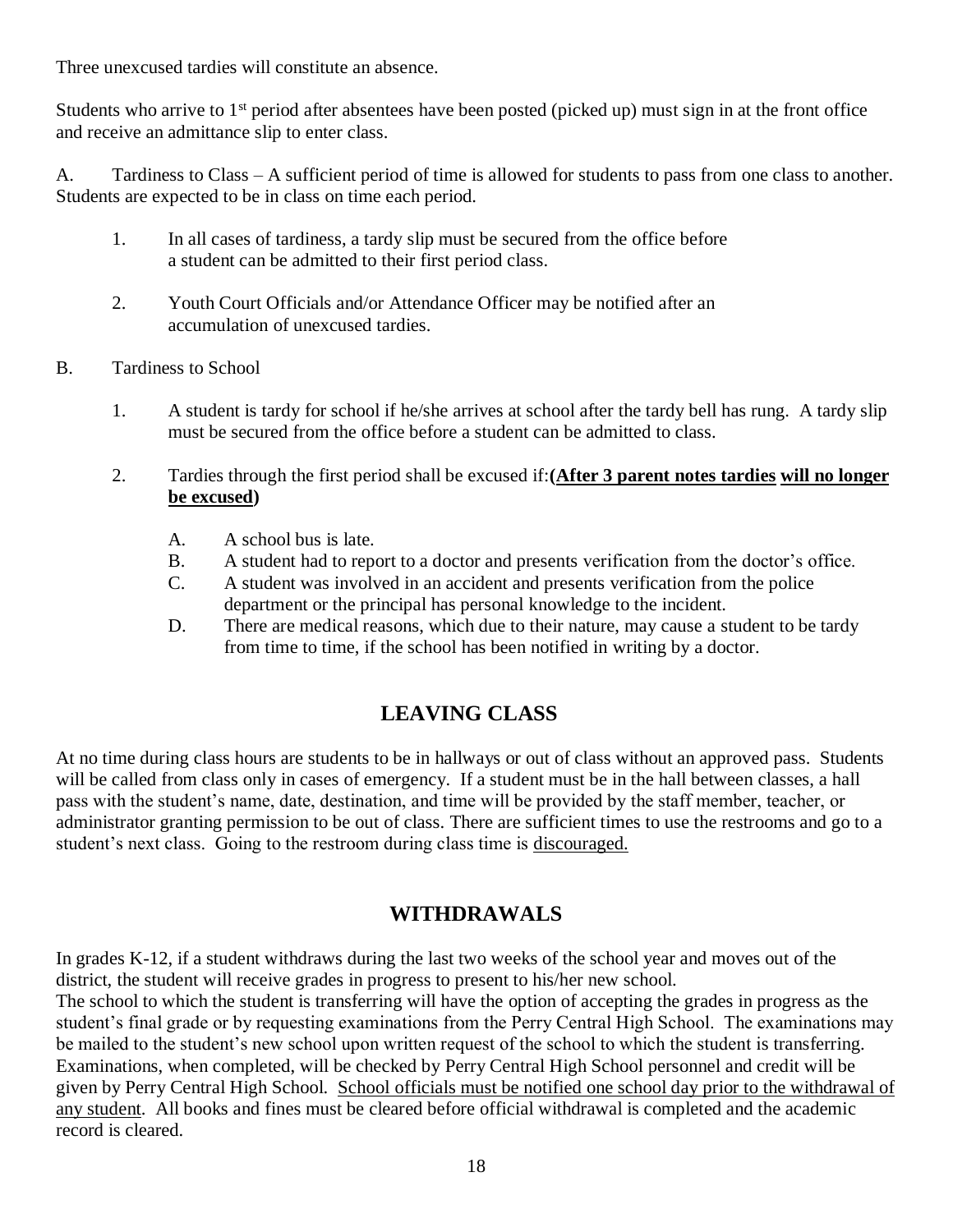Perry Central High School does not require written consent of parents or an eligible student in order to transfer records. Student's educational records will be forwarded to a school or educational institution upon request from that school or educational institution.

### **TRANSFERS, CHANGES OF ADDRESS**

- 1. Administration will release Perry County Schools education reports or records when an official written request is received from the school district to which the student is transferred.
- 2. Any parent or legal guardian has the right to review his/her child's school records unless a court order states otherwise.
- 3. A student leaving the Perry Central High School system may obtain the following: a report card and/or record of the student's work to date for the current term and book card. Reports may be held if the student has any indebtedness to the school (lunchroom, workbooks, library, textbooks, damages, etc.)
- 4. Any student who moves during the school year must record the change of address with administration in the main office. Any change of telephone numbers must be corrected in the same manner. In order to be able to contact or locate parents or guardians in a timely manner, it is the responsibility of the parent/guardian to be sure that addresses and telephone numbers on student registration forms are accurate and up-to-date.

# **ACADEMICS**

# **CURRICULUM**

All Mississippi Public School Accountability Standard courses for credit are approved by this board as options for curriculum choices for the master schedule. Students will benefit from teacher advisors, counseling, preregistration and registration to make choices.

# **AWARDING OF ACADEMIC CREDIT**

- 1. Academic credit for courses taken by students in the Perry County Schools shall be awarded upon successful completion of courses and meeting state testing requirements.
- 2. Credit for high school courses will be awarded in half-units, full units, or multiple units as approved by the latest edition of Mississippi Public School Accountability Standards of the Commission on School Accreditation, State Department of Education.
- 3. In full year courses the student must complete both semesters for a full-year (two-semesters) course with 65 overall yearly average. The final grade will be determined by averaging first and second semester averages.
- 4. In semester courses the course grade for the semester must be 65 to receive credit. The average will be determined by using the semester exemption policy found in the handbook.
- 5. A semester of a different course cannot be substituted, in a 1-unit course for credit whether through the regular program or through summer school or correspondence.
- **6. A student will not be eligible to receive yearly average in 1-unit courses or semester averages in half unit courses if excessive absences in the class occur, subject to administrative review, if granted.**
- 7. Perry Central High School will recognize, and honor courses taken at other accredited schools if courses are recorded on the permanent record or transcript, but in the matter of required courses, students shall meet all regulations governing graduation requirements without unauthorized assistance.
- **8.** Students transferring into Perry Central High School from a non-accredited school must be given achievement tests and/or subject placement. Tests will be on file for each subject.
- **9.** Each student is responsible for completing required work. The integrity of the grading and testing procedures must not be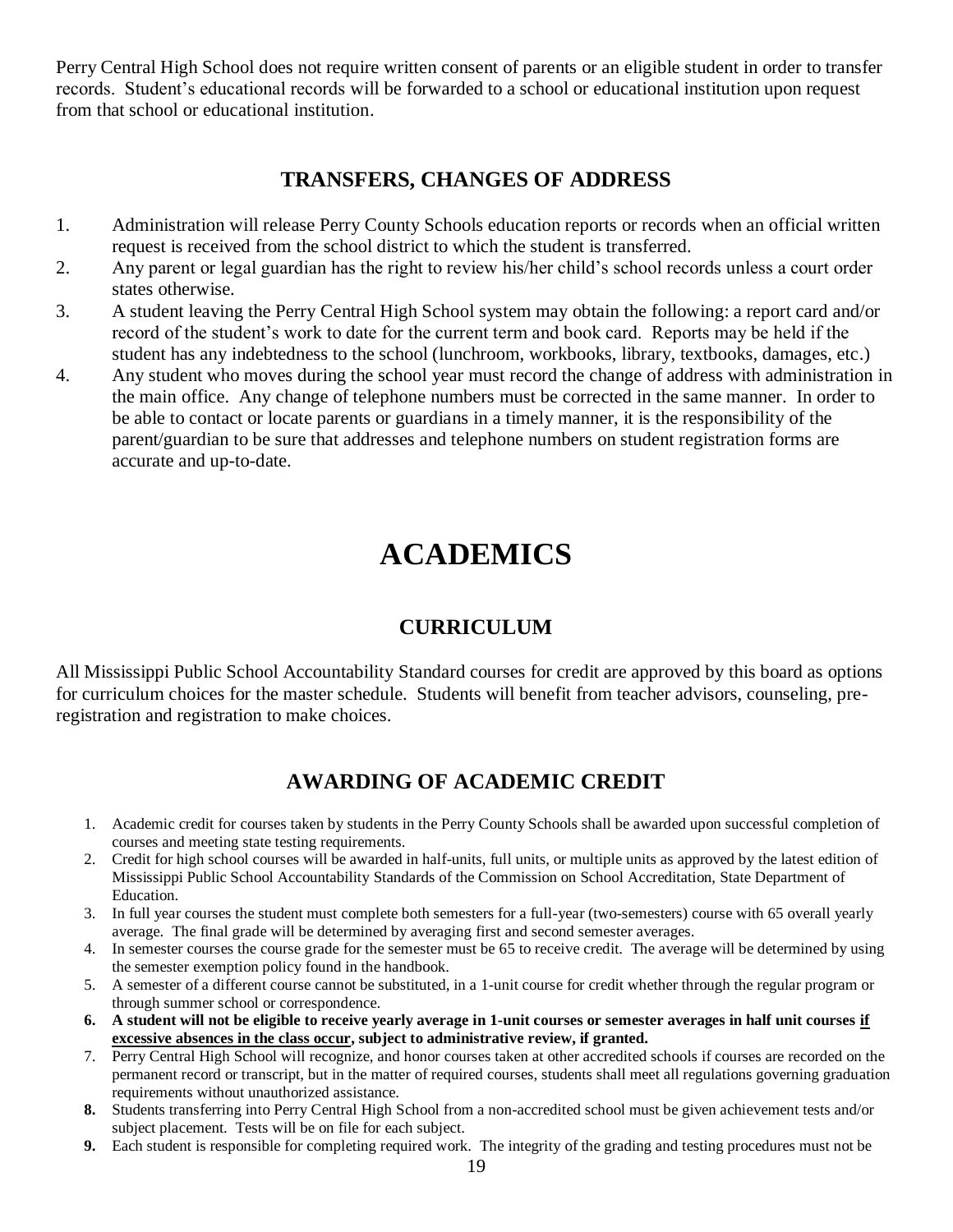compromised, and any student who is determined to be guilty of cheating will retake test and average with a zero.

- 10. In order to receive credit for one year of English III and English IV, the student must complete an acceptable research paper as determined by the instructor.
- 11. In order to receive a diploma from Perry Central High School, a Student must have attended Perry Central High for a minimum of one full semester and must earn at least two of the last four units of credit in residence at Perry Central High School. Two units of credit are interpreted as a semester of work. Attendance in summer school will not be counted toward this requirement.
- 12. Transfer students who enroll in Perry Central High School for less than twenty (20) school days must arrange for credit through their previous schools.
- 13. Perry Central High School will accept transfer students and award credit for grades earned during the school year if the student is enrolled in the Perry County Schools for at least twenty (20) school days. A student enrolled in Perry Central for less than twenty (20) school days will receive an incomplete grade, until grades in progress are sent from a previous school. Grades in progress will be averaged with grades received while in attendance at Perry Central High School.
- 14. Students withdrawing from a course after two weeks into that course will be given a withdrawn passing/failing mark. This must be approved by the principal.
- 15. A student with a passing grade of 65 or higher in the Computer Discovery class in grade 8 will meet the computer proficiency/competency state requirements and will receive one Carnegie unit of credit toward graduation requirements.
- 16. An 8<sup>th</sup> grade student enrolled in Algebra I who passes the course with a 65 or higher will receive one Carnegie unit of credit toward graduation. The student must also pass the state subject area exam.
- 17. Students will be placed in math classes based upon the sequence of math courses.
- 18. In order to enroll in 9<sup>th</sup> grade Spanish I, a student must (1) have a grade of 90 or higher in 8<sup>th</sup> grade English and/or score advanced on the reading or language portion of MCT (2) be recommended by the  $8<sup>th</sup>$  grade English teacher.
- 19. All students must successfully complete four (4) units of English in order to graduate form Perry Central High School. In order to receive credit for English III or English IV the student must write an acceptable research paper as determined by the instructor. Students will not be allowed to take English II until English I has been mastered. All English III and English IV MVPS ONLINE students MUST write an acceptable research paper as instructed by Perry Central's English Department. (If not assigned one by MVPS instructors)
- 20. Students enrolled in Physical Education will receive one-half unit of credit for each semester completed. No more than two units of Physical Education may be applied toward graduation as elective credit. Physical Education credit will not be awarded for participation in seasonal athletics.

#### **\*GPA Calculation**

Final grades, (yearly or semester) will be used to calculate grade point averages. All grades receiving a credit (with the exception of one credit for PE/Athletics) will be used in the calculation. Any failed classes will also be included unless the class is retaken. In such instances, the grade for the failed class will not be used. This system is used by most colleges and the NCAA Initial Eligibility Clearinghouse.

 $A's - (90 - 100)$  will receive 4 points

 $B's - (80 - 89)$  will receive 3 points

 $C's - (70 - 79)$  will receive 2 points

 $D's - (65 - 69)$  will receive 1 point

| Example:      | Credit  |      | Grade Quality Points<br>(multiply credit by grade) |
|---------------|---------|------|----------------------------------------------------|
| <b>Botany</b> | د.      | 95/A | $.5 \times 4 = 2$                                  |
| Zoology       | $\cdot$ | 93/A | $.5 \times 4 = 2$                                  |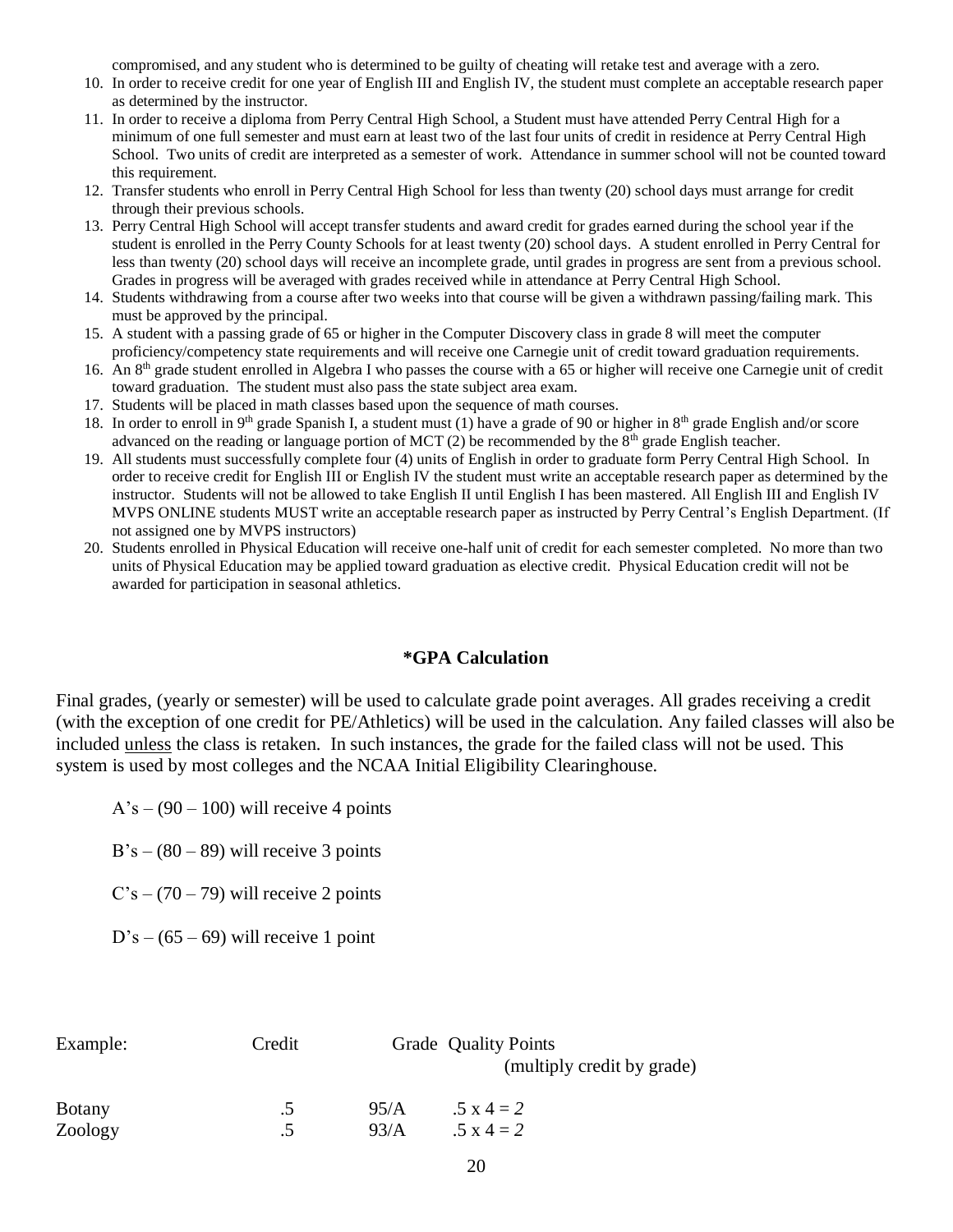| 90/A | 2 $x = 4 = 8$    |
|------|------------------|
| 65/D | $1 \times 1 = 1$ |
| 88/B | $1 \times 3 = 3$ |
|      |                  |

**GPA =** Quality points (16) divided by total number of possible credits (5)

16 divided by  $5 = 3.2$  GPA

Any advanced courses designated in the handbook will receive the following points for calculating GPAs:

 $A's - 5$  points  $B's - 4$  points  $C's - 3$  points  $D's - 2$  points

The following classes are considered accelerated and/or advanced and will be weighted by 1.05 points. Final average only! Average will be weighted for the purpose of determining class rank and will not be listed on the student record. Accelerated CCRS English (I, II, III, IV) CCRS Algebra III **Trigonometry** Advanced World Geography Calculus Physics Any second level foreign language Health Sciences II

All Advanced Placement or Dual Enrollment/Dual Credit classes will be weighted by 1.10 points. Final average only! Average will be weighted for the purpose of determining class rank and will not be listed on the student transcript.

Example: A grade of 98 in Accelerated English would be listed as "98" on the student's transcript. For ranking purposes only, the grade of 98 will be multiplied by 1.05, which equals 102.9.

Student Transcript will show the following:

| CCRS English            | 98 |
|-------------------------|----|
| $U.S.$ Gov't            | 95 |
| Economics               | 92 |
| <b>CCRS</b> Algebra III | 94 |

Calculating averages for class rank will show weighted grades listed below:

| <b>CCRS</b> English     | 102.9 |
|-------------------------|-------|
| U.S. Gov't              | 95    |
| Economics               | 92    |
| <b>CCRS</b> Algebra III | 98.7  |

#### **Valedictorian and Salutatorian Requirements:**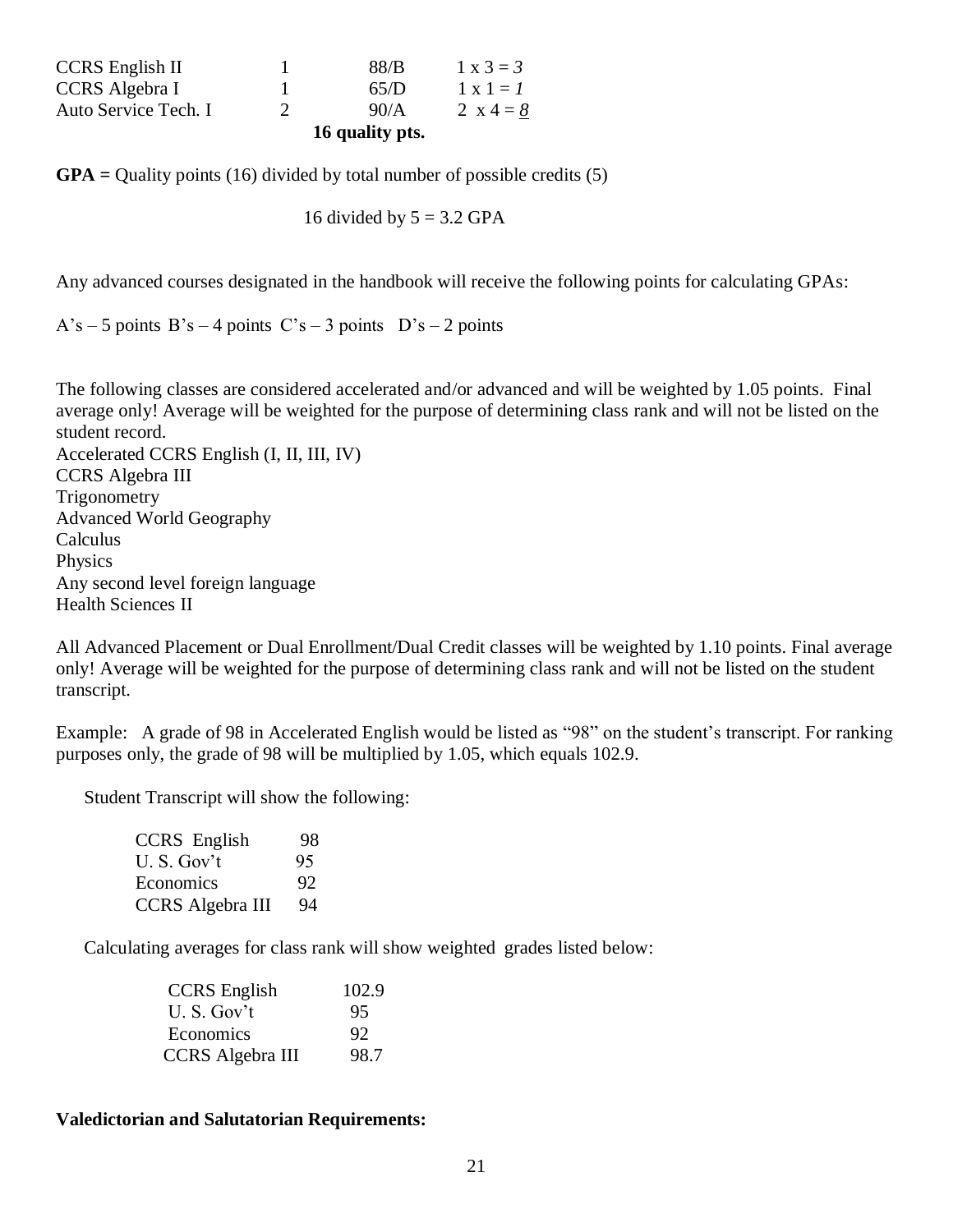- ➢ ONLY students completing College Prep Curriculum (CPC)
- ➢ Completion of all 4 years in high school (**NO** 3-year completers)
- ➢ ONLY students successfully passing Duel Enrollment/Dual Credit Courses

|                           | 2015 | 2016 | 2017 | 2018 | 2019 |
|---------------------------|------|------|------|------|------|
| English                   |      |      |      |      |      |
| Math                      |      |      |      |      |      |
| Science                   |      |      |      |      |      |
| <b>Social Studies</b>     |      |      |      |      |      |
| Health                    |      | . J  | .5   | د.   | . J  |
| Computer                  |      |      |      |      |      |
| Fine Arts                 |      |      |      |      |      |
| <b>Physical Education</b> |      |      | .5   | .5   | C.   |
| Electives                 |      | y    |      |      |      |
|                           |      |      |      |      |      |
| Total required            | 28   | 28   | 28   | 28   | 28   |

Credit requirements for seniors of:

# **INSTITUTIONS OF HIGHER LEARNING (IHL)**

IHL stands for Institutions of Higher Learning (College Prep Curriculum). Students who are CPC completers or Vo-tech program completers may will be allowed a free period their senior year. Free periods will be either 1<sup>st</sup> or 4<sup>th</sup> block only. You do not have to complete either of these to graduate from Perry Central but if you choose to do so, you will wear cords with your cap and gown indicating completion of each or both of these programs. All seniors must stay for 3 blocks unless they are enrolled in Career Pathway Experiences I or II which would require students to stay only 2 blocks at the administrator's discretion.

For further information regarding IHL requirements go to [www.mississippi.edu](http://www.mississippi.edu/)

Seniors who have a "free" period, (vo-tech completers and IHL completers) may schedule only 2 classes if DUALLY enrolled in a post-secondary course. These students will have one Perry Central class and one college class.

### **State Board of Education Policies related to Graduation Requirements and Resources**

1.As of April 17, 2015, the State Board of Education (SBE) granted approval of a final rule to revise the following State Board Policies related to graduation: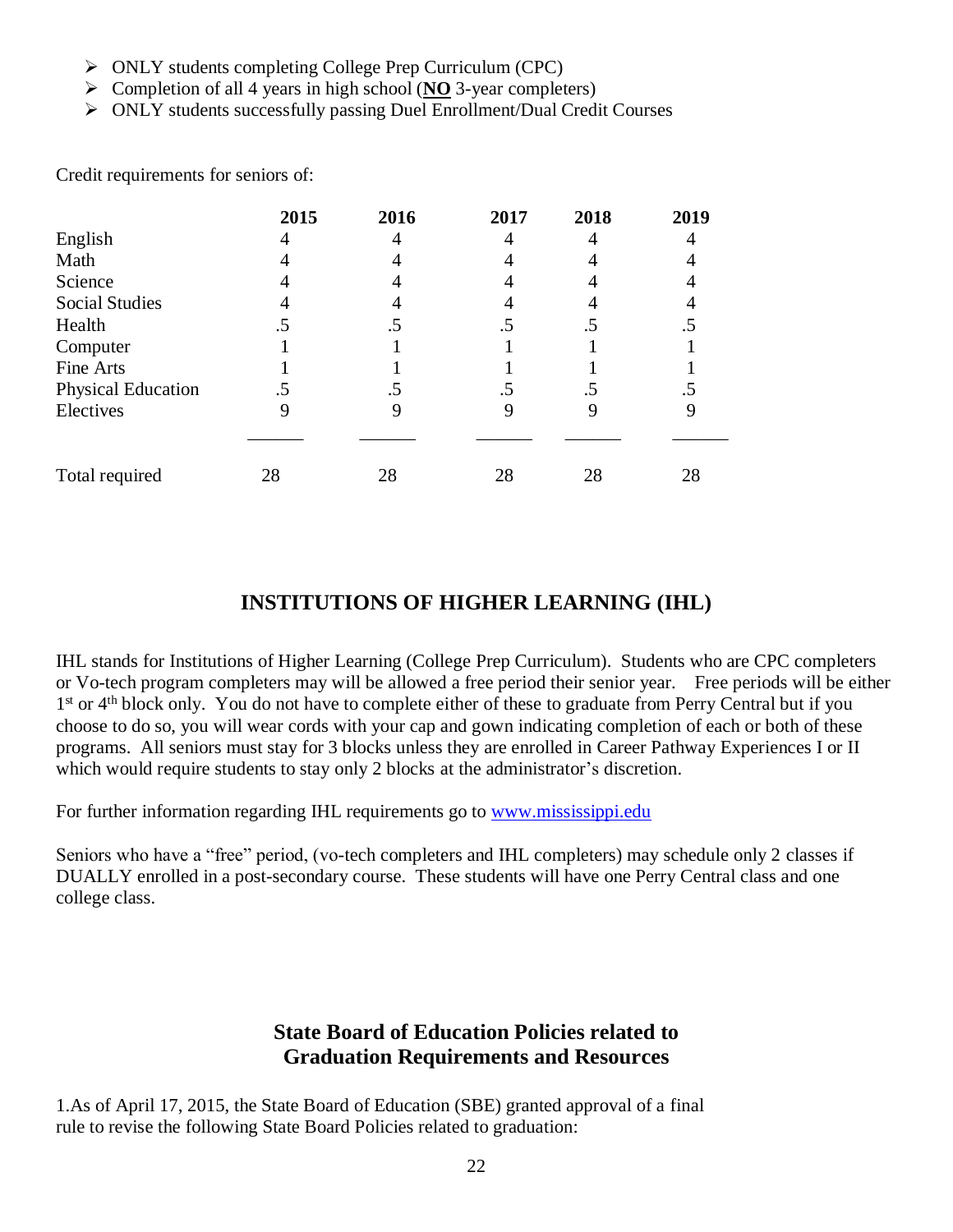- 1) State Board Policy 3801 Policies for Subject Area Testing
- 2) State Board Policy 3802 Policies for Carnegie Unit Credit
- 3) State Board Policy 3803 Assessments Required for Graduation

State Board Policy 3803 contains the following revision effective for students enrolled in the 2014-2015 school year:

2. Beginning with school year 2014-2015, students shall graduate by passing the course and meeting one (1) of the following options:

a) Passing the applicable end-of-course Subject Area Test;

b) Using options outlined in State Board Policy 3804;

c) Using the end-of-course Subject Area Test score with the overall course grade based on the Concordance Table for each of the four end-of-course Subject Area Tests as provided to the school districts by the Mississippi Department of Education (MDE). (Students must be enrolled in school in order to utilize this option.)

# **INTERVENTION PROCESS**

MDE shall require an instructional model designed to meet the needs of every student. The model shall consist of three tiers of instruction. The Three-Tiered Intervention as described below is a regular education function.

- Tier I. Quality classroom instruction based on MS Curriculum Frameworks (Data documentation of interventions for a minimum of six weeks)
- Tier II. Focused supplemental instruction (Data documentation of interventions for a minimum of six weeks)
- Tier III. Intensive interventions specifically designed to meet the individual needs of the student. (Six-week minimum documented interventions, not to exceed eighteen weeks maximum per subject area)

Teachers shall use progress-monitoring information to (a) determine if students are making adequate progress, (b) identify students as soon as they begin to fall behind, and (c) modify instruction early enough to ensure each and every student gains essential skills. Monitoring of student progress is an ongoing process that may be measured through informal classroom assessment, benchmark assessment instruments, and large-scale assessments.

If strategies at Tiers I & II are unsuccessful, students must be referred to the Teacher Support Team (TST). The TST is the problem-solving unit responsible for interventions developed at Tier III. Each school must have a Teacher Support Team (TST) implemented in accordance with the process developed by the Mississippi Department of Education. The chairperson of the TST shall be the school principal as the school's instructional leader. The core members of the Teacher Support Team shall not be comprised of members of the school's Special Education staff. Special Education staff may serve in an advisory capacity only.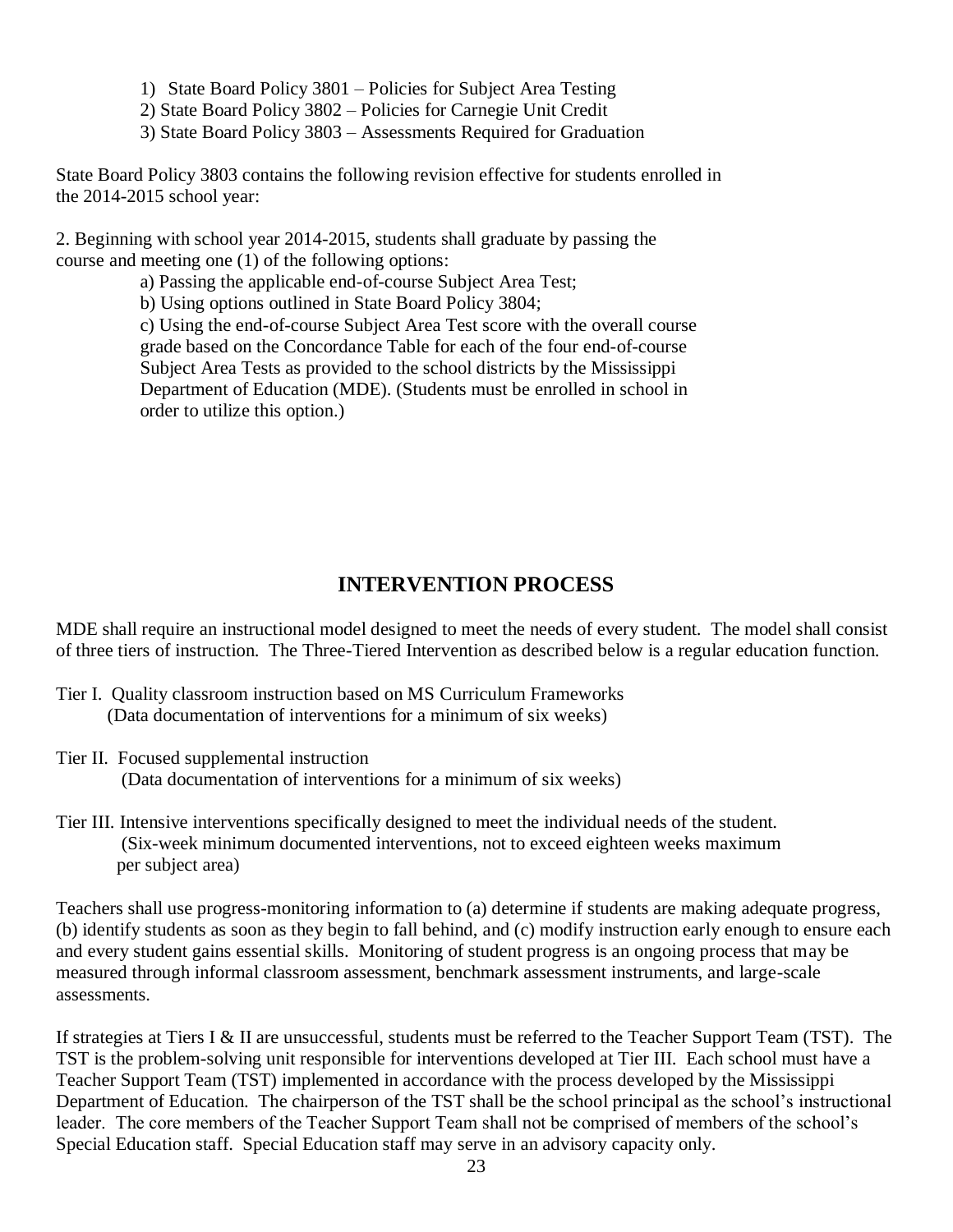Interventions shall be:

- $\sqrt{\phantom{a}}$  designed to address the deficit areas;
- $\sqrt{\phantom{a}}$  research based;
- $\sqrt{\frac{1}{2}}$  implemented as designed by the TST;
- $\sqrt{\ }$  supported by data regarding the effectiveness of interventions.

In addition to failure to make adequate progress following Tiers I & II, students will be referred to the Teacher Support Team for interventions as specified in the guidelines developed by MDE if any of the following events occur.

- A. Grades 1-3: A student has failed one (1) grade;
- B. Grades 4-12: A student has failed two (2) grades, OR
- C. A student failed either of the preceding two grades and has been suspended or Expelled for more than twenty (20) days in the current school year.

Referrals to the Teacher Support Team must be made within the first twenty (20) school days of a school year if the student failed the preceding year resulting in a referral as stated above.

# **SPECIAL EDUCATION (SPED) PROMOTION/RETENTION POLICY**

Students enrolled in special education courses shall receive a report card that designates the grade earned and the level on which the student is working. Students enrolled in self-contained special education programs may be transferred as follows:

-Students who reach the age of fifteen on or before September 1 of a given year shall be transferred to ninth grade.

Promotion for special education can be based on regular education promotion and retention policy, or through the IEP objectives. The following procedure should be implemented:

> • Promotion is based on mastery of IEP objectives, not mastery of the Mississippi required curriculum objectives. Both SPED teachers and classroom teachers are responsible for documenting the level of accommodations made to enable the student to be successful. The regular classroom teacher is responsible for informing the SPED teacher of the student's progress or lack of progress during the 9 weeks if the SPED teacher can not be in the room when a particular subject is taught.

# **EXIT OPTIONS FOR STUDENTS WITH DISABILITIES**

Special Education students entering the ninth grade in the 2002-2003 school year and after will have three (3) options concerning a course of study:

1. Students may enroll in an academic course of study aimed at obtaining a Mississippi High School Diploma or a Mississippi High School Diploma with Advanced Academic Endorsement.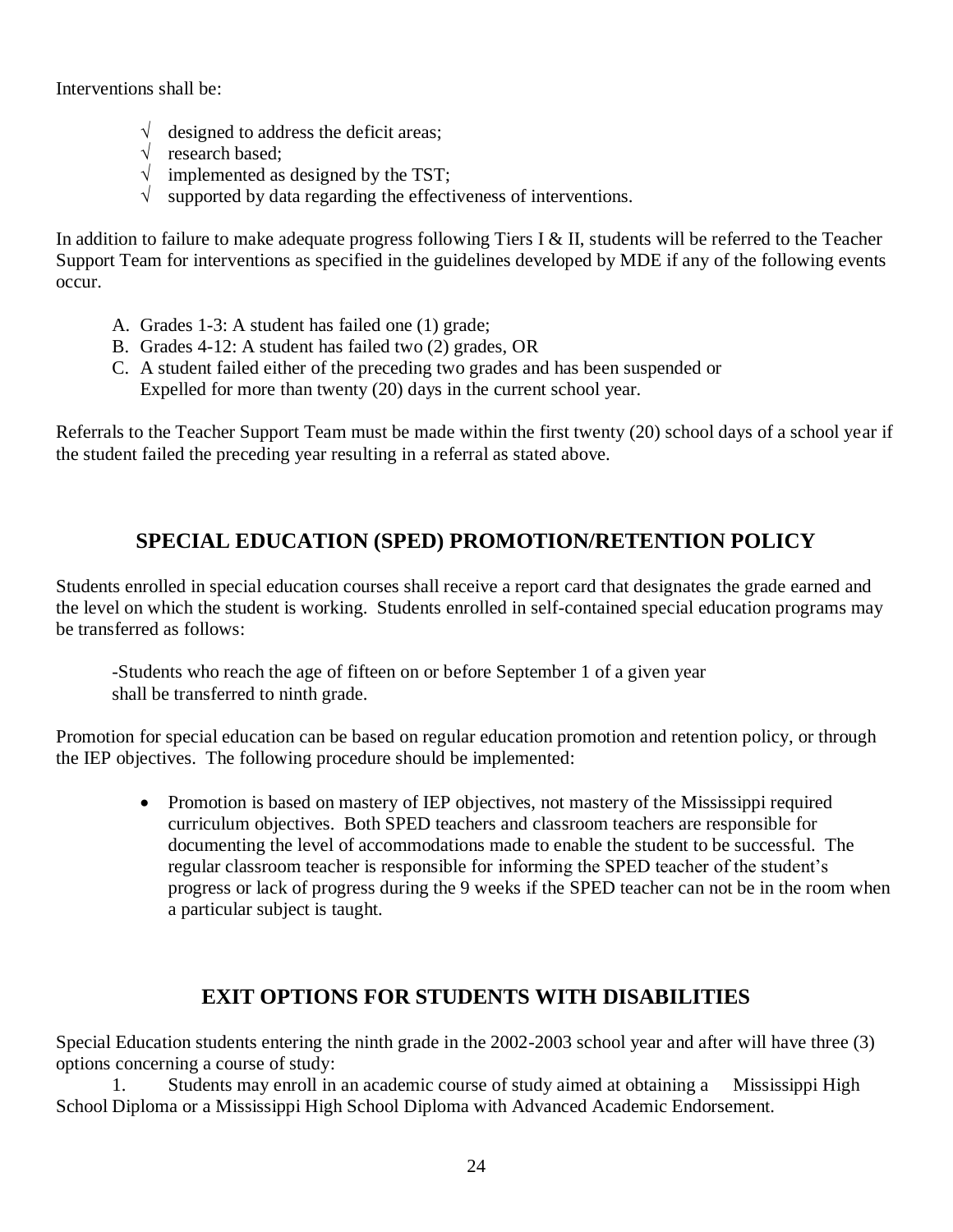2. Students may enroll in an occupational course of study aimed at obtaining a Mississippi Occupational Diploma. The student must have an approved portfolio containing a collection of evidence of the student's knowledge, skills, and abilities related to the occupational core curriculum. The primary postgraduate goal for students enrolled in the occupational course of study is competitive employment. This option shall be offered only to students with disabilities, as defined by the Individuals with Disabilities Education Act (Public Law 105-17).

3. Students may obtain a Graduation Certificate based on the completion of IEP goals.

The decision regarding choosing a program of study leading to one of these exit options must be made by the student's Individualized Education Program (IEP) committee during the student's ninth grade year or IEP developed prior to the student's sixteenth birthday, whichever comes first.

# **ALTERNATIVE EDUCATION**

Students attending the Perry County School District who are classified as at-risk and cannot function in the regular school setting may be offered an alternative education. The Perry County School District provides the alternative education through the Perry County Achievement Center (PCAC).

This center was formed to develop, implement, and provide alternative education for all classifications of at-risk youth who are in grades 5-12.

The major goal of PCAC is to improve the academic and personal skills of potential secondary school dropouts to a degree that will permit them to return to the regular school program and graduate or obtain a GED.

At-risk students may be referred to the principal of their local school by school personnel, parents, or community agencies for possible placement in the alternative center.

**Students arriving upon their home school campus for transfer to the alternative center in the a.m. or returning to their home school campus in the p.m. must at all times remain outside the building in the bus pick-up area.**

Students placed in alternative center will not be allowed to participate in nor attend any extracurricular activities.

### **Due Process:**

Students are afforded due process. Information is distributed to the students regarding school rules and student conduct in the student handbook.

When a disciplinary action results in a disciplinary reassignment, suspension or expulsion, due process of law involves three procedures:

- 1. Prior Notification- The student and /or legal guardian is informed of the disciplinary action which is being considered.
- 2. Specification of Charges-The student/or legal guardian is made aware of misconduct for which the student is being accused.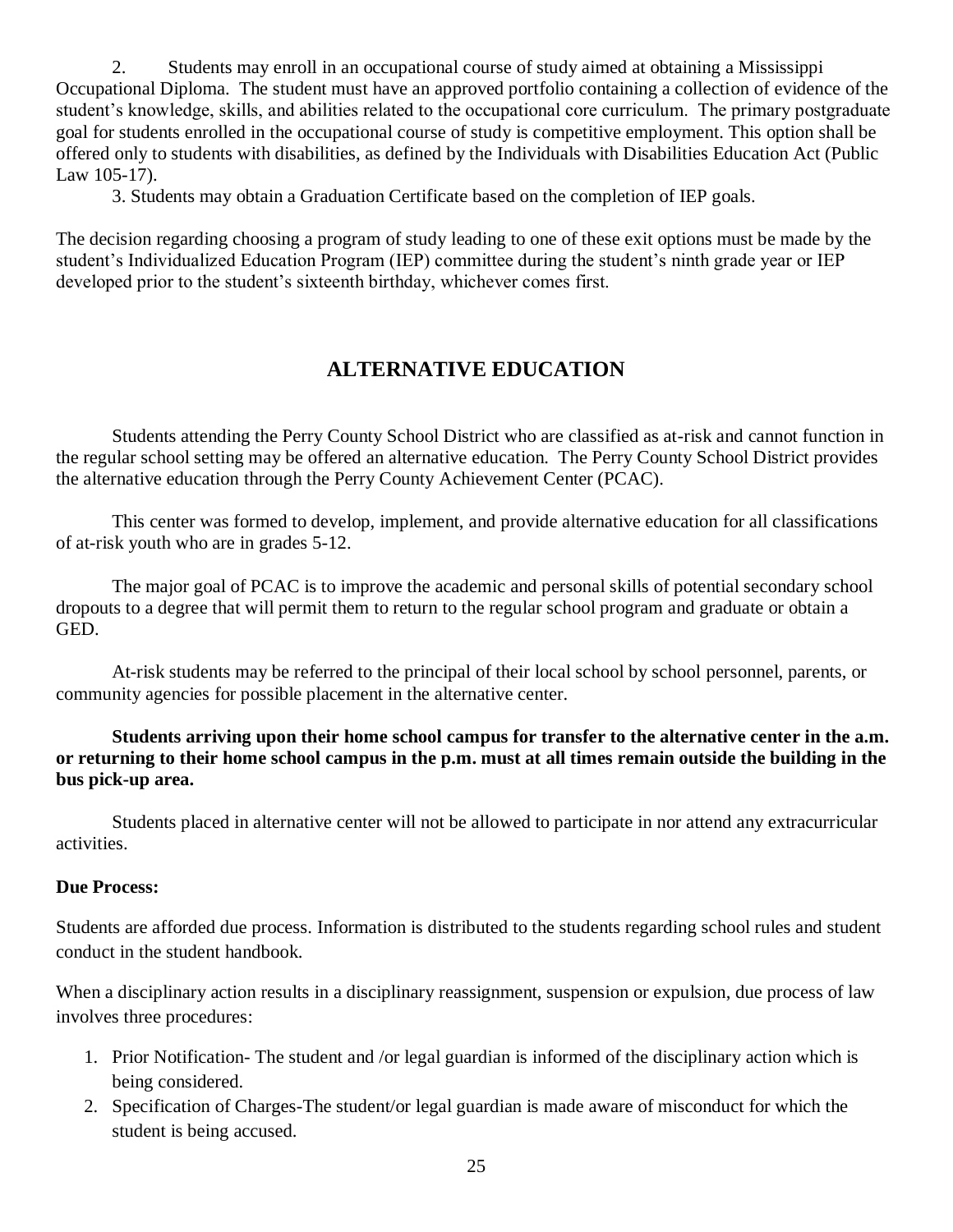3. Opportunity to Respond-The student and/or legal guardian is allowed to present his view of the accusations and of the disciplinary action to be taken.

An appeal may be made to the principal, in writing, if the procedure or a decision is questioned. The principal's decision may be appealed in writing, to the superintendent of schools.

**PLACEMENT CRITERIA** The principal shall require verification from the appropriate home school guidance counselor that a student referred is suitable for placement. Before a student is removed and placed in the program, the Superintendent must determine that the disciplinary policy of the local district is being followed. The removal of a student requires a committee of teachers and other appropriate professional personnel to develop the IIP or IEP, for students receiving special education service, to ensure the continued education for the removed student. The IIP should include the duration of placement. The IIP and IEP must be completed prior to placement. Student placement into an alternative education program is based on a required referral process. This referral process will need to be included in the district's handbook. The Disciplinary Committee may be comprised of a minimum of three members, (i.e., principal, teacher, counselor) and a special education teacher, when applicable. The parents or guardian of the student should be present during the Committee's hearing. A student's placement or assignment may be extended due to academic, behavior, or attendance deficiencies. Students assigned to the alternative program are expected to pass their academic courses and attend school on a daily basis, unless otherwise excused. Students assigned to the alternative education program must exhibit appropriate behavior and adhere to the alternative school's rules and regulations. In the case of a recommendation for alternative education placement, the superintendent or his designee must conduct a review of the recommendation. The review shall take into account the following factors: • the student is suspended for more than ten days or expelled • the nature and seriousness of the violation • the degree of danger to the school community • the student's disciplinary history, including the seriousness and number of previous infractions • the appropriateness of an alternative education placement or program • the student's age and grade level • the results of any mental health, substance abuse, or special education assessments • the student's attendance and academic records • a customized intervention program with support services to meet the needs of individual students assigned to the program • a comprehensive transition plan for each student returning to the traditional school setting that outlines support services that are to be provided upon the student's return to the home school.

**TRANSITION TO ALTERNATIVE EDUCATION PROGRAM** Detailed information from the home school will be provided and include the following: • academic reports • attendance reports • copies of requested cumulative records • counseling reports • counselor referral • detailed report surrounding the disciplinary infraction • Due Process information • emergency information • IIP or IEP if student is receiving special education services • intervention/s used (RtI, TST, including behavior logs) • manifestation determination results and minutes • MSIS information • other behavioral/disciplinary reports • parental input • referral form (include duration of placement) • superintendent approval for placement • test data.

# **GRADUATION OPTION PROGRAM**

Students must have at least 8 credits to be eligible for the GO Program (Graduation Options Program). The following guidelines will apply to the GO Program:

\*All other reasonable avenues have been exhausted for the student to earn a high school diploma in four years.

\*By entering the GO Program the student can meet the graduation

requirement of 21 credits set by the state, but the student cannot

meet the graduation requirement of 28 credits for the Perry County School District.

\*The TST committee will determine student eligibility for the program.

\*Recommendations of a student for the GO Program can be made by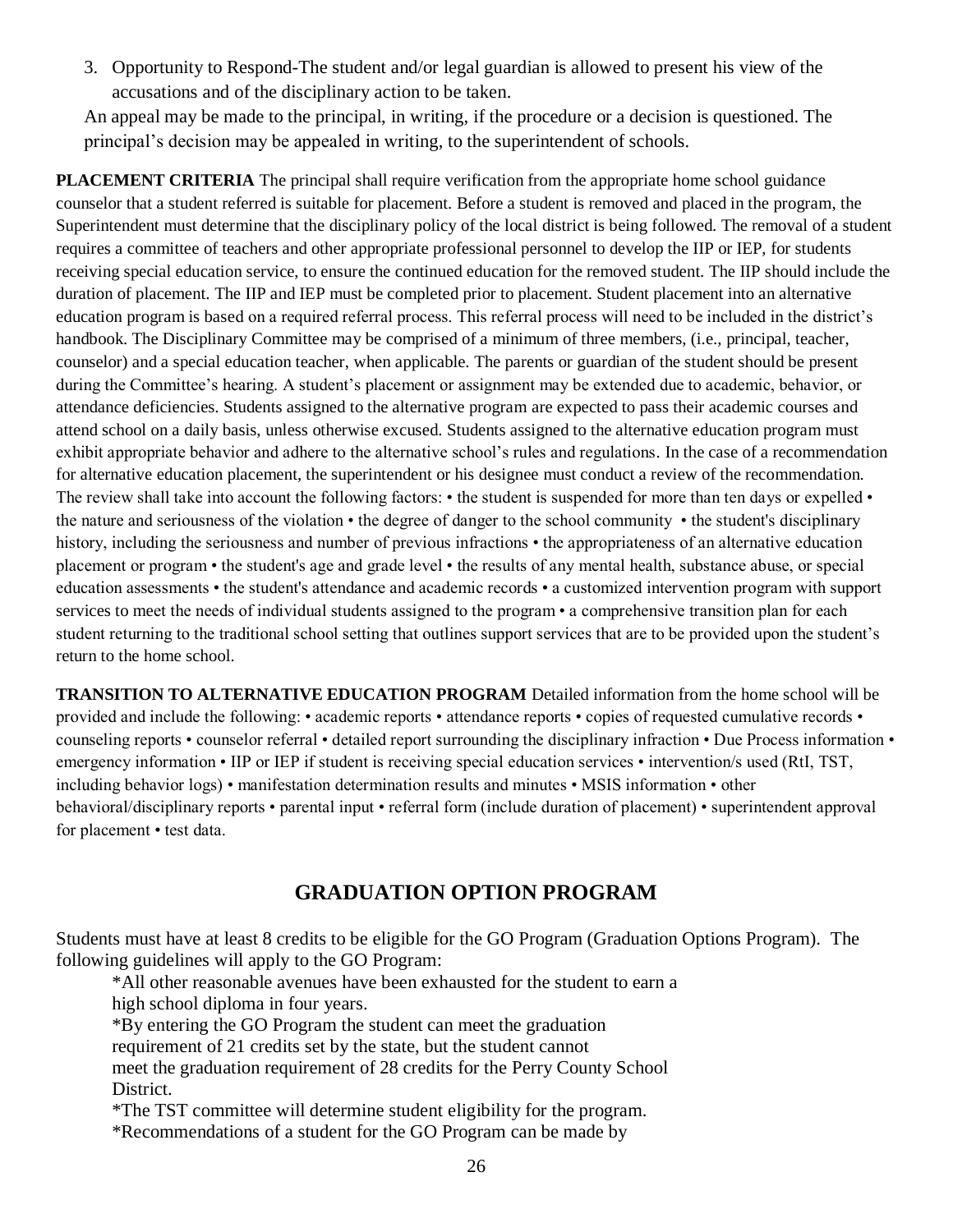parent, faculty or administration.

\*Parent/Guardians are contacted to attend a GO Program Team meeting. The student will only enter the GO Program based on the recommendation of the GO Program Team. The GO Program Team will develop an IGP (Individualized Graduation Plan) for the student.

\*The student and the parent/guardian will sign a contract to participate and complete the GO Program. Once the GO Program contract has been signed, the GO Program student may not re-enter the regular or traditional graduation track.

\*Students in the GO Program may choose one of the following options for Graduation:

- 1. Option 1 (24 credits) includes the state required credits (see Appendix 2 of the State Graduation requirements) and a two year vocational completer;
- 2. Option 2 (21 credits) as required by the state (see Appendix 2 of the State Graduation requirements). This option must be approved by the superintendent or the superintendent designee.

 The students selecting one of the above options for graduation will meet the state requirements for graduation rather than the Perry County School District requirements of 28 credits.

\*Diploma and Graduation:

- 1. Upon completion of option 1 of the GO Program, the student will be awarded a Perry County Vocational Completer certificate and a Perry Central High School diploma. The completed/official high school transcript will indicate the specific GO Program.
- 2. Upon completion of Option 2 of the GO Program, the student will be awarded a Perry Central High School diploma. The completed/official high school transcript will indicate the specific GO Program.

\*\*\*The student successfully completing the GO Program will be allowed to participate in the Perry Central High School Graduation ceremony.

# **CAREER PATHWAY OPTION SENIORS OF SCHOOL YEAR 2018-2019 (Entering ninth graders in 2010-2011)**

| <b>CURRICULUM AREA</b> | <b>CARNEGIE UNITS</b> | <b>REQUIRED SUBJECTS</b> |
|------------------------|-----------------------|--------------------------|
|                        |                       |                          |
| <b>English</b>         | 4                     | <b>English I</b>         |
|                        |                       | <b>English II</b>        |
|                        |                       |                          |
| <b>Mathematics</b>     |                       | Algebra I                |
| <b>Science</b>         |                       | <b>Biology I</b>         |
| <b>Social Studies</b>  |                       | 1 US History             |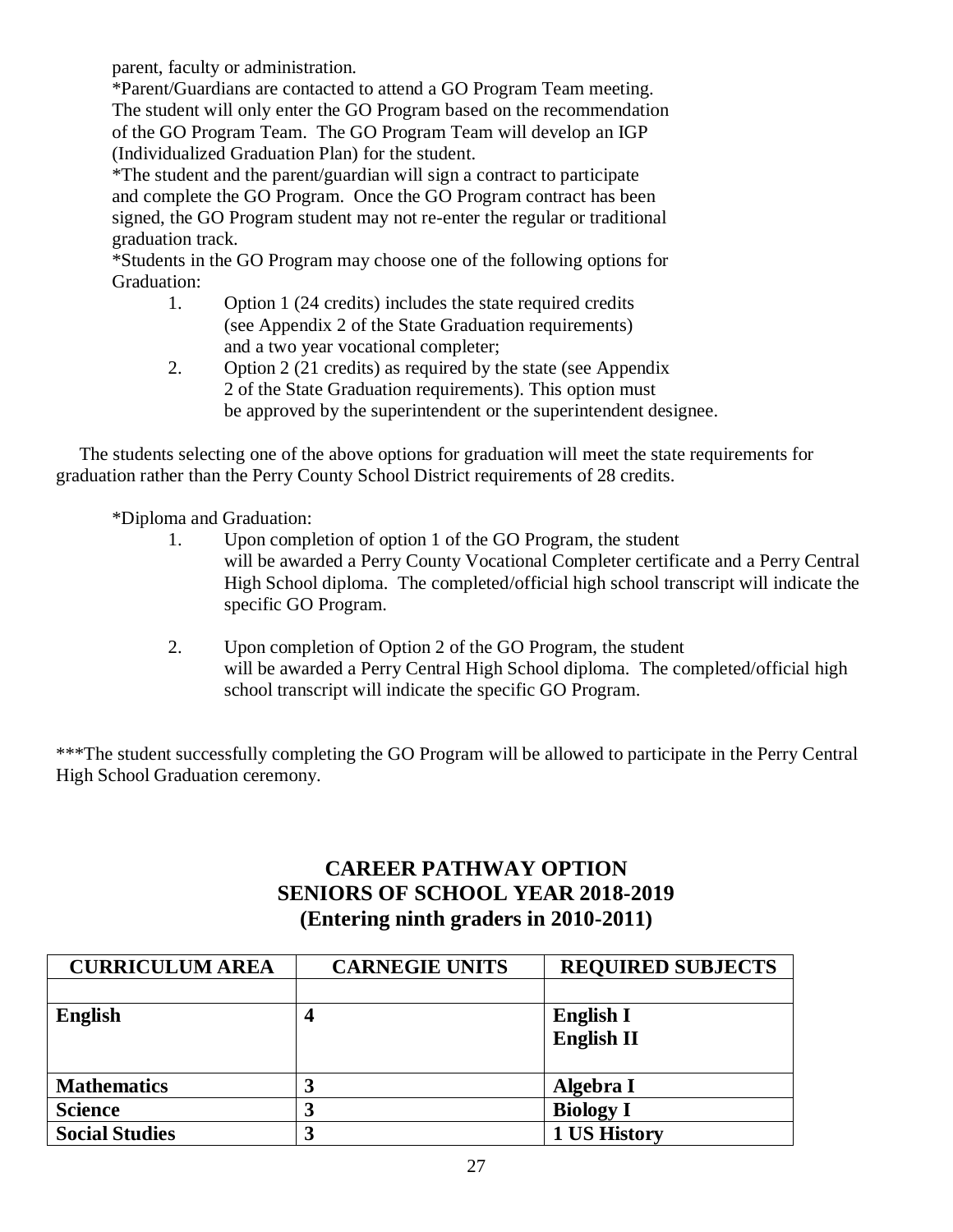|                              |                         | $\frac{1}{2}$ US Government        |
|------------------------------|-------------------------|------------------------------------|
|                              |                         | $\frac{1}{2}$ Mississippi Studies  |
| <b>Health and Physical</b>   | $\frac{1}{2}$           | $\frac{1}{2}$ Comprehensive Health |
| <b>Education</b>             |                         | 0r                                 |
|                              |                         | $\frac{1}{2}$ Family/Individual    |
|                              |                         | <b>Health</b>                      |
|                              |                         | $\frac{1}{2}$ Physical Education   |
| <b>Career and Technical</b>  | $\overline{\mathbf{4}}$ | <b>Selected from Student's</b>     |
|                              |                         | <b>Program of Study</b>            |
| <b>Integrated Technology</b> | 1                       | <b>Computer Discovery, ICT</b>     |
|                              |                         | I, ICT II 9th STEM, or             |
|                              |                         | <b>Computer Applications</b>       |
|                              |                         | and Keyboarding                    |
| <b>Additional Electives</b>  | $2\frac{1}{2}$          | <b>Course selected from the</b>    |
|                              |                         | student's approved                 |
|                              |                         | program of study                   |
| <b>Total Units Required</b>  | 21                      |                                    |
|                              |                         |                                    |

Mississippi's Institution of Higher Learning requirements differ from minimum graduation requirements for this diploma pathway.

Compensatory Reading and Compensatory Writing shall not be included in the four English courses required for graduation. The two additional English credits must be from the student's program of study which includes Technical Writing, Creative Writing, English III, English IV, or any college level dual credit courses.

Compensatory Mathematics may not be included in the four mathematics courses required for graduation. Effective with eighth graders of 2008-2009, Pre-Algebra and Transition to Algebra may not be taken after a student completes Algebra I. For students pursuing the Career Pathway Graduation Option, at least one of the required mathematics courses must be above Algebra I and selected from the student's program of study. The allowable mathematics courses that can be taken which are higher than Algebra I are: Geometry, Algebra II, Survey of Mathematical Topics, Advanced Algebra, Trig, Pre-cal, Calculus, AP Calculus AB, AP Calculus BC, Discrete Mathematical, Statistics, and AP Statistics, or any college level dual credit courses. Effective with the eighth graders of 2004-2005, Pre-Algebra, Transition of Algebra, and Algebra I, may be taken in the eighth grade for Carnegie unit credit. Effective with the eighth graders of 2008-2009, Geometry may be taken in the eighth grade for Carnegie unit credit.

For students pursuing the Career Pathway Graduation Option, at least one of the required science courses must be above Biology I (must include Physical Science or Chemistry) and selected from the student's program of study. If a student's program of study allows, one unit may be in Introduction to Agriscience, Concepts of Agriscience, Science of Agricultural Plants, Science of Agricultural Animals, or Science of Agricultural Environment. Two units may be earned by completing the AEST 3-course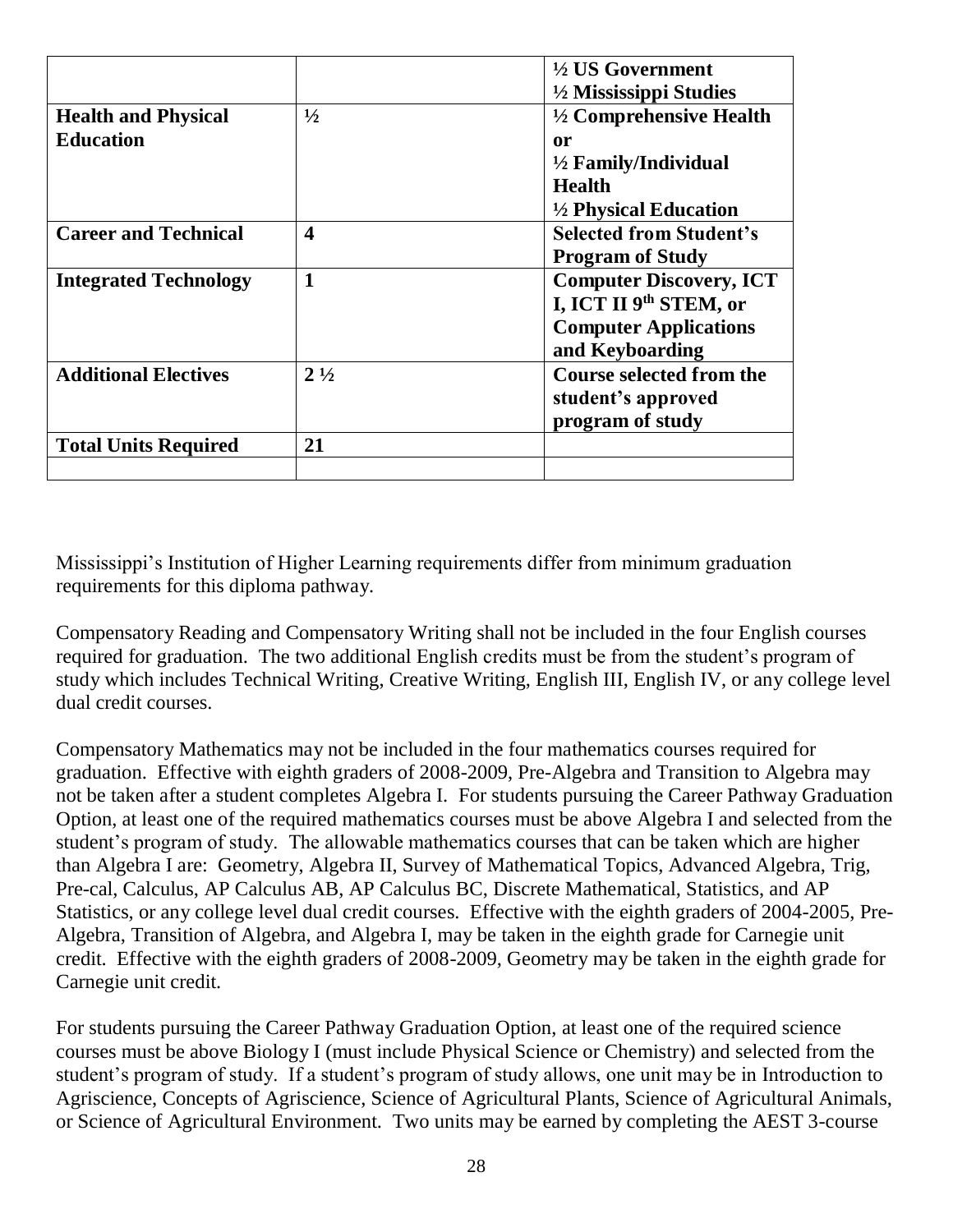sequence: one unit in Concepts of Agriscience; two units in Science of Agricultural Animals, Science of Agricultural Plants, or Science of Agricultural Environment. Two units may be in the following courses if the student completes the 2-course sequence: Agriscience I & II; Health Sciences I & II; Forestry I & II; Horticulture I & II; Plastics and Polymer Science I & II; and Technology Applications  $I & H.$ 

Advanced placement US History is accepted in lieu of the required U S History 1877 to Present. The third social studies credit should be selected based on the student's program of study.

The credit earned for a State/Local Government course in any other state by an out-of-state transfer student who enters after the sophomore year can stand in lieu of Mississippi Studies or Mississippi State and Local Government. If the transfer student took a State/Local Government course in a grade level that did not award Carnegie unit credit, than any other ½ unit social studies course may be accepted. An out-of-state student who transfers after the junior year may substitute any other ½ unit social studies course.

Credit earned in Allied Health I/ Health Science I may be accepted in lieu of Comprehensive Health or Family and Individual Health to meet the graduation requirement for 1/2 Carnegie unit in Health. Interscholastic athletic activities, band and ROTC if they meet the instructional requirements specified in the Fitness through Physical Education Framework may also be accepted. Career and Technical (CTE) courses must be based on the student's program of study and should include dual credit/dual enrollment options as found in Section 37-15-38 of the Mississippi Code of 1972.

Evidence of proficiency in technology is accepted in lieu of the required courses if the student earns one unit in a technology-rich academic or career technical course related to their program of study.

Electives must be selected from courses related to the student's program of study. Credits earned not approved for that student's program of study will not be counted toward graduation requirements.

### **CLASSIFICATION / PROMOTION POLICY**

To be classified as a sophomore, one must have successfully completed seven (7) units of credit; to be classified as a junior, one must have fourteen (14) units of credit; and to be classified as a senior, one must have twentyone (21) and above units of credit. Grade classification is to be updated each year. No student shall be given a Carnegie unit of credit for any course in which the student has not achieved objectives outlined by the State Board of the Perry County School District. Student performance on the core objectives must be used as the principle basis for determining whether a student fails or passes for each elementary school and secondary school academic course. (See "Academic Credit,").

# **PERRY CENTRAL HIGH SCHOOL GRADUATION POLICY**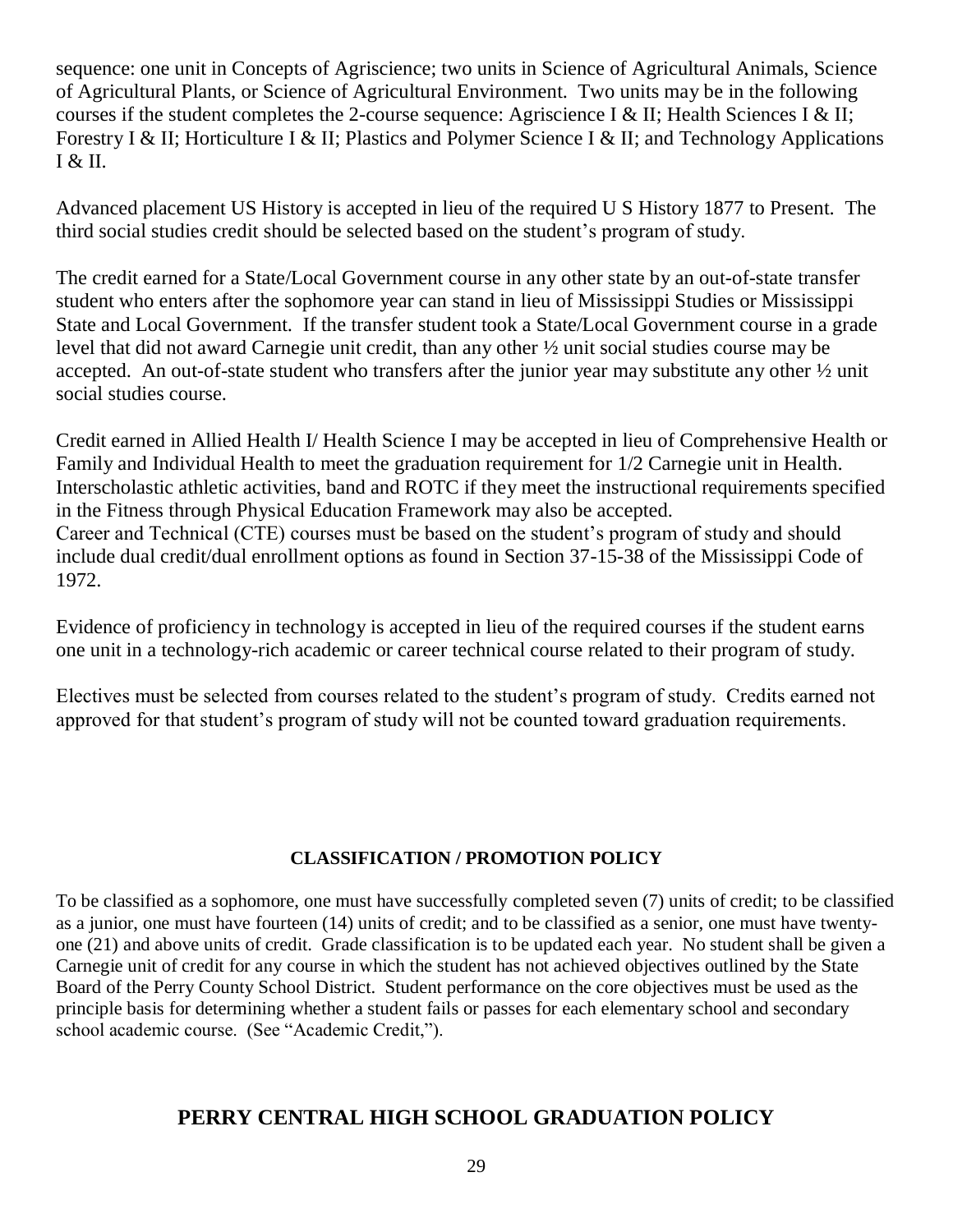Participation in Perry Central High School Graduation is limited to those students who have completed all graduation requirements, as specified by the Perry County School Board and the Mississippi State Board of Education. In addition, students participating in graduation shall comply with all rules and regulations regarding attendance at practice for graduation exercises, proper dress and/or attire, and any other regulation deemed appropriate.

### **GENERAL POLICIES REGARDING COURSE SELECTION**

The policies listed below will be followed by students, parents, and counselors in setting up the students' programs:

It is the intent of the Perry County Schools that students will be assisted at the of the end of the  $8<sup>th</sup>$ ,  $9<sup>th</sup>$ ,  $10<sup>th</sup>$ , and 11th grade year in making course selections, that will best meet the student's needs, interests, and capabilities in preparing them for their career choices and goals as they work toward high school graduation. This will be accomplished through the teacher advisor program and assistance from the guidance counselor and career center technician at the discretion of the Perry County School Board. Students are permitted to earn a maximum of 5 units of credit toward graduation per semester and 10 within any one school year (36 weeks)

# **CAREER PATHWAY EXPERIENCE**

Career Pathway Experience is a semester-based course of which students may choose to enroll for one or two semesters. This course allows students to explore career options, enhance employability skills, develop communication skills, acquire leadership and problem-solving skills, and contribute to community economic development. CPE is offered to  $11<sup>th</sup>$  and  $12<sup>th</sup>$  grade students and meets the College and Career Readiness Requirement for Graduation. These students will receive classroom instruction and career-oriented training. Upon completion of the Career Pathway Experience Program, students will receive 1 credit per semester. Career Pathway students may be allowed to check out at the end of  $2<sup>nd</sup>$  Block if scheduling allows.

# **GRADING SYSTEM**

Letter Grade Number Grade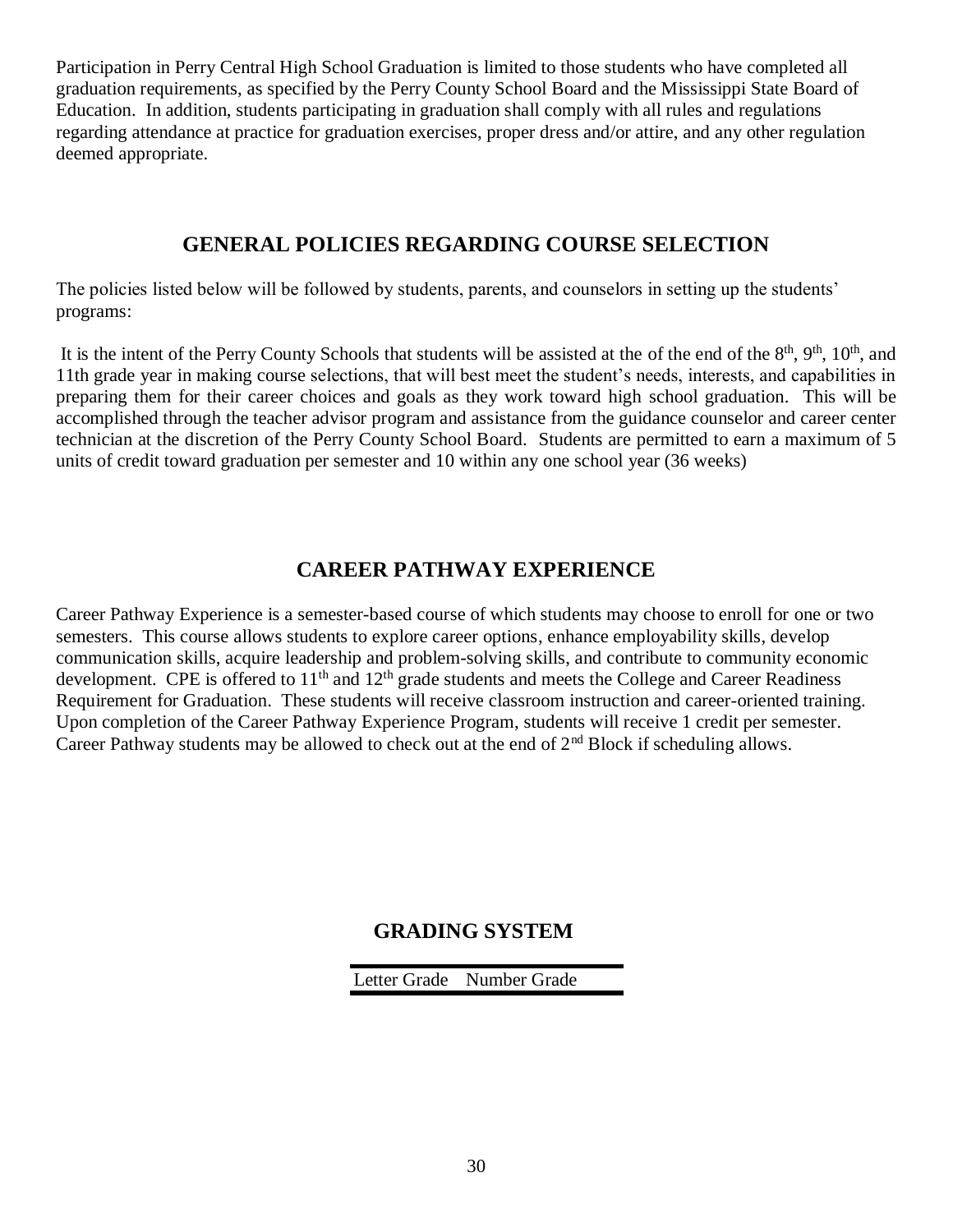|   | $90 - 100$           |
|---|----------------------|
| B | $80 - 89$            |
| C | $70 - 79$            |
| D | $65 - 69$            |
| F | Below 64 (No Credit) |
| T | Incomplete           |
|   |                      |

Grades will be placed on report cards each midterm. The above scale will be used in reporting the student's grade.

Mid-term grades are determined as followed:

| Mid-Term                            | Example         |
|-------------------------------------|-----------------|
| Daily Grades Count 1/4              | 86              |
| Test (Major Projects) $\frac{1}{2}$ | $78 + 78 = 156$ |
| Mid-term $\frac{1}{4}$              | 75              |
|                                     | 317 Divide by 4 |
|                                     | 79 Average      |

The yearly average will be determined by adding the first and second term grades and dividing by two.

# **EXEMPTION POLICY**

Students may be exempt from taking final exams under the following conditions.

To determine a student's average for exemption you add both of their first term and second term for the final average. This gives you the grade that determines their exemption. If they are exempt this is the grade that you use for their final grade. If they are not exempt they will take the final exam. The final exam counts 1/4 of the grade.

- A. Students with an average of 90 or above in a class shall be exempt from the exam in that class if he or she has:
	- a. NO excessive absences (No more than five excused absences)
	- b. No more than two Office Discipline Referrals
	- c. No fines owed

#### OR

- B. Students with an average of 85-89 in a class shall be exempt from the exam in that class if he or she has:
	- a. No excessive absences (No more than two excused absences)
	- b. No more than two Office Discipline Referrals
	- c. No fines owed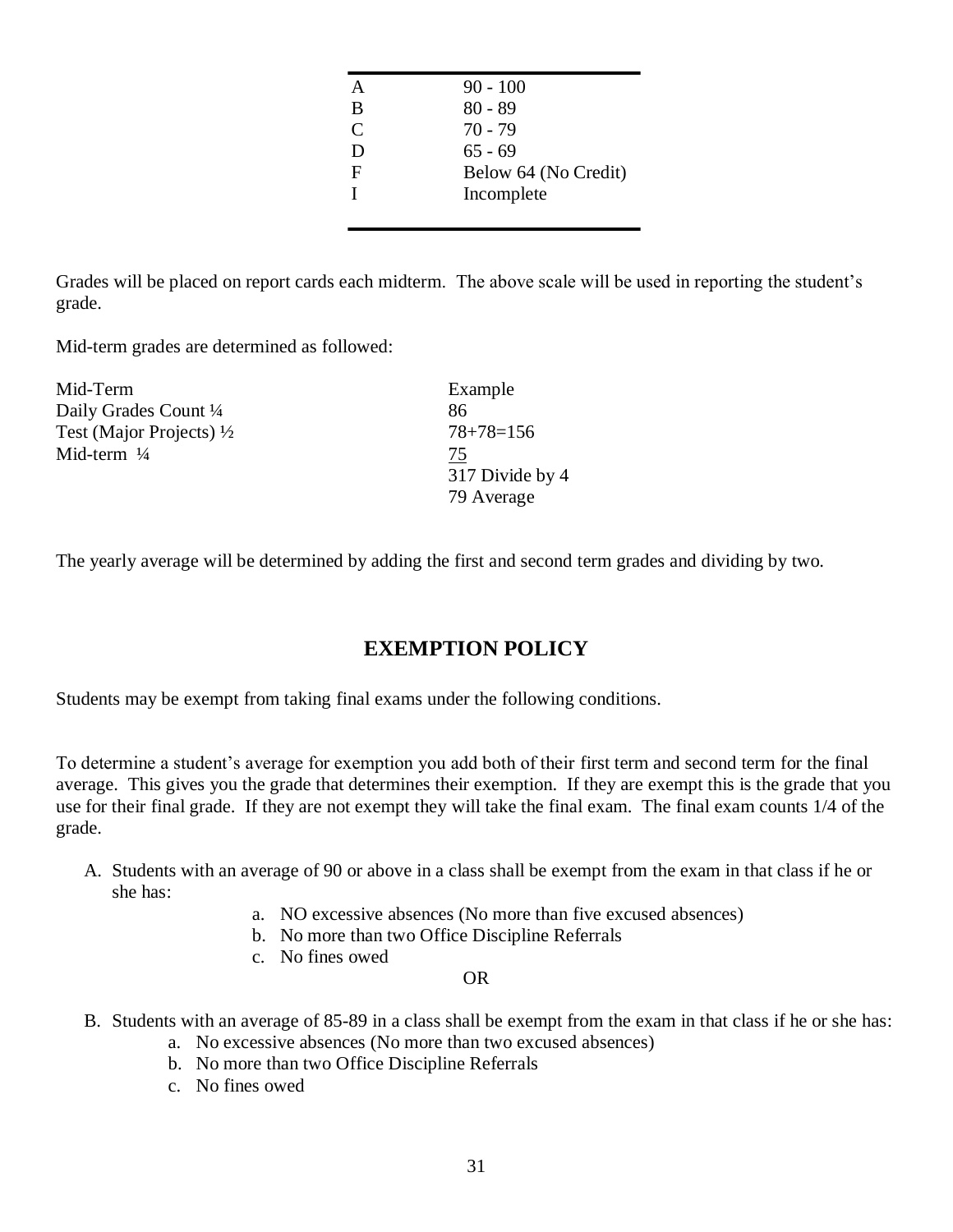Students who meet the requirements for exam exemption will be exempt from taking their exam ONLY, not the school day. If a student is exempt from taking exams and chooses not to attend school on exam day, he or she will be counted absent. However, the absence will not count against Perfect Attendance Awards. No exemptions will be permitted for any student who has been assigned to ISD or Out-of-School Suspension.

\*\*The exemption does not apply to the first term exam in courses for which the subject area test are given; Algebra I, Biology I, English II, and US History.

Three unexcused tardies may be counted as an unexcused absence and applied toward determination of final exam exemption.

# **PROGRESS REPORTS**

During the fifth week of each nine-week term all teachers will inform the parents of the progress of the student in each subject. This is done by way of a progress report. Students in all schools will sign receipts for the progress reports to be signed by a parent and returned by the date on the progress report. Parents will find the progress report release dates on the school calendar.

### **PARENT CONFERENCES**

Parent-teacher conferences are encouraged. Communication with parents many times is the key to student success and positive rapport with the parent. All parent-teacher conferences will be held before or after school, or during planning periods. Teachers will not be called out of their rooms to talk with a parent. A mutually satisfactory time will be arranged for the conference. The principal will sit in on the conference if the teacher or parent requests. The counselor will assist in arranging conferences.

### **REPORT CARDS**

- 1. Report cards will be issued following the end of each mid-term and final.
- 2. Parents should be aware of dates when report cards will be issued. Parents should expect students to have their report cards on dates as noted in the calendar. Parents should also check student progress via Active Parent. These grades will be updated weekly by teachers!

# **FAMILY EDUCATIONAL RIGHTS AND PRIVACY ACT OF 1974**

Parent(s) or eligible student may request, in writing to the principal, an appointment to inspect and review contents of the student's educational records. Appointments must be granted within forty-five (45) days of request. Parent(s) or eligible student may request, in writing to the principal, that a school correct records believed to be inaccurate or misleading. If the school refuses to change the records, the parent(s) or eligible student may request in writing to the principal, a formal hearing. After the hearing, if the school still refuses the correction, the parent(s) or eligible student has the right to put a note in the record explaining his or her concerns.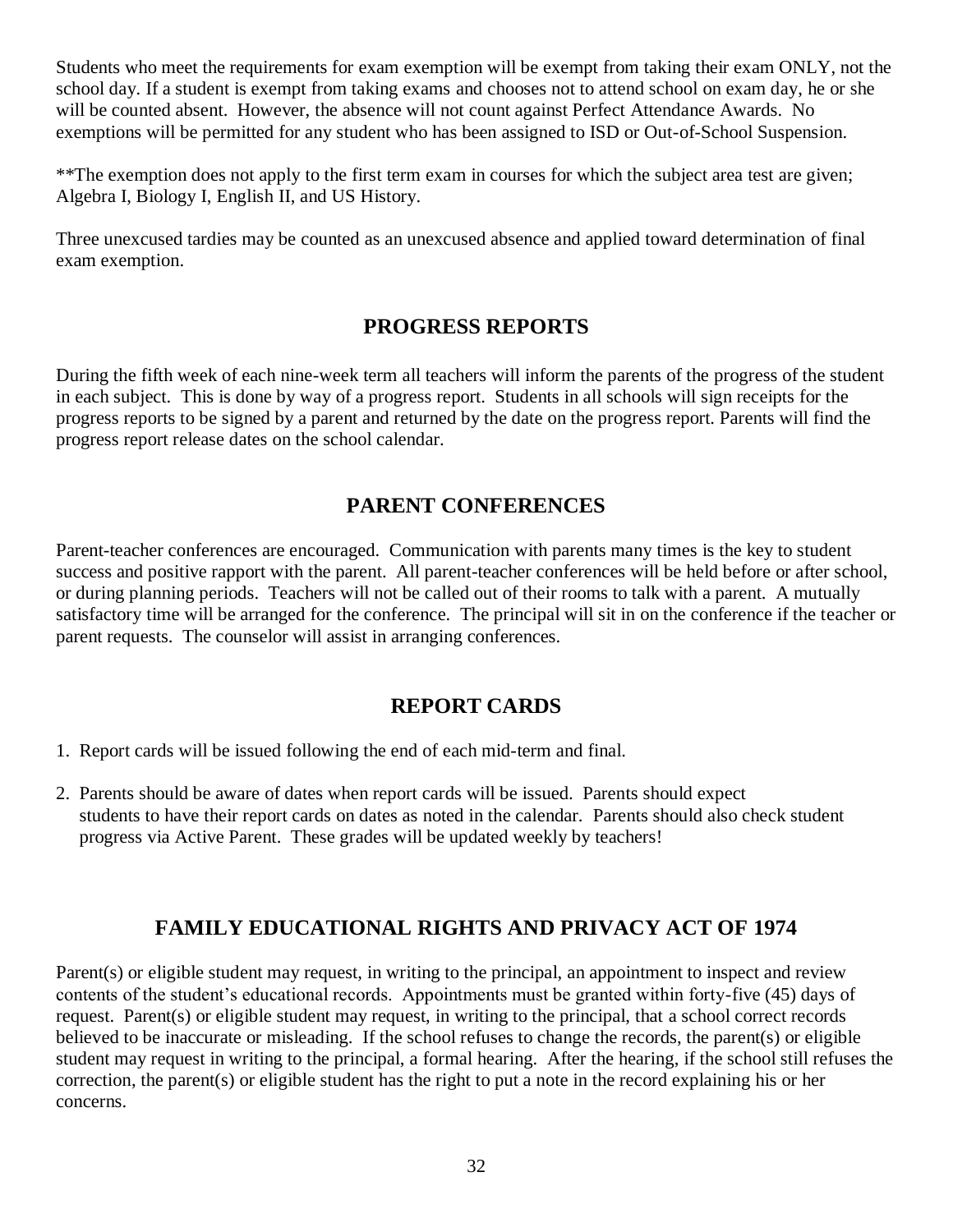Parent(s) or eligible student may review the student's record on request. Educational records may not be released to a third party without the written consent of parent(s) or the eligible student. The following exceptions are legal:

- 1. School employees
- 2. Other schools to which the student is transferring
- 3. State or Federal officials for audit purposes or for reporting information required by state statue
- 4. Financial aid officials in connection with a student's application for aid
- 5. Educational agencies for developing, validating, and administering predictive tests or studies if such information will not permit identification of individual students
- 6. Appropriate persons who need information to protect health and safety of students
- 7. Parents of a student over eighteen (18) who is still a dependent

A record of individuals requesting access to the educational record of each student will be maintained in each school building. The record will contain the signature, the date, and the reasons for needing access and will be available for parents' review upon request.

Student Records are in the following locations:

 Cumulative School Record.............................Elementary or High School Principal's Office Psychological Records and Special Education Records....Coordinator of Special Education

# **HONORS AND AWARDS**

Superior performance in both academic and non-academic areas for students in Perry County Schools shall be recognized. To accomplish this, the following honors and awards will by given to deserving students.

Honor Roll - These are published at the end of each nine weeks. To qualify for the honor roll a student must have no grade below a B and be enrolled in at least 2 academic subjects. Honor rolls will be designated as all A's Honor Roll and A & B Honor Roll.

 \*End of year awards for honor roll must have met requirements for the past 3 (9-weeks) grading periods.

The award of STAR Student is given annually to the student who attains the highest ACT score. At Perry Central High School, this score must be a minimum of 25 overall for the award to be presented. For years where no student achieves an overall ACT of 25, no award will be given. Also, the STAR Student must possess an overall GPA of 95 or better in selected courses as dictated by the STAR program.

Student of the Week, Month, and Year-Student must have no office referrals, must have good class attendance with no tardies, student must show conscientiousness in class work, and have all assignments completed, student must display overall good citizenship toward teachers and fellow students.

A senior will be given an award in each of the major academic areas: Math, English, Science and Social Studies. This will be the senior with the highest GPA based on guidelines from the academic awards committee.

Listed below are the numeric requirements for honor graduates: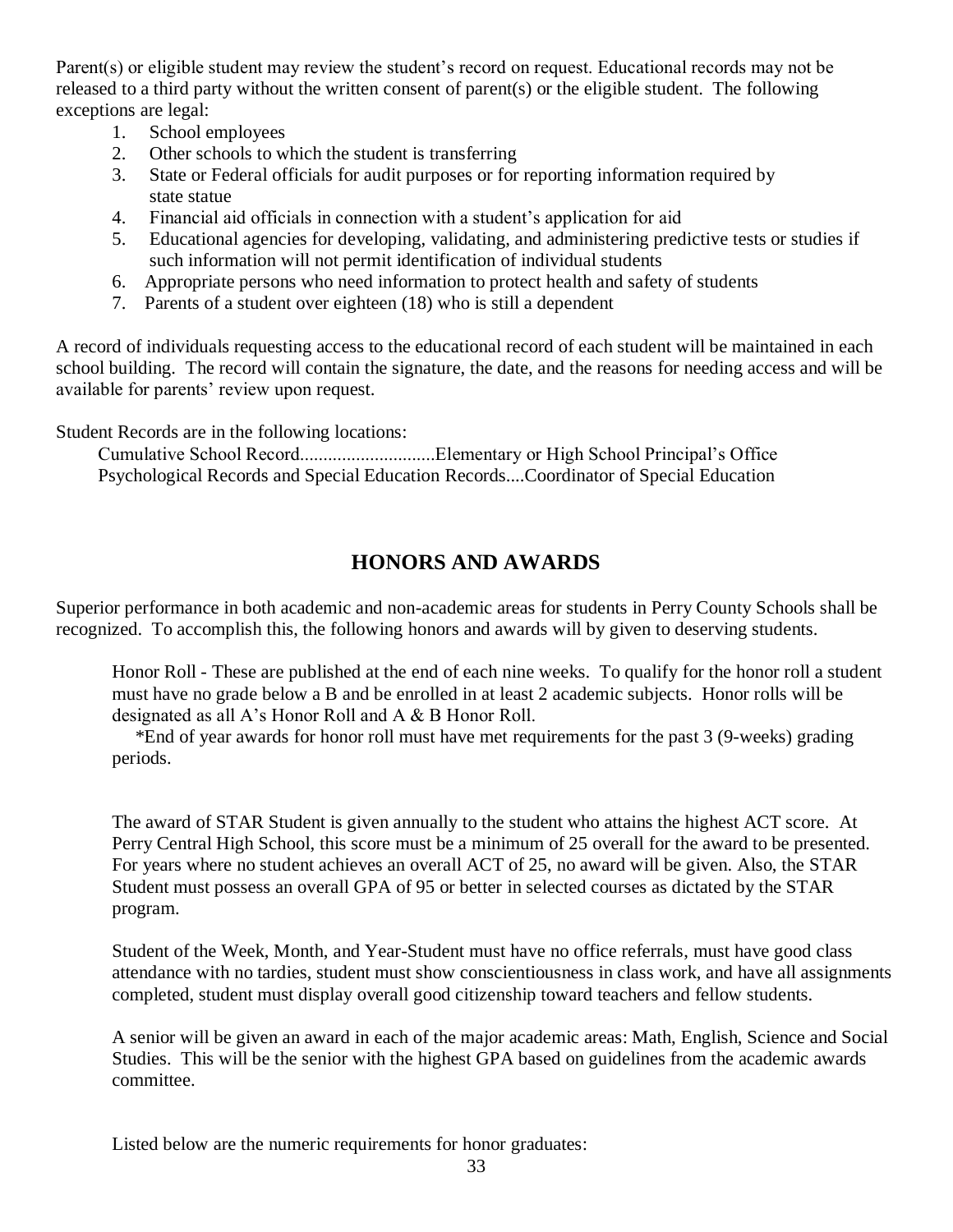#### **Honor Scales**

Honors: 87 High Honors: 95

IHL/CPC Honors: 85 IHL/CPC High Honors: 93

### C**LASS RANK**

The academic class rank for diploma bound students will be determined on the basis of **required subjects determined by the State of Mississippi** (no electives included) **plus specific accelerated, advanced, dual enrollment/dual credit, or second level foreign language courses,** attempted from the date of entry into the eighth grade through the end of the fall semester of the senior year and the middle of the spring semester of the senior year.

#### **\*GPA Calculation**

Final grades, (yearly or semester) will be used to calculate grade point averages. All grades receiving a credit (with the exception of one credit for athletics) will be used in the calculation. Any failed classes will also be included unless the class is retaken. In such instances, the grade for the failed class will not be used. This system is used by most colleges and the NCAA Initial Eligibility Clearinghouse.

 $A's - (90 - 100)$  will receive 4 points

 $B's - (80 - 89)$  will receive 3 points

 $C's - (70 - 79)$  will receive 2 points

 $D's - (65 - 69)$  will receive 1 point

| Example:               | Credit                      | <b>Grade Quality Points</b> | (multiply credit by grade) |
|------------------------|-----------------------------|-----------------------------|----------------------------|
|                        |                             |                             |                            |
| <b>Botany</b>          | .5                          | 95/A                        | $.5 \times 4 = 2$          |
| Zoology                | $.5\,$                      | 82/B                        | $.5 \times 3 = 1.5$        |
| <b>CCRS</b> English II |                             | 66/D                        | $1 \times 1 = 1$           |
| CCRS Algebra I         |                             | 65/D                        | $1 \times 1 = I$           |
| Auto Service Tech. I   | $\mathcal{D}_{\mathcal{L}}$ | 90/A                        | 2 $x = 4 = 8$              |
|                        |                             |                             | 13.5 quality pts.          |

**GPA =** Quality points (13.5) divided by total number of possible credits (5)

13.5 divided by  $5 = 2.7$  GPA

Any advanced courses designated in the handbook will receive the following points for calculating GPA's: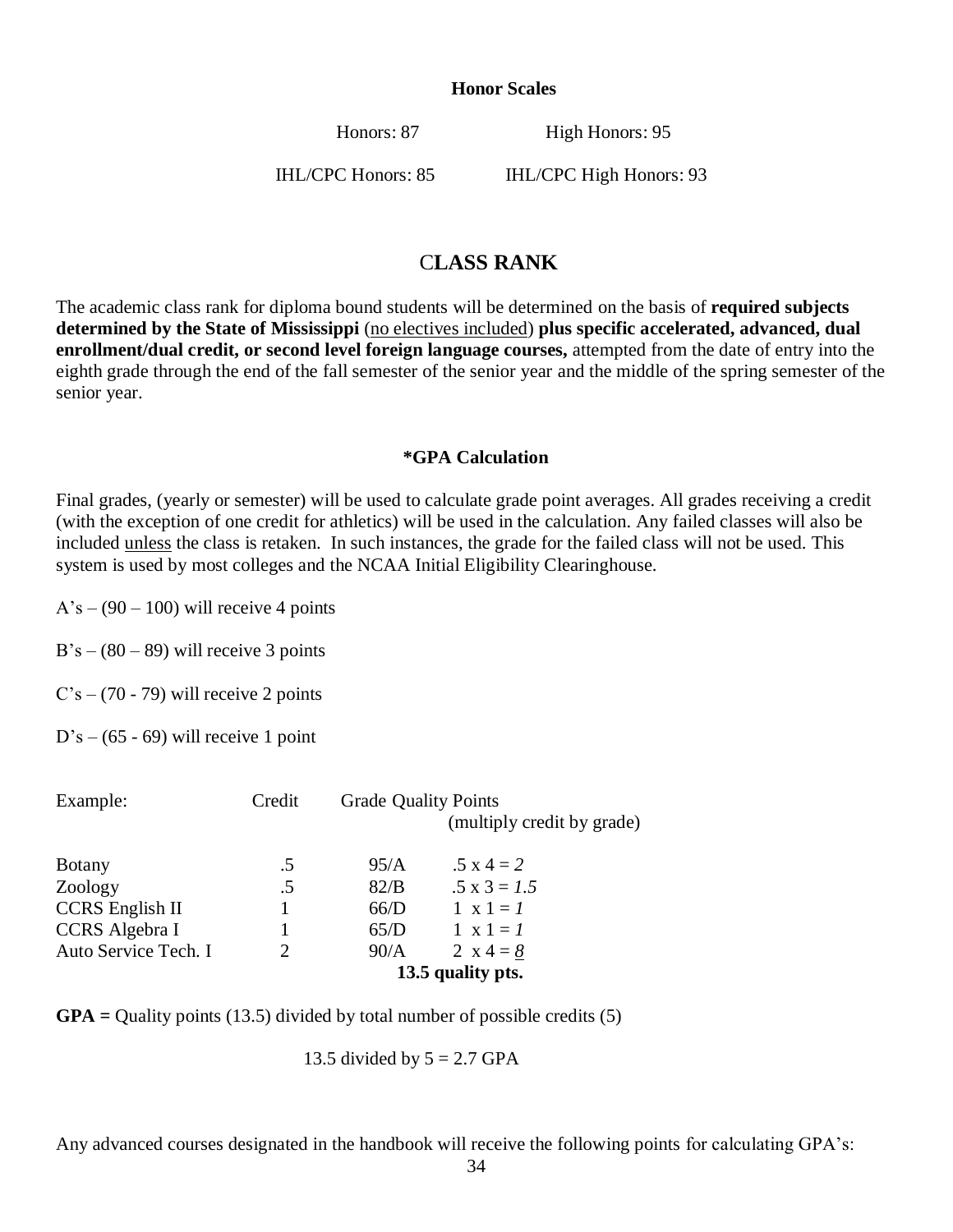The following classes are considered accelerated and advanced and will be weighted by 1.05 points. Final average only! Average will be weighted for the purpose of determining class rank and will not be listed on the student record.

Accelerated CCRS English I, II, III, IV Algebra III **Trigonometry** Advanced World Geography Calculus Physics **Statistics** Any second level foreign language Health Science II

All Advanced Placement or Dual Enrollment/Dual Credit classes will be weighted by 1.10 points. Final average only! Average will be weighted for the purpose of determining class rank and will not be listed on the student transcript.

Example: A grade of 98 in Accelerated English would be listed as "98" on the student's transcript. For ranking purposes only, the grade of 98 will be multiplied by 1.05, which equals 102.9.

Student Transcript will show the following:

| <b>Accelerated CCSS English</b> | 98.   |
|---------------------------------|-------|
| $U.S.$ Gov't                    | 95.   |
| Economics                       | - 92. |
| Algebra III                     | 94    |

Calculating averages for class rank will show weighted grades listed below:

| Accelerated CCRS English 102.9 |      |
|--------------------------------|------|
| U.S. Gov't                     | 95   |
| Economics                      | 92   |
| Algebra III                    | 98.7 |

After a course has been passed, no future grade earned in the same course is to be used in determining class rank.

A student's rank will be determined according to **cumulative average** (NOT GPA!) Averages for determining rank, valedictorian and salutatorian will be available after the midpoint of the spring semester of the senior year.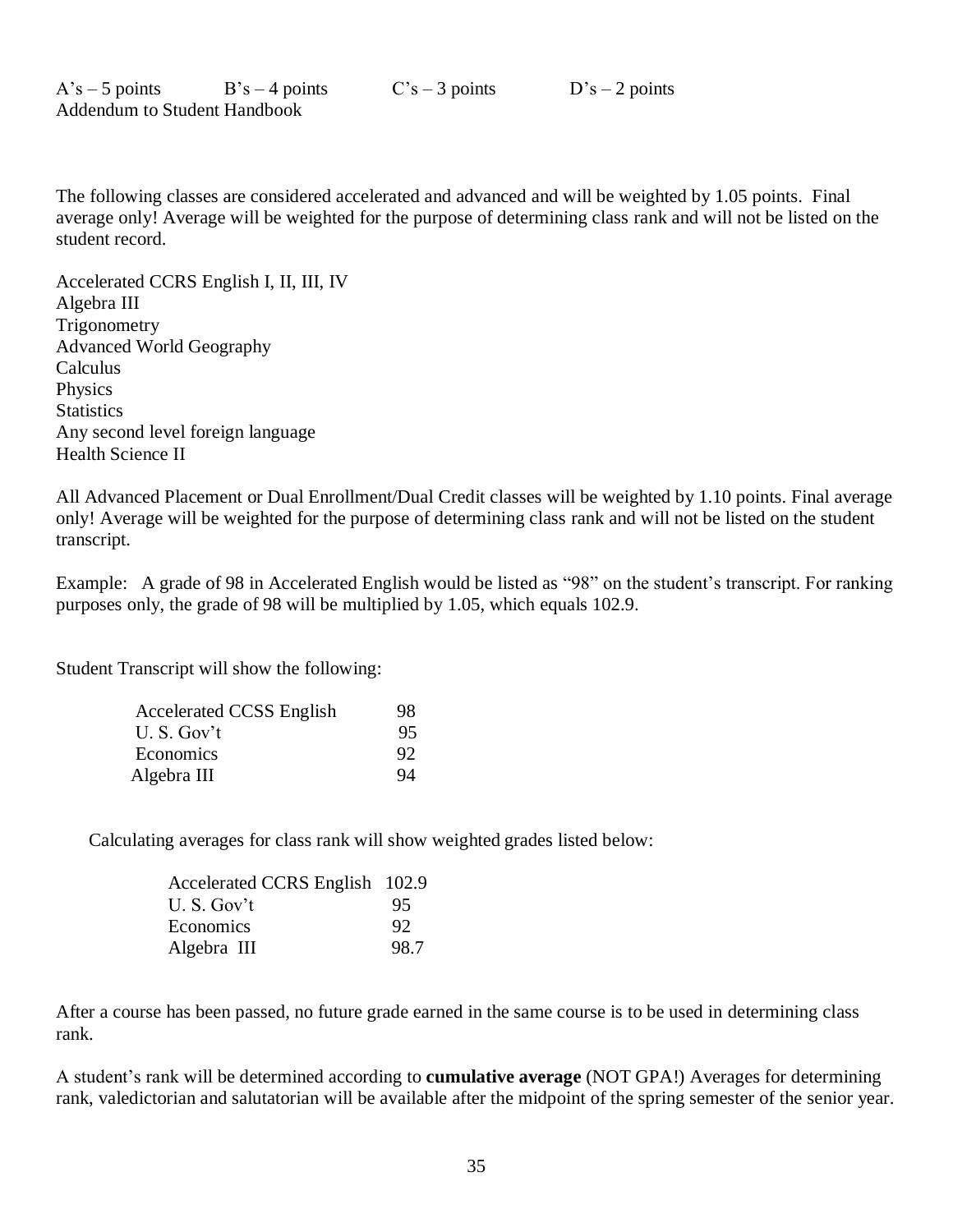Weighted grades (AP, ACC, etc.) are used for the purpose of determining rank in class and honor graduates only. Actual grade earned is what is recorded on the transcript.

# **VALEDICTORIAN AND SALUTATORIAN**

**All candidates for valedictorian and salutatorian must complete the college prep curriculum and successfully pass at least two dual enrollment/dual credit courses.** The senior with the highest cumulative average will be the valedictorian and the senior with the second highest cumulative average will be the salutatorian. A student must complete all 4 years in high school (**NO** 3-year completers). A student must also be enrolled for three (3) semesters prior to graduation (not counting summer school) to be eligible for valedictorian or salutatorian.

### **Early Graduation**

The Perry County School District does not encourage attempts to complete a course of study for high school graduation in less than four full academic years. However, modifications of the four-year attendance requirements for high school graduation may be accepted provided the student has satisfactorily completed the requirements for graduation as set forth by the Mississippi Department of Education and the Perry County School District. Students planning to graduate early must notify the counselor by December 1 of their junior year.

In order to graduate early, a student must complete six (6) semesters or three years of high school and have successfully completed the terms of the Perry County School District Graduation requirements.

The following procedures must be followed when a student requests early graduation:

- 1. Students are required to indicate their intentions to a counselor any time during their sophomore year with the deadline of December 1 of their junior year.
- 2. The student and parent/guardian will set up a conference with the counselor to complete the following:

### **a. Academic credit check**

### **b. Document reasons for early graduation that align with post-high school plans**

**c. Set up a tentative final schedule**

- **d. Give parental permission form for early graduation, which must be completed before February 1 of their junior year. The form is returned to the principal.**
- **e. Instruct student to have parent/ guardian and student request conference with counselor, principal, student and parent/guardian after the permission form is completed.**
- 3. A conference with the principal is mandatory. The principal will approve or disapprove the student request for early graduation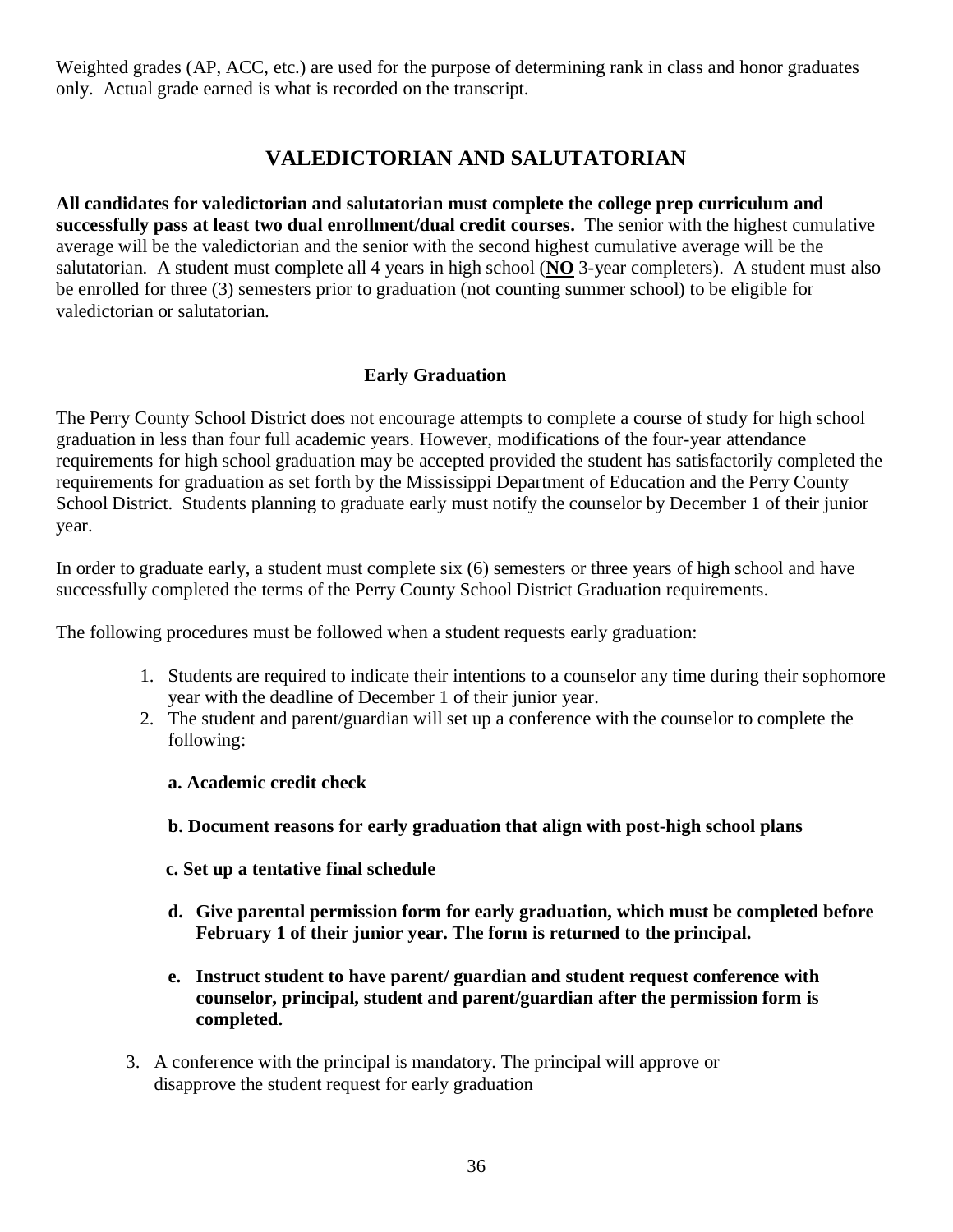### **STUDENTS WHO CHOOSE TO GRADUATE WITHIN 3 YEARS WILL NOT BE INCLUDED IN CLASS RANK WHEN ACADEMIC SCHOLARSHIPS ARE DETERMINED BY RANK. (4 YEAR STUDENTS PRECEDE 3 YEAR STUDENTS WHEN RECEIVING SCHOLARSHIPS BASED ON CLASS RANK)**

### **PERRY CENTRAL HIGH SCHOOL CREDIT RECOVERY PROGRAM 2016-2017**

- I. Credit recovery is defined as a course-specific, skill-based learning opportunity for students who have previously been unsuccessful in mastering content/skills required to receive course credit or earn promotion.
- II. Credit Recovery Program Rules, Regulations, and Processes.
	- 1. Admission to and removal from the Credit Recovery Program:

a. Students will fill out an application that will include student name, grade level, grade received in class, teacher of class and signature, parent signature, counselor and administrator signature.

- b. Minimum criteria for participating in the credit recovery program.
	- 1. Must be enrolled at Perry Central High School
	- 2. Failed the course with a grade between 54-64
	- 3. Must have parental consent
	- 4. Student will be screened for need

c. Students who have already received credit for a course are not eligible unless they have not passed the end of course test(s) required for graduation.

d. A student may take no more than two credit recovery courses at one time.

e. Students may not remain in a credit recovery course for more than one year.

2. Instruction:

.

a. Perry Central High School may use direct instruction, computer assisted instruction, or Mississippi Virtual Public School.

b. Staff development is provided for instructors and facilitators

- 3. Content and Curriculum: Credit recovery curriculum shall be based on the Mississippi Curriculum Frameworks competencies and objectives or Mississippi College and Career-Ready Standards.
- 4. Grades: Students will receive a grade of 65 when they successfully complete the course requirements.

# **STUDENT CONDUCT/DISCIPLINE**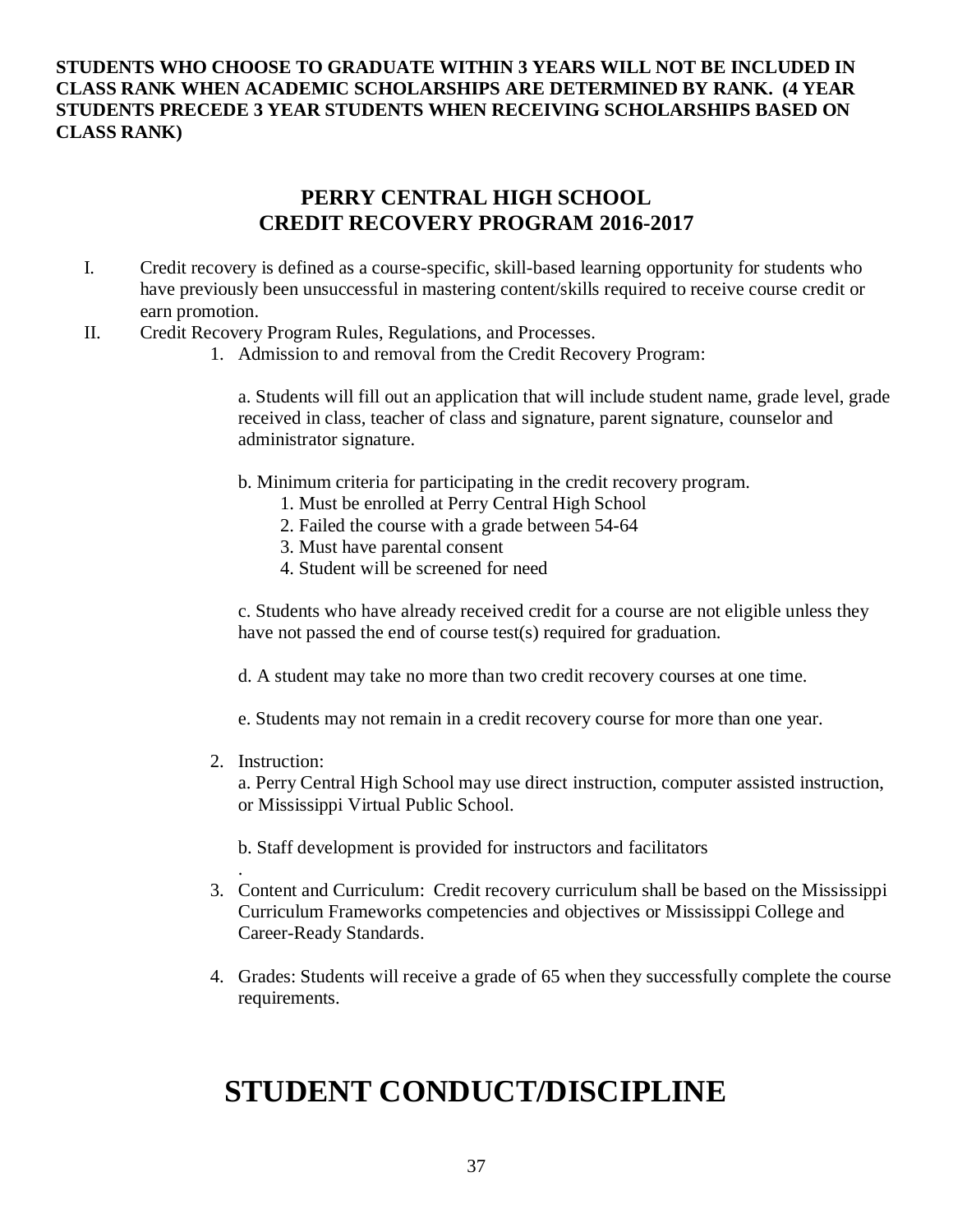### **STUDENT CONDUCT**

- 1. Students at Perry Central High School are expected to maintain behavior at all times that produce an effective and safe learning environment. The School Board and administrators will not tolerate inappropriate student behavior.
- 2. The rules and regulations regarding student conduct is in effect during all school activities, whether on Perry Central Property or during school hours. If the activity is sponsored by the school and/or persons or students representing Perry Central High School all school board approved rules are in effect.
- 3. Significant interruptions of the educational process resulting from overt disrespect shown by students to faculty members, and vulgar or otherwise discourteous actions will not be permitted.
- 4. A student must obey any and all instructions of the faculty and administrators, in the absence of parental instructions to the contrary. If a student refuses to obey instructions because of contrary parental instructions, he/she may be suspended from school until a conference between the principal of the school and student's parents can be arranged. In cases of an emergency, the principal or, the official in charge of the school function, may so inform the student and require his/her immediate cooperation.
- 5. Failure to identify oneself to a faculty or staff member will be considered as gross misbehavior: as will refusal to follow instructions from faculty members, profane language, insolent, contemptuous, or belligerent behavior or remarks, and other just cause.
- 6. Students are prohibited to have in their possession cellular phones, pagers, radios, TVs, CD players, and other noise making devices (including SIM cards) during regular school hours. These articles will be confiscated and returned as followed:

1<sup>st</sup> offense – The parent/guardian may pick up the device from a school administrator after 30 days.

 $2<sup>nd</sup>$  offense – The parent/guardian may pick up the device from a school administrator after 60 days. 3<sup>rd</sup> offense – The parent/guardian may pick up the device from a school administrator at the end of the school year.

- 7. No student attending school at any attendance center in the Perry County School District shall be permitted to use or to carry upon his or her person or in any other manner or to have in his or her possession in any way any knife, razor, razor blade, ice pick, brass or metallic knuckles, pistol, plastic or toy gun, or any dynamite, firecrackers, caps, or other fireworks of any nature, kind or manner could cause bodily harm, injury, or death to any person. Students who are in violation of the Perry County Youth Court policy regarding firearms will be subject to immediate arrest.
- 8. No student enrolled in Perry County Schools shall be permitted to use or to carry upon his or her person in any manner or to consume and/or be under the influence of or to have in his or her possession any type of alcoholic beverage, morphine, marijuana, cocaine in any form or any other "leisure" or recreational drug, opium, heroin, or their derivatives or compounds, drugs commonly called LSD, "pep" pills, tranquilizers, or any other narcotic drug, orally, by patch intravenously, inhaled or in any other manner, may cause the person to be under the influence of any of the same at any attendance center in this school district.
- 9. No student shall have in their possession any over-the-counter or prescription drug of any kind. If a student is on prescribed medication, the medication is given to the nurse and the nurse will give the student the doses as needed. See medication section for further details.
- 10. Any student violating any of the provisions of these policies of the Board of Education, in the sole and absolute discretion of the principal of the attendance center where in such offense is committed and the Superintendent of Education of the Perry County School District, or in the Superintendent's absence, the Assistant Superintendent of the Perry County School District, shall be suspended for a period to be determined by the school administrator and may be expelled in the sole and absolute discretion of the Board of Education of this school district. Appropriate referrals will be made to juvenile authorities as required under state law.
- 11. Incidents involving initiations, hazing, intimidations, and/or related activities of such group affiliations which are likely to cause bodily danger, physical harm, or personal degradation or disgrace resulting in physical or mental harm to students are prohibited.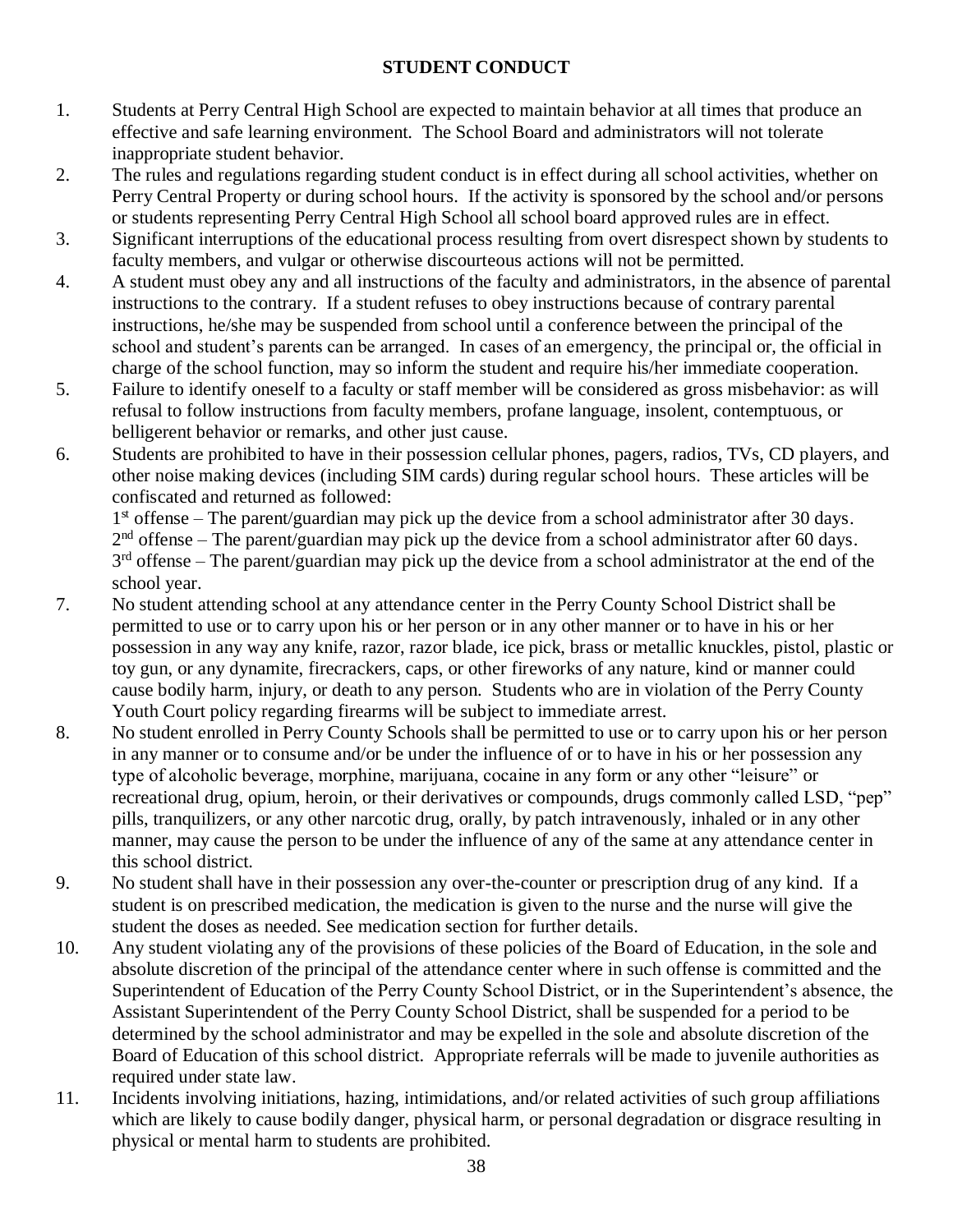12. The School District shall enforce the above rules and attempt to ensure that any student wearing, carrying, or displaying gang paraphernalia or exhibiting behavior or gestures which symbolize gang membership and/or participating in activities which intimidate or affect the attendance of another student shall be subject to appropriate disciplinary actions.

# **DUE PROCESS**

Students are afforded due process. Information is distributed to the students regarding school rules and student conduct in the student handbook.

When a disciplinary action results in a disciplinary reassignment, suspension, or expulsion, due Process of law involved three procedures:

- 1. Prior Notification The student and/or legal guardian is informed of the disciplinary action which is being considered.
- 2. Specification of Charges The student and/or legal guardian is made award of the misconduct for which the student is being accused.
- 3. Opportunity to Respond The student and/or legal guardian is allowed to present his view of the accusations and of the disciplinary action to be taken.

An appeal may be made to a principal, in writing, if the procedure or a decision is questioned. A principal's decision may be appealed in writing, to the superintendent of schools.

# **PREVENTION OF SCHOOL VIOLENCE**

SECTION 1. Section 97-37-17, Mississippi Code of 1972, is amended as follows: 97-37-17

- 1. The following definitions apply to this section:
	- A. "Educational property" shall mean any public or private school building or bus, public or private school campus, grounds, recreational area, athletic field, other property owned, rented, leased, used or operated by any local school board, school college or university board of trustees, or directors for the administration of any public or private educational institution or during a school related activity; provided however, that the term "educational property" shall not include any sixteenth section school land or lieu land on which is not located a school building, school campus, recreational area or athletic field.
	- B. "Student" shall mean a person enrolled in a public or private school, college or university, or a person who has been suspended or expelled within the last five (5) years from a public or private school, college or university, whether the person is an adult or minor.
	- C. "Switchblade knife" shall mean a knife containing a blade or blades which open automatically by the release of a spring of a similar contrivance.
	- D. "Weapon" shall mean any device enumerated in subsection (2) or (4) of this section.
- 2. It shall be a felony for any person to possess or carry, whether openly or concealed, any gun, rifle, pistol or other firearm of any kind, or any dynamite cartridge, bomb, grenade,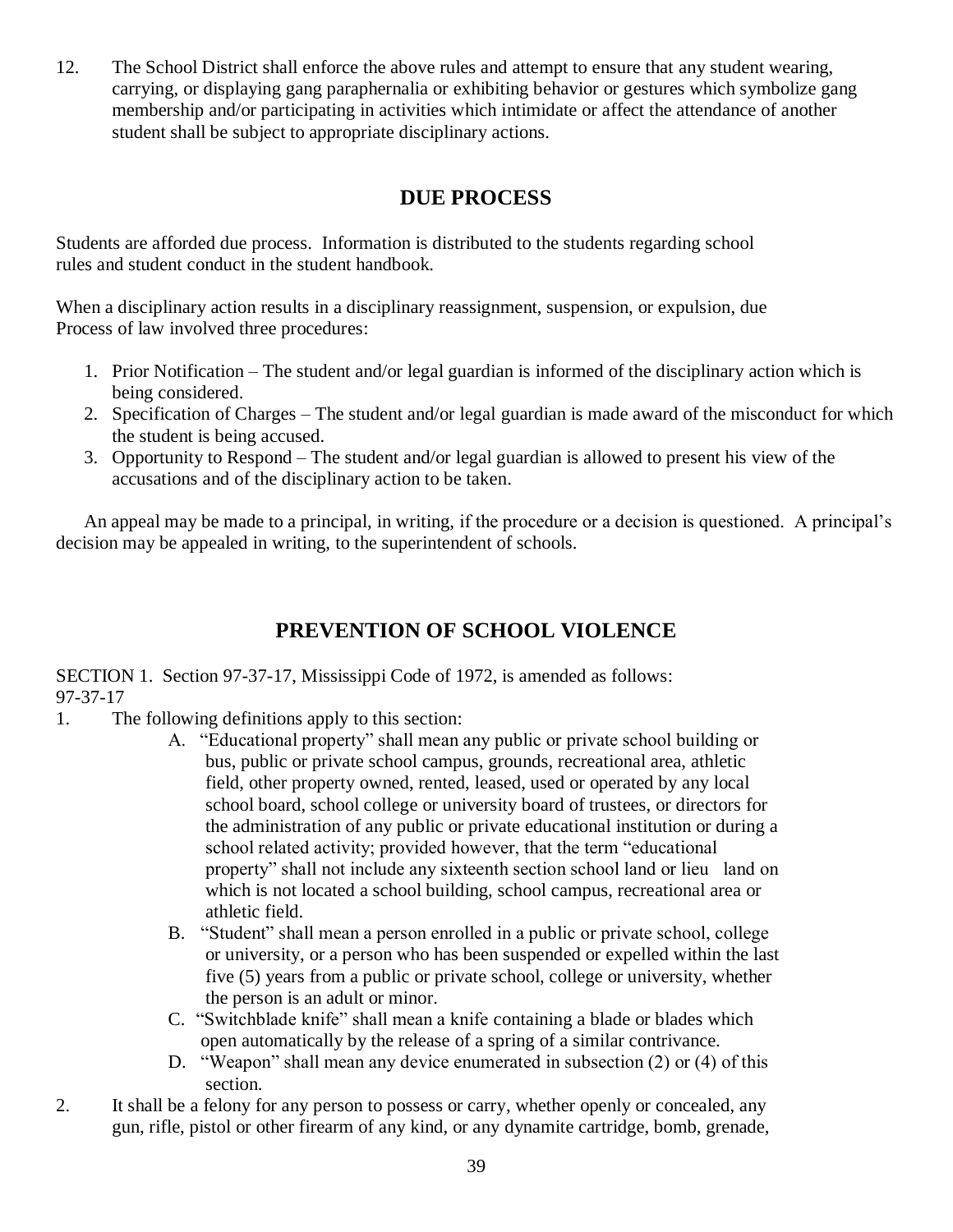mine or powerful explosive on educational property. However, this subsection shall be guilty of a felony and, upon conviction there of, shall be fined not more than five thousand (\$5,000.00), or committed to the custody of the State Department of Corrections for not more that three (3) years, or both.

- 3. It shall be a felony for any person to cause encourage or aid a minor who is less than eighteen (18) years old to possess or carry, whether or any dynamite cartridge, bomb, grenade, mine or powerful explosive on educational property. However, this subsection does not apply to a BB gun, air rifle, or air pistol. Any person violating this subsection shall be guilty of a felony and, upon conviction thereof, shall be fined not more than five thousand dollars (\$5000.00) or committed to the custody of the State Department of Corrections for not more that three (3) years, or both.
- 4. It shall be a misdemeanor for any person to possess or carry, whether openly or concealed, any BB gun, air rifle, air pistols, Bowie knife, dirk, dagger, slingshot, leaded cane, switchblade knife, blackjack, metallic knuckles, razors and razor blades (except solely for personal shaving), and any sharp-pointed or edged instrument except instructional supplies, unaltered nail files and clips and tools used solely for preparation of food, instruction and maintenance on educational property. Any person violating this subsection shall be guilty of a misdemeanor and, upon conviction thereof, shall be fined not more than One Thousand Dollars (\$1,000.00) , or be imprisoned not exceeding six (6) months, or both.
- 5. It shall be a misdemeanor for any person to cause, encourage or aid a minor who is less than eighteen (18) years old to possess or carry, whether openly of concealed, any BB gun, air rifle, air pistols, Bowie knife, dirk, dagger, slingshot, leaded cane, switchblade knife, blackjack, metallic knuckles, razors and razor blades (except solely for personal shaving), and any sharp-pointed or edged instrument except instructional supplies, unaltered nail filed and clips and tools used solely for preparation of food, instruction and maintenance on educational property. Any person violating this subsection shall be guilty of a misdemeanor and , upon conviction thereof, shall be fined not more than One Thousand Dollars (\$1,000.00), or be imprisoned not exceeding six (6) months, or both.
- 6. It shall not be a violation of this section for any person to possess or carry, whether openly or concealed, any gun, rifle, pistol or other firearm of any kind on educational property if ;
	- (a) The person is not a student attending school on the education property;
	- (b) The firearm is within a motor vehicle; and
	- (c) The person does not brandish, exhibit or display the firearm in any careless, angry or threatening manner.
- 7. This section shall not apply to:

 (a) A weapon used solely for educational school-sanctioned ceremonial purposes, or used in a schoolapproved program conducted under the supervision of an adult whose supervision has been approved by the school authority;

(b) Armed Forces personnel of the United States, officers and soldiers of the militia and National Guard, law enforcement personnel, any police employed by an educational institution, State Militia or

Emergency Management Corps and any guard or patrolman in a state or municipal institution, when acting in the discharge of their official duties;

(c) Home schools as defined in the compulsory school attendance law, Section 37-13-91, Mississippi Code of 1972;

(d) Competitors while participating in organized shooting events;

(e) Any person as authorized in Section 97-37-1 while in the performance of his official duties; or

(f) Any mail carrier while in the performance of his official duties; or

 (g) Any weapon not prescribed by Section 97-37-1 which is in motor vehicle under the control of a parent, guardian or custodian, as defined in Section 43-21-105, which is used to bring or pick up a student at a school building, school property or school function.

8. All schools shall post in public view copy of the provision of this section.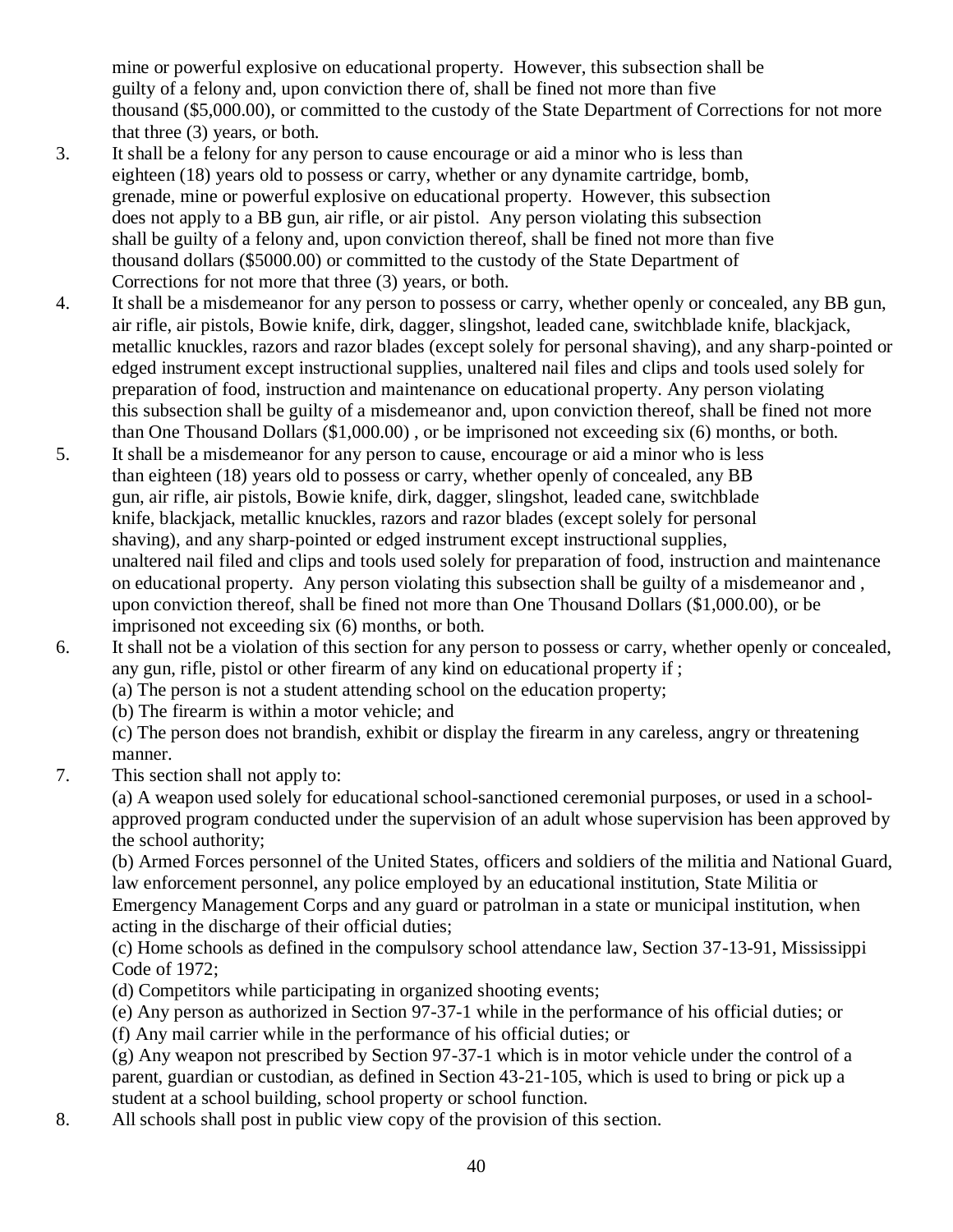## **STUDENT BULLYING**

The Perry County School District does not condone and will not tolerate bullying or harassing behavior. Bullying or harassing behavior is any pattern of gestures or written, electronic or verbal communications, or any physical act or any threatening communications, or any act reasonable perceived as being motivated by any actual or perceived differentiating characteristic that (a) places a student or school employee in actual and reasonable fear of harm to his or her person or damage to his or her property, or (b) creates or is certain to create a hostile environment by substantially interfering with or impairing a student's educational performance, opportunities or benefits. A "hostile environment" means that the victim subjectively views the conduct as bullying or harassing behavior and the conduct is objectively severe or pervasive enough that a reasonable person would agree that it is bullying or harassing behavior. Bullying or harassing behavior will not be condoned or tolerated when it takes place on school property, at any school-sponsored function, or on a school bus, or when it takes place off school property when such conduct, in the determination of the school superintendent or principal, renders the offending person's presence in the classroom a disruption to the educational environment of the school or a detriment to the best interest and welfare of the pupils and teacher of such class as a whole.

The Perry County School District will make every reasonable effort to ensure that no student or school employee is subjected to bullying or harassing behavior by other school employees or students. Likewise, the District will make every reasonable effort to ensure that no person engages in any act of reprisal or retaliation against victim, witness or a person with reliable information about an act of bullying or harassing behavior. The District encourages anyone who has witnessed or has reliable information that a student or school employee has been subject to any act of bullying or harassing behavior to report the incident to the appropriate school official.

The School Board directs the superintendent or designee to design and implement procedures for reporting, investigating, and addressing bullying and harassing behaviors. The procedures should be appropriately placed in District personnel policy handbooks, school handbooks that include discipline policies and procedures, and any other policy or procedure that deals with student or employee behavior. The discipline policies and procedures must recognize the fundamental right of every student to take "reasonable actions" as may be necessary to defend himself or herself from an attack by another student who has evidenced menacing or threatening behavior through bullying or harassing. Furthermore, the Perry County School District defines "reasonable action" as promptly reporting the behavior to a teacher, principal, counselor, or other school employee when subjected to bullying or harassing behavior.

Ref: SB 2015; Miss. Code Ann. 37-7-301(e)

### **STUDENT CONPLAINTS OF BULLYING OR HARASSING BEHAVIOR**

Student and employees in the Perry County School District are protected from bullying or harassing behavior by other students or employees. It is the intent of the Board and the administration to maintain an environment free from bullying and harassing behavior. This complaint procedure provides a process for filing, processing and resolving complaints of such conduct. Adherence to these procedures is mandatory. The failure of any person to follow these procedures will constitute a waiver of the right to pursue a complaint at any level, including review by the Board.

I. Definitions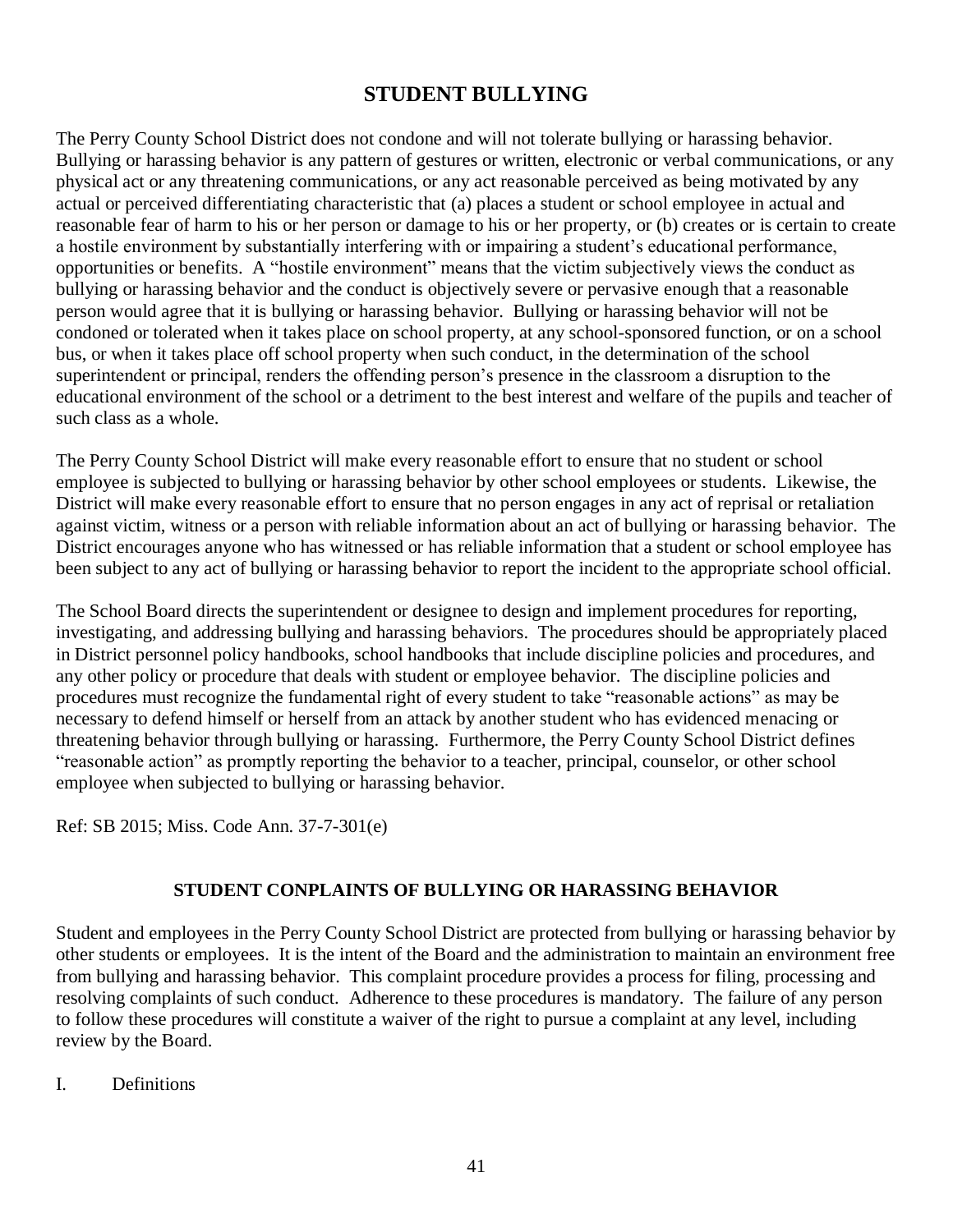Bullying or harassing behavior is any pattern of gestures or written, electronic or verbal communications, or any physical act or any threatening communication, or any act reasonably perceived as being motivated by any actual or perceived differentiating characteristic that (a) places a student or school employee in actual and reasonable fear of harm to his or her person or damage to his or her property, or (b) creates or is certain to create a hostile environment by substantially interfering with or impairing a student's educational performance, opportunities or benefits.

A "hostile environment" means that the victim subjectively views the conduct as bullying or harassing behavior and the conduct is objectively severe or pervasive enough that a reasonable person would agree that it is bullying or harassing behavior.

Bullying or harassing behavior will not be condoned or tolerated when it takes place on school property, at any school-sponsored function, or on a school bus, or when it takes place off school property when such conduct, in the determination of the school superintendent or principal, renders the offending person's presence in the classroom a disruption to the educational environment of the school or a detriment to the best interest and welfare of the pupils and teacher of such class as a whole.

### II. Procedures for Processing a Complaint

Any student, school employee or volunteer who feels he/she has been a victim of bullying or harassing behavior, or has witnessed or who has reliable information that a student, school employee or volunteer has been subject to bullying or harassing behavior shall report such conduct to a teacher, principal, counselor or other school official. The report shall be made promptly but no later than five (5) calendar days after the alleged act or acts occurred. The school official shall complete a "Bullying/Harassing Behavior" complaint form which shall include the name of the reporting person, the specific nature and date of the misconduct, the names of the victim of the misconduct, the names of any witnesses and any other information that would assist in the investigation of the complaint. The report shall be given promptly to the principal or superintendent who shall institute an immediate investigation. Complaints against the principal shall be made to the superintendent and complaints against the superintendent shall be made to the Board chairman.

The complaint shall be investigated promptly. Parents will be notified of the nature of any complaint involving their student. The District official will arrange such meetings as may be necessary with all concerned parties within five (5) working days after initial receipt of the complaint by the District. The parties will have an opportunity to submit evidence and a list of witnesses. All findings related to the complaint will be reduced to writing. The District official conducting the investigation shall notify the victim and parents as appropriate when the investigation is completed and a decision regarding disciplinary action, as warranted, is determined.

If the victim is not satisfied with the decision of the District official, he/she may submit a written appeal to the superintendent. Such appeal shall be filed within ten (10) working days after receipt of the results of the initial decision. The superintendent will arrange such meetings with the victim and other affected parties as deemed necessary to discuss the appeal. The superintendent shall provide a written decision to the victim's appeal within ten  $(10)$  working days.

If the victim is not satisfied with the decision of the superintendent, a written appeal may be filed with the Board. Such appeal shall be filed within ten (10) working days after receipt of the decision of the superintendent. The Board shall, within twenty (20) days, allow the victim and parents as appropriate to appear before the Board to present reasons for dissatisfaction with the decision of the superintendent. The Board shall provide a written decision within ten (10) working days following the victim's appearance before the Board.

### **DISCIPLINE-GENERAL INFORMATION**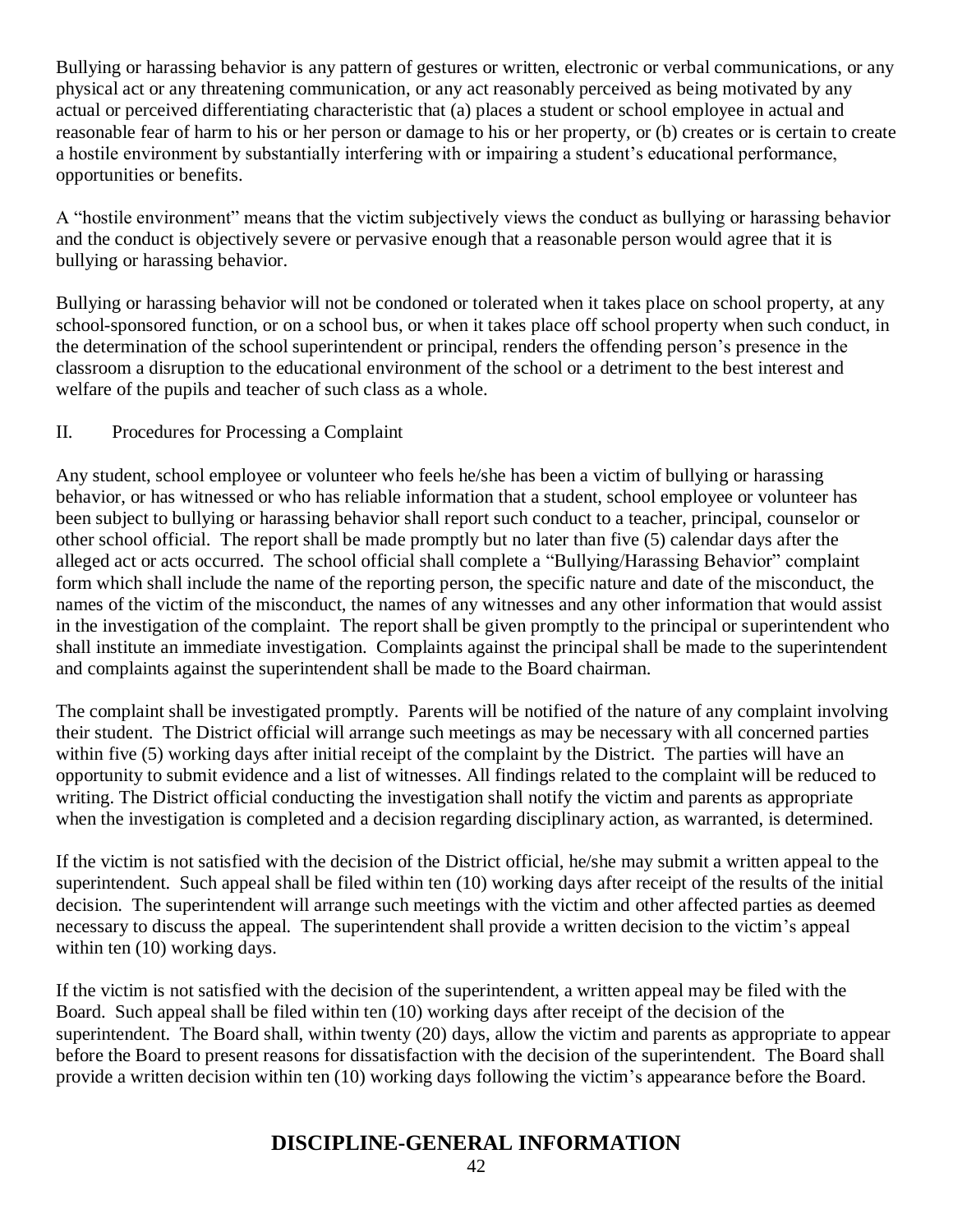The basic objectives of discipline within the school may be described as four-fold:

- 1. To establish conditions under which no student will be permitted to prevent the teacher from teaching or any student from learning.
- 2. To establish and maintain study conditions that are conducive to learning.
- 3. To develop, on the part of each student, the habits and skills that will make him/her self-directive and to help him/her realize that he/she is responsible for his/her own behavior.
- 4. To guide students in learning how to make better behavioral choices based on decision-making skills that will enable them to become self-disciplined.

Conferences, reprimands, parent care, detention, suspension, expulsion or other discipline methods may result in the student's failure to conform to acceptable standards of behavior in school.

# **DISCIPLINE DEFINITIONS**

The following definitions and procedures shall be used as guidelines in matters relating to discipline and punishment

- 1. AFTER SCHOOL DETENTION—Student detention is part of the discipline plan. Detention will be held on Tuesdays, Wednesdays and Thursdays from 3 PM to 4 PM. Students must arrive on time or be assigned an additional hour of detention. Failure to follow the Administrator's directions during detention may result in more severe disciplinary actions. Students must provide their own way home and if they are unable to leave by this time they may be picked up at the Sheriff's Office. Students will have one day notice of assignment to detention.
- 2. CORPORAL PUNISHMENT is an option in the disciplinary program of the Perry County Schools and will be administered in accordance with the policy of the Perry County School District. The district has established procedures under which a parent/legal guardian will indicate whether he/she gives permission for his/her child to receive corporal punishment as appropriate under the assertive discipline plan outlined in the student handbook and in accordance with district policy. Alternative disciplinary actions will be required for students whose parents/legal guardians have not checked and signed the required Corporal Punishment Permission statement.
- 3. PARENT CARE is an intervention process through which a student is placed under parent supervision until a parent conference can be arranged with a building administrator. Parent care is not considered a suspension from school, but each day of a student's absence for parent care is considered an absence from school under the attendance policy.
- 4. SUSPENSION (both in-school and out-of-school suspension) is a forfeiture of participation in regulatory scheduled school activities (both Home & Away) for the time designated during suspension. Graded work missed during the time of suspension may be made up according to make-up work policy, see page 12. Students may be assigned to either in-school, or out-of-school suspension. In all cases, parents must have a conference with the designated school administrator before the child will be allowed to return to classes. Telephone calls will not be acceptable. In-school suspension requires that a student complete all assignments during the period of suspension. A student who disrupts the ISS program will be referred to the appropriate building administrator.

Students who miss work due to an out-of-school suspension will be allowed to make up his or her missed assignments, but that work must be made up within the same number of days that the student was suspended. For example, if a student is suspended out-of-school for three (3) days, upon his or her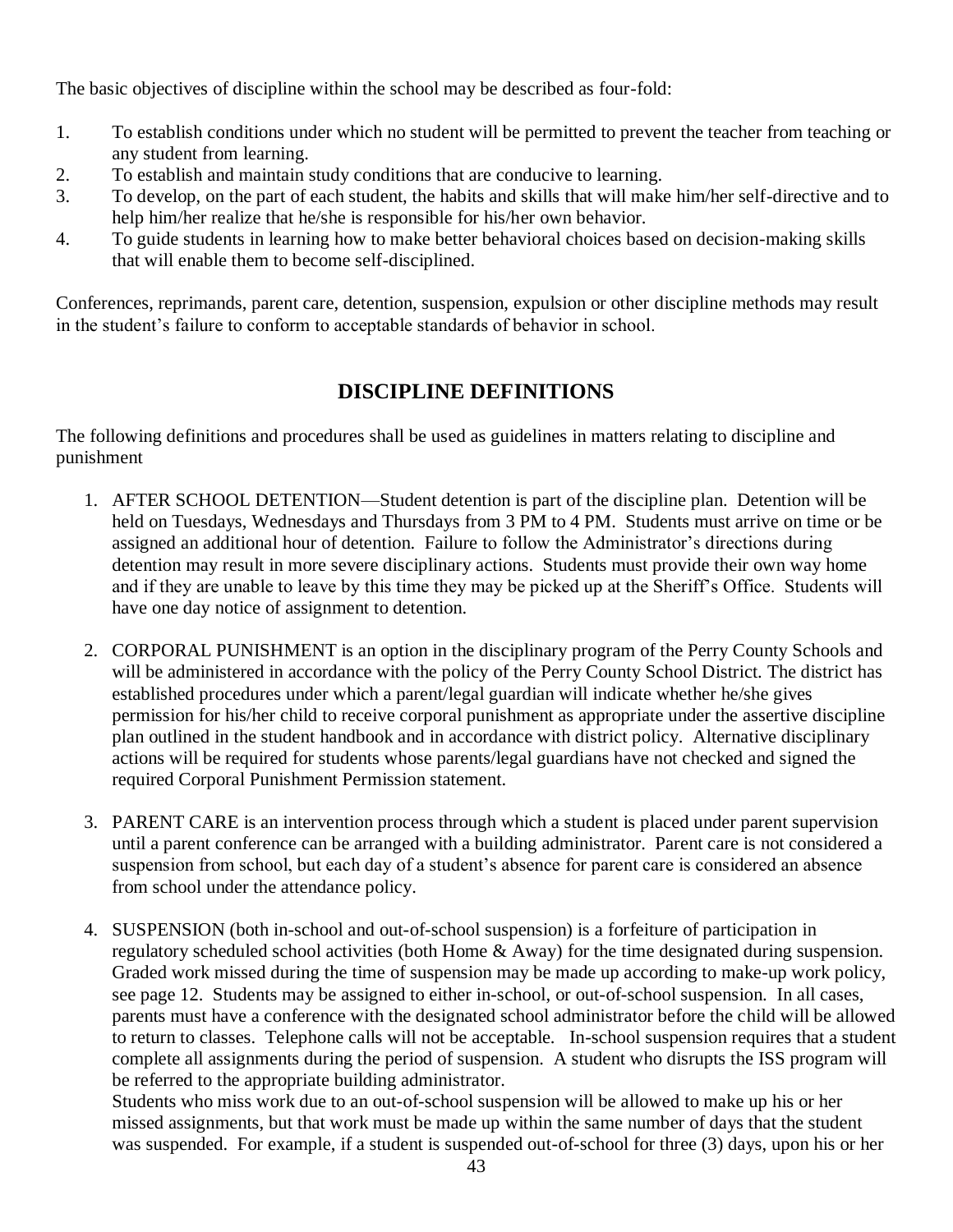return, the student has three (3) days within which to complete his or her missed work. The requirement that the make-up work be completed within the same number of days the student missed due to the outof-school suspension does not relieve the student from the requirement that he or she complete the regular assignments given to his or her class in the time allotted as well.

- 5. EXPULSION is the total exclusion of the student from participation in or attendance at any schoolrelated activity. A student who has been expelled from the Perry County Schools must apply in writing to the Board of Education for possible readmission.
- 6. SCHOOL SERVICE is an option, students may work under supervision of school personnel in acts of cleaning or services as directed by school administration. This punishment will require written permission by parents prior to being used. It will be used in replacement of ISD. Half of work day is equal one whole day of ISD.

Repeated patterns of misbehavior may require counseling and parental involvement and assistance to the extent that the parent may be requested to come to school and attend classes with the student in order to identify and correct such behavioral patterns.

- 1. ALCOHOL POSSESSION OR USE —Students responsible in any way for alcoholic beverages of any description being on a person, in a school building, on a school bus, on school property, at an off campus activity sponsored by the school, to, from, and/or at, or adjacent to school property shall be subject to suspension and/or expulsion from school.
- 2. ASSAULT— Any act of assault accompanied by force (hitting, kicking, fighting, slapping or other such overt acts) that could cause bodily injury, or any attempt with force and violence to do bodily injury to another (threatening, bullying, and other forms of intimidation).
- 3. BULLYING— Refer to page 43.
- 4. CHEATING—Any act of giving or receiving information on tests, exams, homework, or other work or projects assigned by teacher.
- 5. DISOBEDIENCE—The failure to act upon or to follow instructions given by the person in charge. Ex: Dress Code violations.
- 6. DISRESPECT—Failure to show regard for a superior.
- 7. DISRUPTIVE BEHAVIOR—Any act, physical or vocal, which makes it difficult to continue normal activities.
- 8. DRUG POSSESSION OR USE—Students responsible in any way for illegal, prescription, or over-thecounter drugs of any description being on a person, in a school building, on a school bus, on school property, at an off-campus activity sponsored by the school, to, from and/or at or adjacent to school property shall be subject to suspension and expulsion from school.
- 9. FIGHTING Any acts involving assaults or physical altercations between two or more individuals, that will potentially cause physical harm to another.
- 10. GAMBLING/POSSESSION OF DEVICES— Betting or placing a wager on an uncertain outcome.
- 11. GANG—Refer to gang activity or association on p. 54.
- 12. HARRASSMENT—Refer to p. 44 & 55
- 13. HAZING Any activity expected of someone joining a group (or to maintain full status in a group) that humiliates, degrades or risks emotional and/or physical harm, regardless of the person's willingness to participate.
- 14. HORSEPLAY Any rough or rowdy play that causes unintentional injury to another or damage to another's property (examples: chocking games, cup checks, burning with lighter, etc.).
- 15. INCITING CONFLICT—Bullying, intimidating, or in any way encouraging or provoking others to fight or engage in conflict.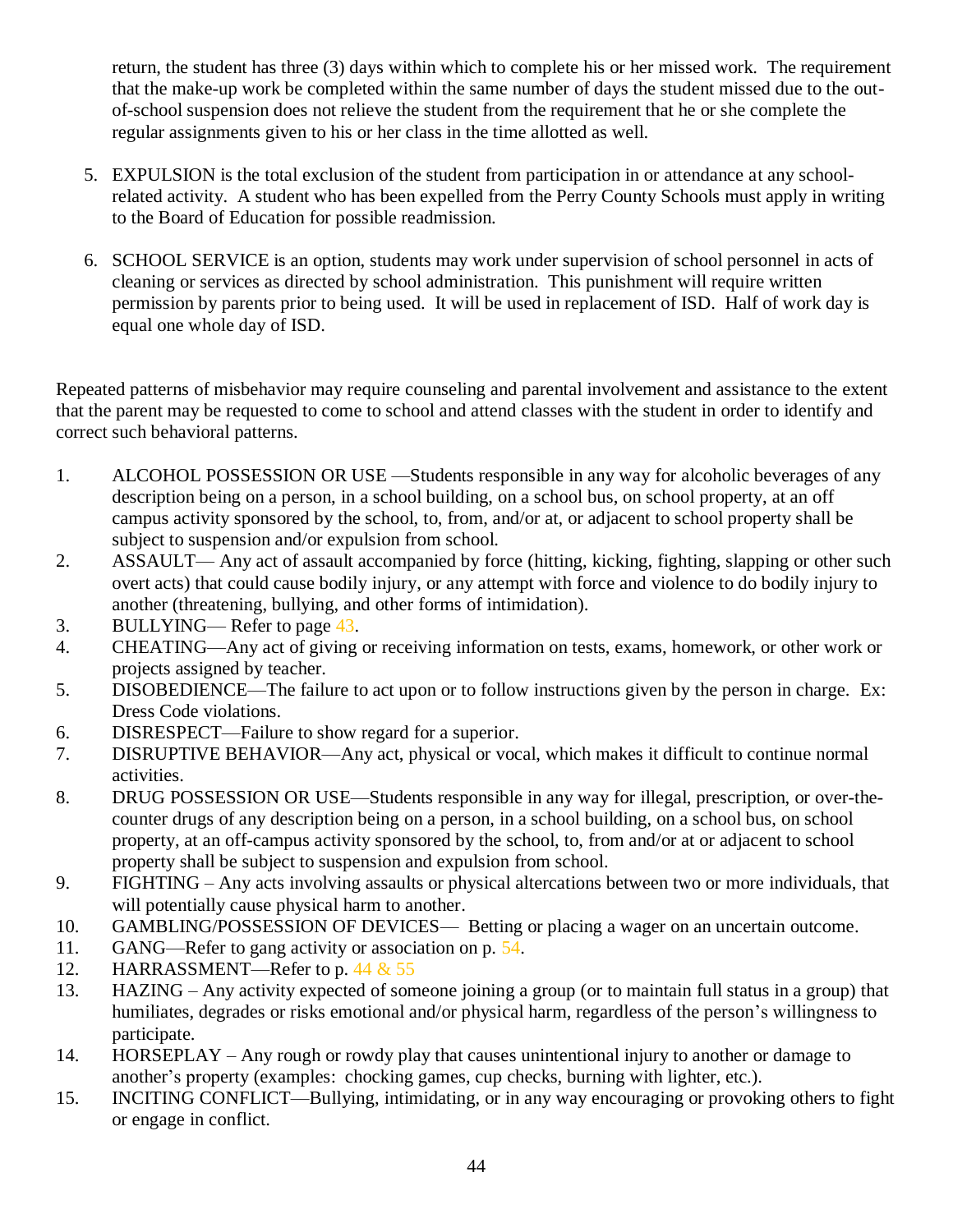- 16. OBSCENITY/PORNOGRAPHY—An act or expression which is offensive to the prevailing concepts of morality or decency of the school community; stressing or suggesting indecency, lust, or depravity, offensive to the senses.
- 17. OPEN DEFIANCE—Refusal to act upon or to follow instructions given by the person in charge.
- 18. PARKING VIOLATION—Refer to page 63 (student drivers and parking).
- 19. PETTING—Inappropriate touching, show of affection, etc.
- 20. POSSESSION OF ELECTRONIC DEVICES—Refer to student conduct on p. 40.
- 21. PRETENSE—Any act of telling falsehood with the intent to deceive.
- 22. PROFANITY—The irreverent use of a sacred name or any other words considered lewd or course, swearing, cursing, or other vile words showing contempt.
- 23. SEXUAL CONTACT Students engaged in physical acts of sexual intercourse.
- 24. SEXUAL HARASSMENT Unwelcome sexual advances either verbal and/or physical constitutes sexual harassment.
- 25. STEALING—Any act of removing public or private property without the consent of the owner.
- 26. TARDY—Not adhering to approved time schedule.
- 27. TOBACCO USE OR POSSESSION—Refer to page 54 (possession or use of tobacco).
- 28. TRESPASSING—Refer to trespassing p. 57.
- 29. TRUANCY—An act of being absent from school or class without permission.
- 30. UNAUTHORIZED FUND-RAISING—Refer to fundraising on p. 67.
- 31. USE OF LOCKER OTHER THAN ASSIGNED—Refer to lockers on p. 67.
- 32. USING FORGED OR ALTERED DOCUMENTS—Falsifying or altering documents with the intent to deceive.
- 33. VANDALISM—Any act of destroying, altering, defacing or otherwise damaging public or private property.
- 34. VULGAR LANGUAGE—The use of words which are offensive to anyone present or tend to defame the character of another person.
- 35. WEAPONS POSSESSION—Having in one's possession any instrument capable of causing bodily harm.
- 36. WEAPONS POSSESSIONS WITH THREAT TO USE—Any overt display of and/or threat to use instrument capable of causing bodily harm.
- 37. WILLFUL DISOBEDIENCE—Willfully failing to act upon or to follow instructions given by the person in charge.
- 38. BUS INFRACTION—Refer to school bus discipline on pp. 52-54.
- 39. OTHER—

# **DISCIPLINE LADDER**

These Penalties represent the minimum and maximum a principal will use for the designated misbehavior. A principal may at his/her discretion use other school penalties to include counseling, after school detention, inschool detention, etc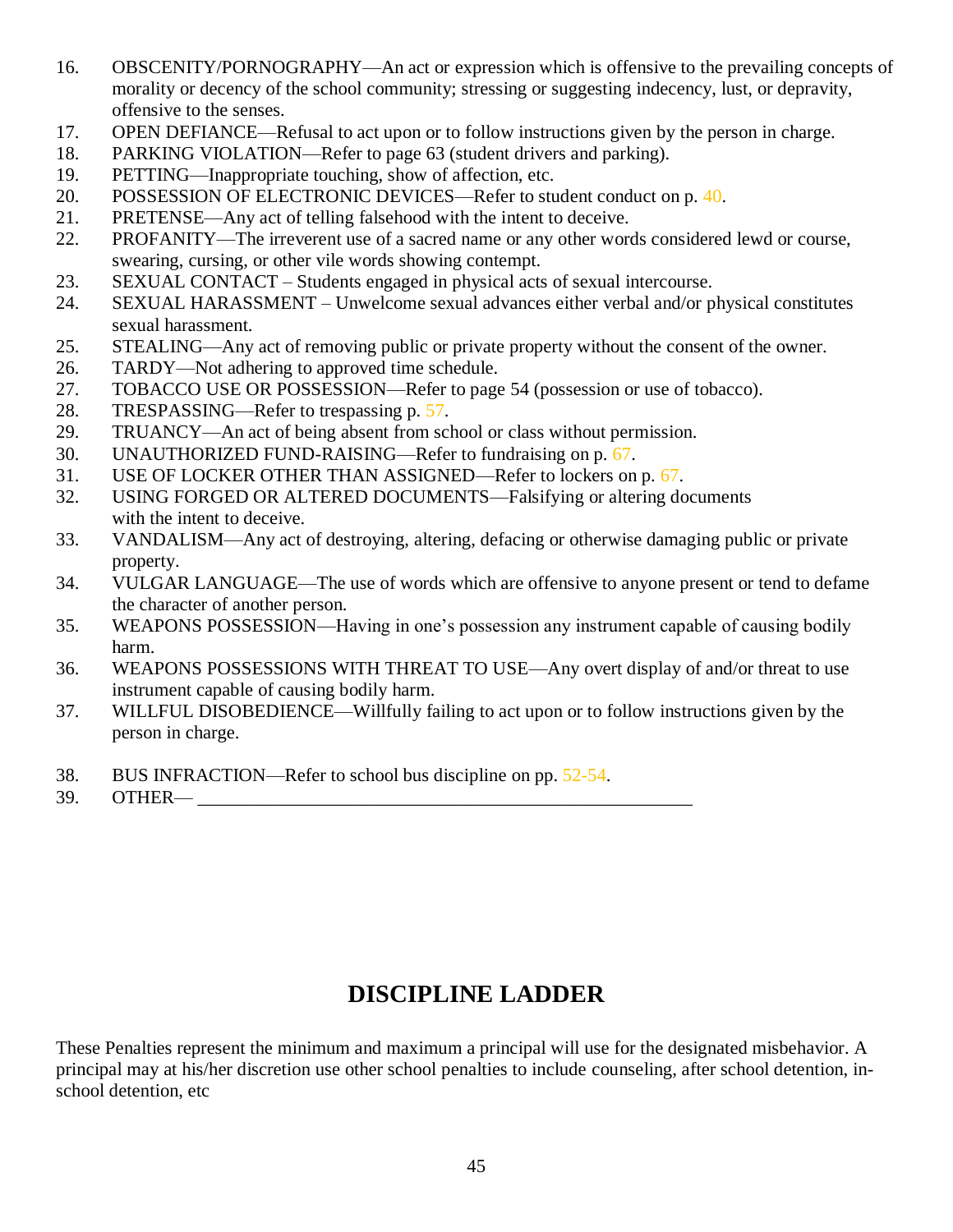# **AT A PRINCIPAL'S DISCRETION, LAW ENFORCEMENT AND/OR YOUTH COURT OFFICIALS MAY BE NOTIFIED OR ASKED TO INTERVENE.**

The following discipline plan is in effect at school, transportation to and from school, and during all school activities including field trips.

| Violation             | Disciplinary Step |
|-----------------------|-------------------|
| 1. Alcohol            | Step 7            |
| Possession/Use        |                   |
| 2. Assault (Striking, | Step 6            |
| Threatening, or       |                   |
| Endangering any       |                   |
| Staff, teacher, or    |                   |
| Administrator)        |                   |
| 2a. Assault (of       | Step 4            |
| students)             |                   |
| 3. Bullying           | Step 4            |
| 4. Cheating           | Step <sub>2</sub> |
| 5. Disobedience       | Step 2            |
| 6. Disrespect         | Step 2            |
| 7. Disruptive         | Step 2            |
| Behavior              |                   |
| 8. Drug               | Step 7            |
| Possession/Use        |                   |
| 8a. Drug              | Step 4            |
| Paraphernalia         |                   |
| 9. Fighting           | Step 5            |
| 10. Gambling/         | Step 4            |
| Possession of         |                   |
| Devices               |                   |
| 11. Gang              | Step 4            |
| 12. Hazing            | Step 5            |
| 13. Harassment        | Step 4            |
| 14. Horesplaying      | Step <sub>3</sub> |
| 15. Inciting          | Step 4            |
| Conflict              |                   |
| 16. Obscenity/        | Step 4            |
| Pornography           |                   |
| 17. Open              | Step 3            |
| Defiance              |                   |
| 18. Parking           | Step 1            |
| Violation             |                   |
| 19. Petting           | Step 1            |
| 20. Possession of     | Step 1            |
| Electronic            |                   |
| Devices               |                   |
| 21. Pretense          | Step 2            |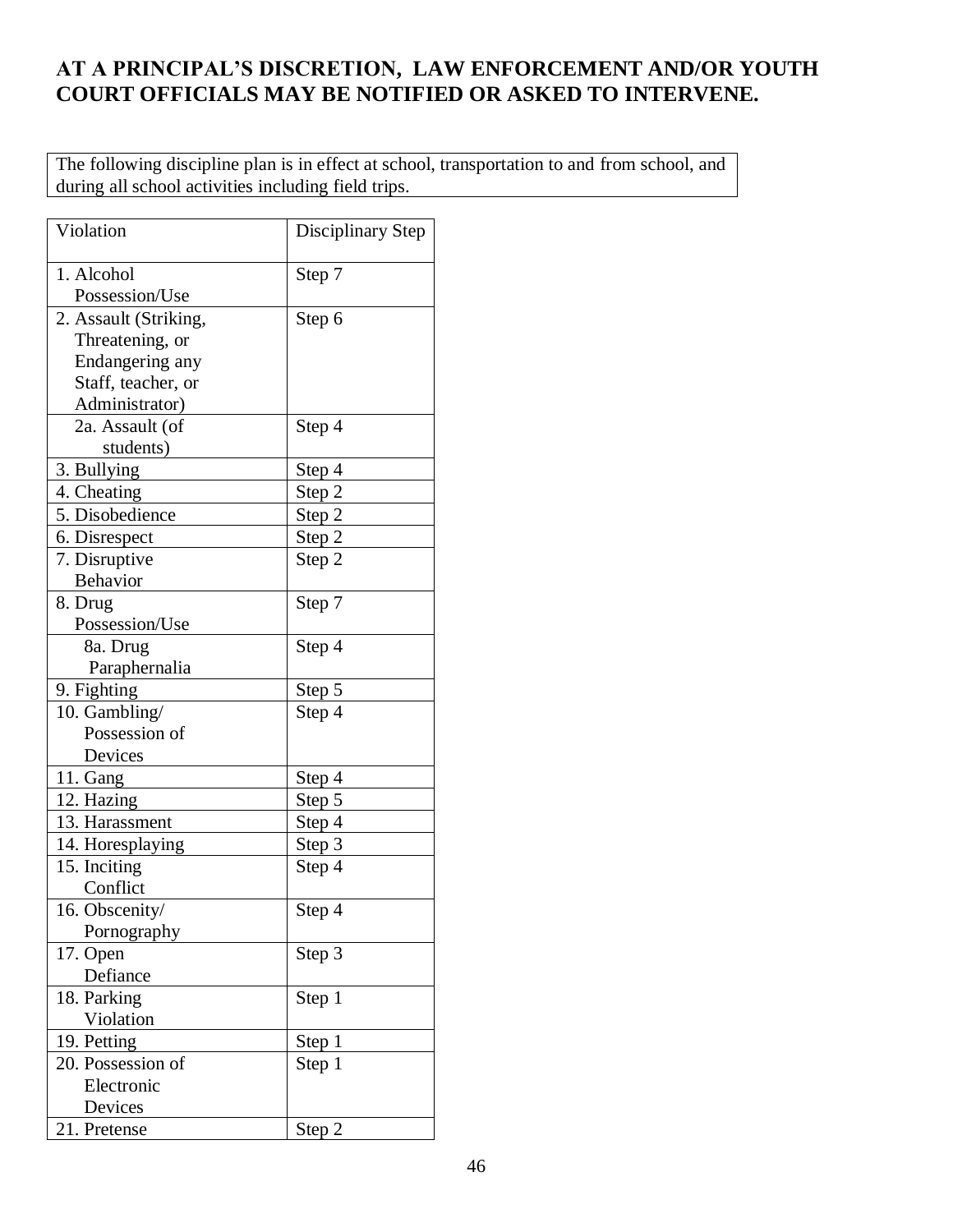| 22. Profanity               | Step 2 |
|-----------------------------|--------|
| 23. Sexual Contact          | Step 7 |
| 24. Sexual                  | Step 4 |
| Harassment                  |        |
| 25. Stealing                | Step 5 |
| 26. Tardy                   | Step 2 |
| 27. Tobacco                 | Step 3 |
| Possession (including e-    |        |
| cigarettes and/or vapors)   |        |
| a. TobaccoUse (including    | Step 4 |
| e-cigarettes and/or vapors) |        |
| 28. Trespassing             | Step 4 |
| 29. Truancy                 | Step 2 |
| 30. Unauthorized            | Step 1 |
| Fund-Raising                |        |
| 31. Use of Locker           | Step 1 |
| Other than                  |        |
| Assigned                    |        |
| 32. Using forged or         | Step 2 |
| Altered                     |        |
| Documents                   |        |
| 33. Vandalism               | Step 4 |
| 34. Vulgar                  | Step 4 |
| Language                    |        |
| 35. Weapons                 | Step 7 |
| Possession                  |        |
| 36. Willful                 | Step 4 |
| Disobedience                |        |

- ISD –In School Detention
- OSS Out of School Suspension
- Placement in alternative school becomes an option after step four.

# **Discipline Ladder Progression**

| <b>STEP1</b>  | -Contact Parents                                                         |
|---------------|--------------------------------------------------------------------------|
|               | -After School Detention 3 days                                           |
|               | -In School Detention 1 day                                               |
|               | -Corporal Punishment                                                     |
|               | -School Service                                                          |
| <b>STEP 2</b> | -Contact Parents                                                         |
|               | -After School Detention 5 days                                           |
|               | -In School Detention 2 days                                              |
|               | -Out of School Suspension 1 day                                          |
|               | -Corporal Punishment                                                     |
|               | -School Service                                                          |
|               | ***No participation or attendance in any school activities during Out of |
|               |                                                                          |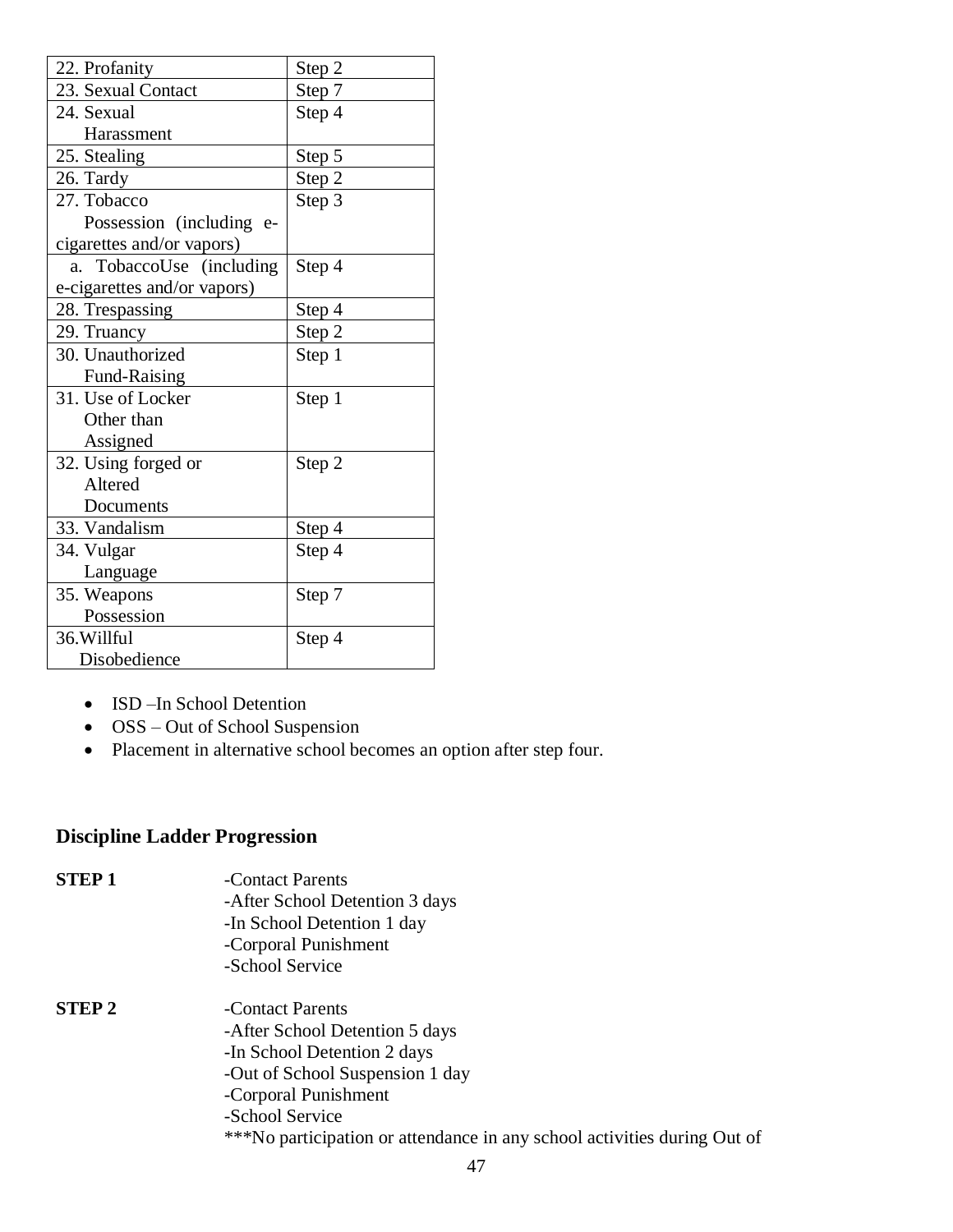|               | Suspension period                                                                                       |
|---------------|---------------------------------------------------------------------------------------------------------|
|               | -Parent conference is required with principal at school                                                 |
| <b>STEP 3</b> | -Contact Parents                                                                                        |
|               | -School Service                                                                                         |
|               | -In School Detention 3 days                                                                             |
|               | -Out of School Suspension 2-4 days                                                                      |
|               | ***No participation in or attendance at any school activities during Out of<br>School Suspension period |
|               | -Parent conference is required with principal at school                                                 |
| <b>STEP4</b>  | -Contact parents                                                                                        |
|               | -Combination of In School Detention and Out of School Suspension 3 to 5<br>days                         |
|               | -Out of School Suspension 4 to 6 days                                                                   |
|               | ***No participation in or attendance at any school activities during the                                |
|               | Out of School Suspension period                                                                         |
|               | -Parent conference is required with principal at school                                                 |
| <b>STEP 5</b> | -Contact parents                                                                                        |
|               | -Combination of In School and Out of School Suspension for 5 to 9 days                                  |
|               | -Out of School Suspension for 5 to 9 days                                                               |
|               | ***No participation or attendance at any school activities during Out of<br>School Suspension period    |
|               | -Parent conference is required with principal at school                                                 |
| <b>STEP 6</b> | -Contact parents                                                                                        |
|               | -Out of School Suspension for 9 days                                                                    |
|               | -Student may be recommended for alternative education for up to 45 days                                 |
|               | -Student may be recommended for expulsion                                                               |
|               | ***No participation in any school activities for the remainder for the                                  |
|               | school year and no attendance at any school activity for nine weeks                                     |
|               | -Parent conference is required with principal at school                                                 |
|               |                                                                                                         |
| <b>STEP7</b>  | -Contact parents                                                                                        |
|               | -Recommended for expulsion                                                                              |
|               | ***No participation or attendance at any school activity of the remainder<br>of the school year.        |
|               | -Parent conference is required with principal Alternative School Director at school                     |

### **With parent permission a student may choose to do school service.**

Once a student enters the assertive ladder, he or she remains at that level until the next offense at which time the student moves to the next step. A student can only be on each step once per year.

\*If a student is in possession of a non-hallucinogen, non-narcotic (not a stimulate or depressant) may be handled under step four.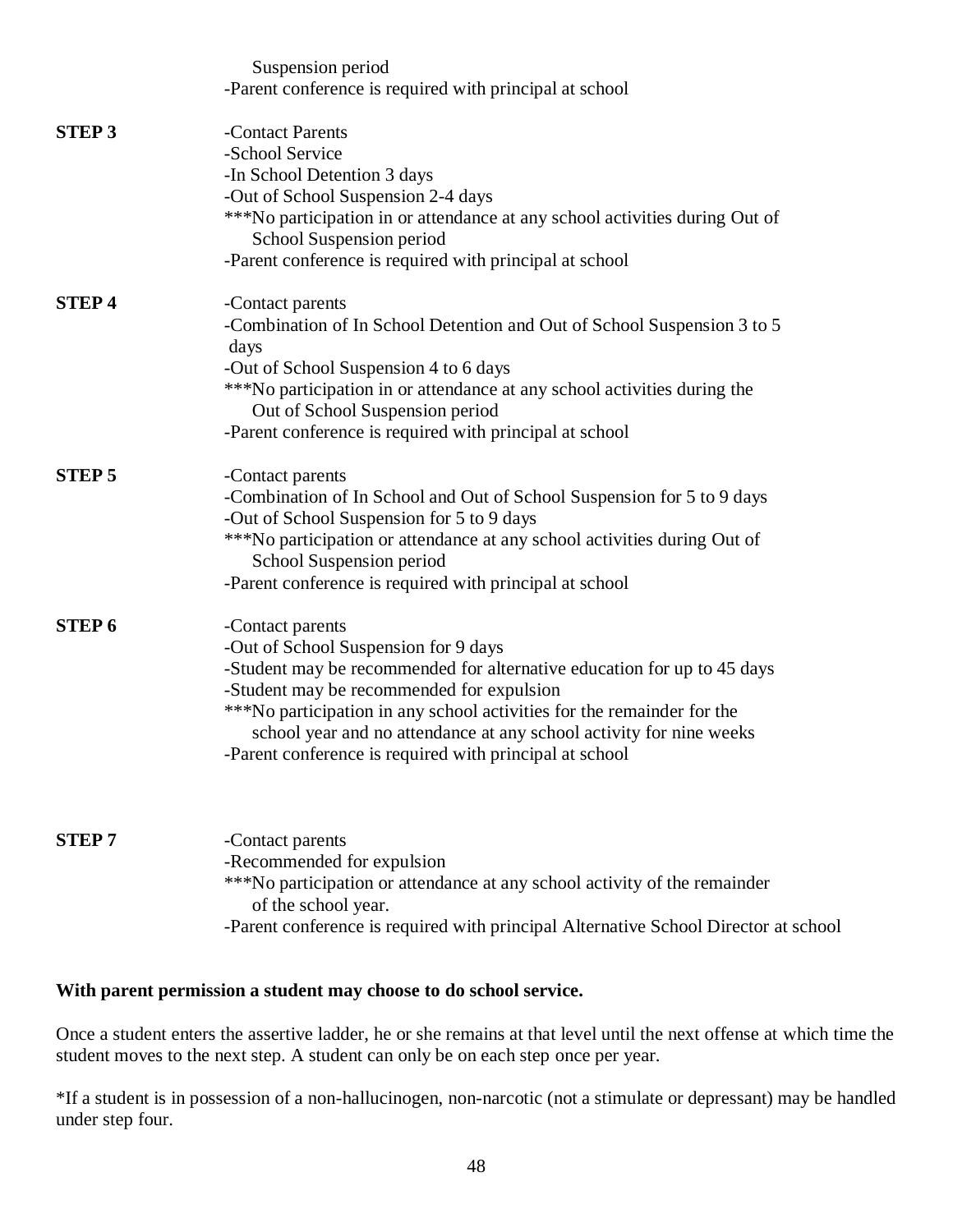# **DRESS CODES AND PERSONAL GROOMING**

Students are expected to dress appropriately for school and to maintain daily personal hygiene. All students are to observe the policies listed below. Any student who violates the regulations will be given an office referral and be sent home until the violation has been fully rectified. If a parent/guardian cannot be reached to pick up the student, that student will not be allowed to attend regular classes and placed in ISS until the violation is corrected.

- 1. Visible body piercing will not be permitted.
- 2. The student must present a neat, well-groomed appearance.
- 3. Students will be required to wear clothing and jewelry in such a manner that will not cause undue attention or disruption of instructional activities. (For example: no low-riding/sagging pants) Pants should be worn at or above the waist level and should not be worn with holes exposing skin above the knee.
- 4. Head wear (bandanas, head wraps, wave caps, etc., including hoods of hoodies) will not be allowed on campus during instructional time.
- 5. Appropriate footwear must be worn at all times.
- 6. Clothing, jewelry, patches, or designs with inappropriate language or images (profanity, abusive images, symbols, etc.) will not be allowed. Clothing or items advertising products that are illegal for use by minors will not be acceptable.
- 7. Picks and combs are not to be worn in hair. Metal picks and combs are not allowed.
- 8. Garments which allow for easily concealed weapons or contraband will not be allowed. (For example: overcoats, bulky jackets, etc.)
- 9. Shorts, skirts, and dresses must be no more than 4" above the knee.
- 10. Excessively tight or baggy garments are not allowed (no sagging).
- 11. See through garments are not allowed.
- 12. Things dangling from the waistband, pockets, etc. will not be allowed.
- 13. All clothing must be worn according to its design if it is permitted (For Example: NO PAJAMAS).
- 14. The wearing of non-prescription sunglasses is not permitted in the buildings or classrooms.
- 15. If a belt loop exists, a belt must be worn
- 16. Belts and suspenders are to be fastened and worn in an appropriate manner.
- 17. No tank tops, no basketball jerseys or sleeveless tops may be worn.
- 18. Head wear will not be allowed in building (male and female)
- 19. Boys shirts must be tucked in at all times unless it is no longer than wrist length.
- 20. No blankets will be allowed to be worn by students.

The school administration will be the judge if the dress and appearance of a student is in question. This includes all school functions.

The dress and grooming of students is to be monitored by the all faculty members and the school administration throughout the school day.

### **VIOLATION OF THE DRESS CODE**

- 1. First violation results in a warning and correction of dress offense.
- 2. Second violation and thereafter results in a discipline action.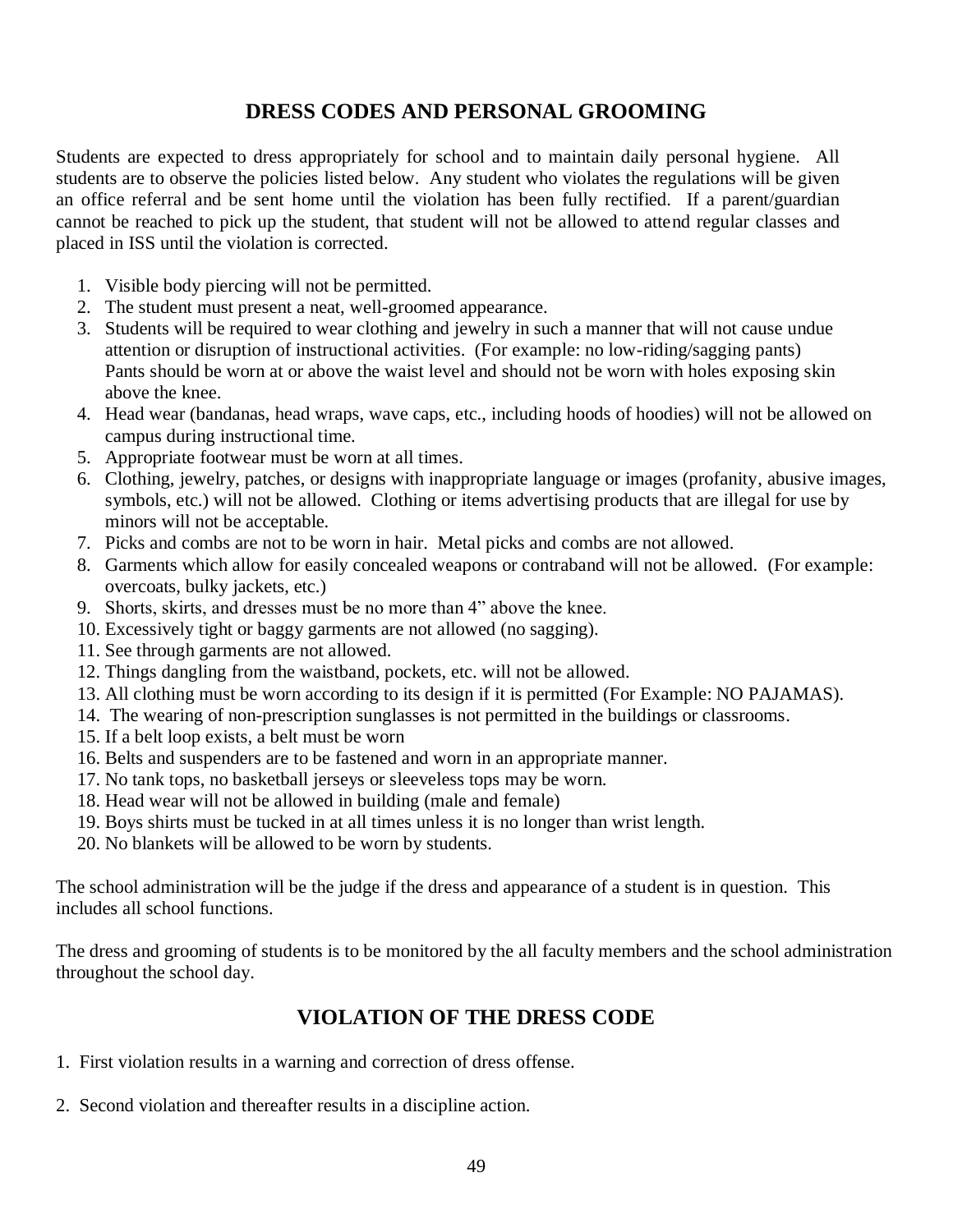# **PERSONAL PROPERTY OF STUDENTS**

Students are responsible for their person property. The school is not responsible for personal property lost by the students. Students are cautioned not to bring large amounts of money, electronic games, toys, cameras, and so on to school. If students wear glasses, watches, or jewelry, they are responsible for keeping up with them. Radios and jam boxes are prohibited on all school campuses unless specifically requested by the teacher in charge. Students should never leave money in or on their desks or in their lockers. If girls choose to carry a purse, it is their responsibility to keep up with them and not leave them lying around, especially if they have money in them.

# **SCHOOL BUS DISCIPLINE**

The privilege of riding a school bus carries with it some responsibilities for the student. Drivers are expected to keep order and discipline on the bus but their primary duty is to drive the bus. Students are expected to cooperate and follow the following regulations:

- 1. Behavior that is not permitted on the school campus is not permitted on the school bus.
- 2. Students must be at their assigned stops at loading time.
- 3. Immediately upon entering the bus, students are to be seated and remain seated until they arrive at their destination both morning and evening.
- 4. Students may not board the bus or leave the bus at locations other than their assigned stops.
- 5. Drivers have the authority to assign seats and students must sit in their assigned seats.
- 6. Students must remain in their seats until the bus comes to a full stop before getting up to unload.
- 7. Students must obey the directions of the bus driver at all times.
- 8. Students must identify themselves to the bus driver when asked to do so.
- 9. Loud talking is prohibited.
- 10. Students are not to damage the bus in any way and will be held responsible for repairing the damages. This is abuse of school property and may fall under the heading of vandalism.
- 11. Harassment of bus driver and fellow passengers is prohibited while waiting for the bus or while riding on the bus. (See Harassment Section in Handbook).
- 12. Vulgar, profane, and disrespectful language is not permitted.
- 13. Tobacco, drugs, weapons of any kind, alcohol, pornography as pictures or reading material, and other contraband of any kind is not permitted. If it is not permitted at school, it is not permitted on the bus.
- 14. Objects that are airborne, such as balloons, etc. are not permitted.
- 15. Open defiance and disrespect for the bus driver is not permitted.
- 16. Misbehavior as determined by school officials and repeated patterns of misbehavior will call for disciplinary action.
- 17. Law enforcement officials may be called upon to assist in dealing with students who do not follow the bus discipline plan.
- 18. Written instructions from the parent or guardian must first be approved by school officials before a student is permitted to ride a bus not regularly assigned to a student or to load or unload at a place not assigned to them.
- 19. Students are not to leave litter on the bus and are required to pick up items when asked to do so by the bus driver.
- 20. No beverages or food may be consumed on the school bus.
- 21. Chewing gum is prohibited on the bus.
- 22. Students are to be aware of traffic when getting on the bus or leaving the bus; even though the flashers and signs are displayed some drivers may not follow the traffic regulations. A student's failure to follow bus rules will result in disciplinary action by school officials and/or law enforcement.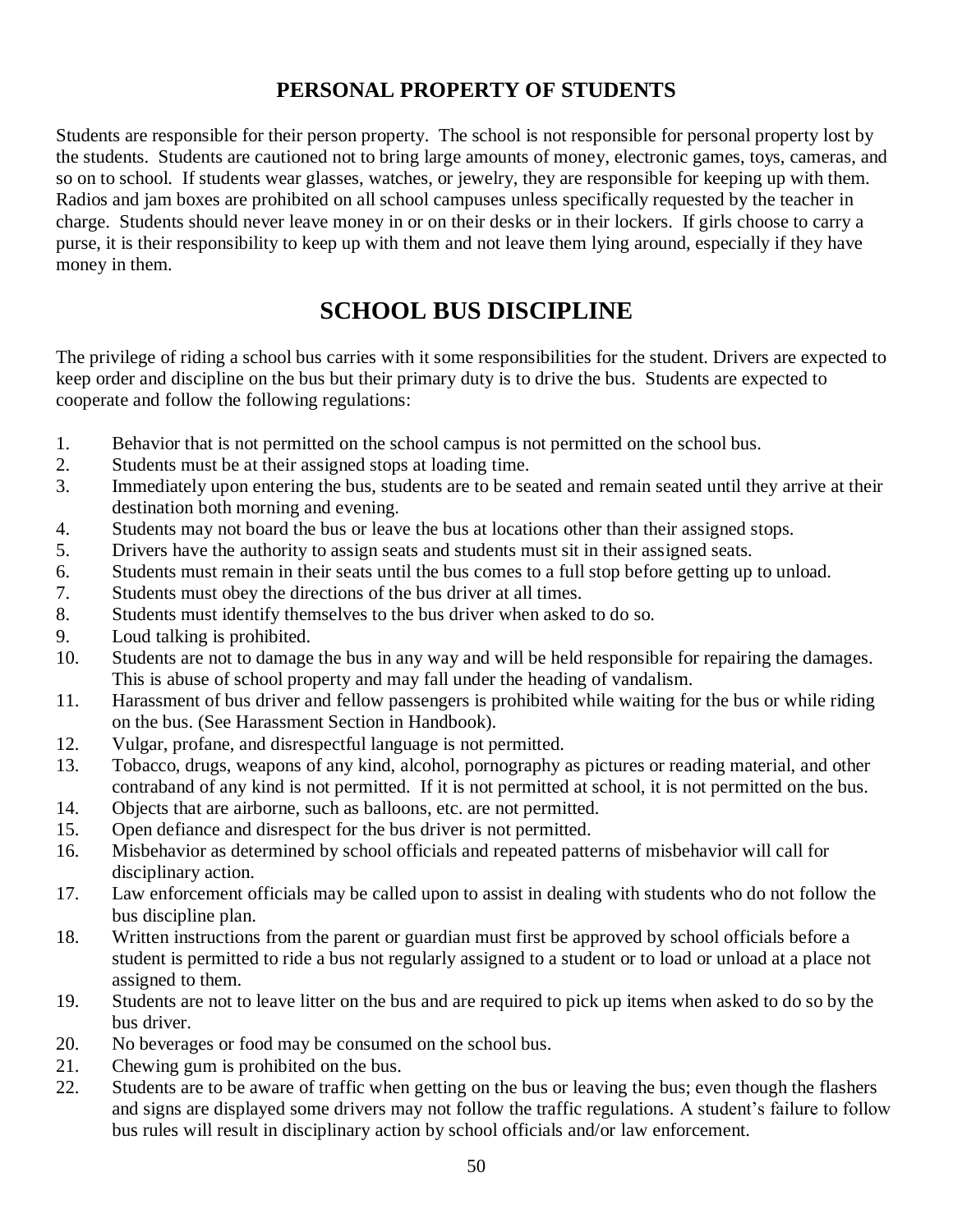Any act which risks the safety of the students on the bus, persons not on the bus, or the bus driver will be referred to school officials and/or law enforcement.

Video cameras will randomly monitor student behavior on the bus.

Students found to be habitually disruptive or threatening to the safety of persons on the bus will removed from the bus and will be permanently suspended from riding the bus.

# **CONSEQUENCES FOR FAILURE TO FOLLOW BUS SAFETY RULES**

Students will be disciplined for disorderly conduct on the bus. The bus driver will give to the principal a written report of the misbehavior. Any infraction of rules stated in this handbook will result in the suspension off bus and student being disciplined according to the discipline ladder. Reports will be investigated and offenders will be subject to the following consequences:

### **Step 1**

First offense will cause a parent conference, verbal reprimand and/or paddling. A copy of the report will be sent to the parent/guardian.

### **Step 2**

The second offense will result in suspension from the bus for a period of time to be determined by an administrator. 1 to 3 days.

### **Step 3**

The third offense will result in suspension from the school bus for 5 to 10 days.

### **Step 4**

Infractions involving spitting out the window, throwing articles out of the window or on the bus, smoking, striking matches, using lighters or other dangerous behavior will result in an immediate suspension from the bus to be determined by the principal.

### **Step 5**

Assault on the bus driver or school personnel will result in an immediate suspension from the school and a recommendation for expulsion the remainder of the school year. A report will also be submitted to the Local Police Department or Perry County Sheriff's Office.

The principal may, at his/her discretion, use more severe punishment than listed above if the situation warrants. When a student is suspended from the bus, the parent/guardian must arrange for transportation to and from school. Regular school attendance is expected.

# **INTERFERENCE WITH SCHOOL BUSES**

It is unlawful for any individual, other than a member of the school administration or faculty, or law enforcement to interfere with the operation of a school bus. State Law prohibits unauthorized stopping and/or boarding of school buses or the interference with passengers boarding or unloading, under penalties of fine and/or imprisonment.

# **FIGHTING**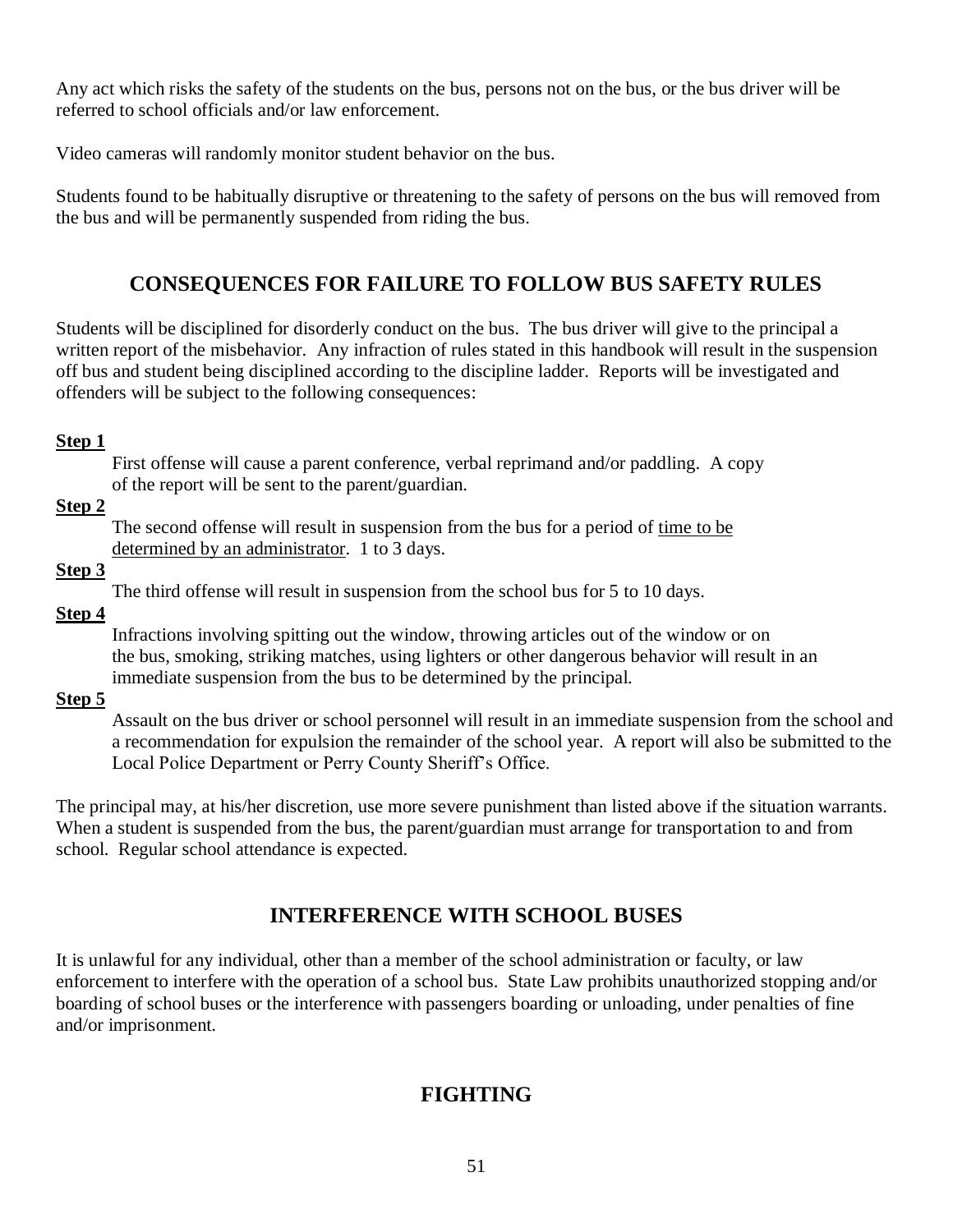Students who engage in fighting, or who are responsible in any way for fighting while under the jurisdiction of the school will be subject to arrest, removal and/or expulsion from school in accordance with state statues. This includes fighting while on a bus, at bus stops, or at any activity/event sponsored by the Perry County Schools.

# **GANG ACTIVITY OR ASSOCIATION**

Gangs which initiate, advocate, or promote activities which threaten the safety or well-being of persons or property on school grounds or which disrupt the school environment are harmful to the educational process. The use of hand signals, graffiti, or the presence of any apparel, jewelry, accessory, or manner of grooming which, by virtue of its color, arrangement, trademark, symbol, or any other attribute which indicates or implies membership of affiliation with such a group, presents a clear and present danger and is prohibited. This is contrary to the school environment and educational objectives and creates an atmosphere where unlawful acts or violations of school regulations may occur.

Incidents involving initiations, hazing, intimidations, and/or related activities of such group affiliations which are likely to cause bodily danger, physical harm, or personal degradation or disgrace resulting in physical or mental harm to students are prohibited.

Perry Central High School shall enforce the above rule and attempt to ensure that any student wearing, carrying, or displaying gang paraphernalia or exhibiting behavior or gestures which symbolize gang membership and/or participating in activities which intimidate or affect the attendance of another student shall be subject to appropriate disciplinary actions.

# **HARASSMENT**

Harassment is forbidden between student and student, teacher and student, teacher and parent, teacher and teacher or by any individual to another individual. Students are to report any harassment to a teacher or staff member as soon as possible and a preliminary report will be filed.

Harassment is forbidden within the confines of the school property and while participating in any activity provided by the school authorities. Harassment may include but not be limited to: name calling, slurs, pulling on clothing, graffiti, notes or cartoons, unwelcome touching of persons or their property, hand signs or signals, gestures, facial expressions, badgering, bullying, coercion, jokes, rumors, innuendos, demeaning comments, or any words, verbal or written (including text messages and other forms of electronic communications) that may make someone feel uncomfortable, embarrassed, or hurt physically or emotionally.

# **OTHER PROHIBITED ORGANIZATIONS**

No student shall actively participate or wear clothing or other indications of membership in an organization which advocates violence or hatred toward any group of students or other individuals, or and organization which either intends to or does disrupt the educational process through its purpose or actions.

### **POSSESSION OR USE OF TOBACCO**

Possession or use of tobacco or paraphernalia in any form including e-cigarettes and/or vapors is prohibited within the local buildings, on the school campus, going to or from school, or in the general vicinity of the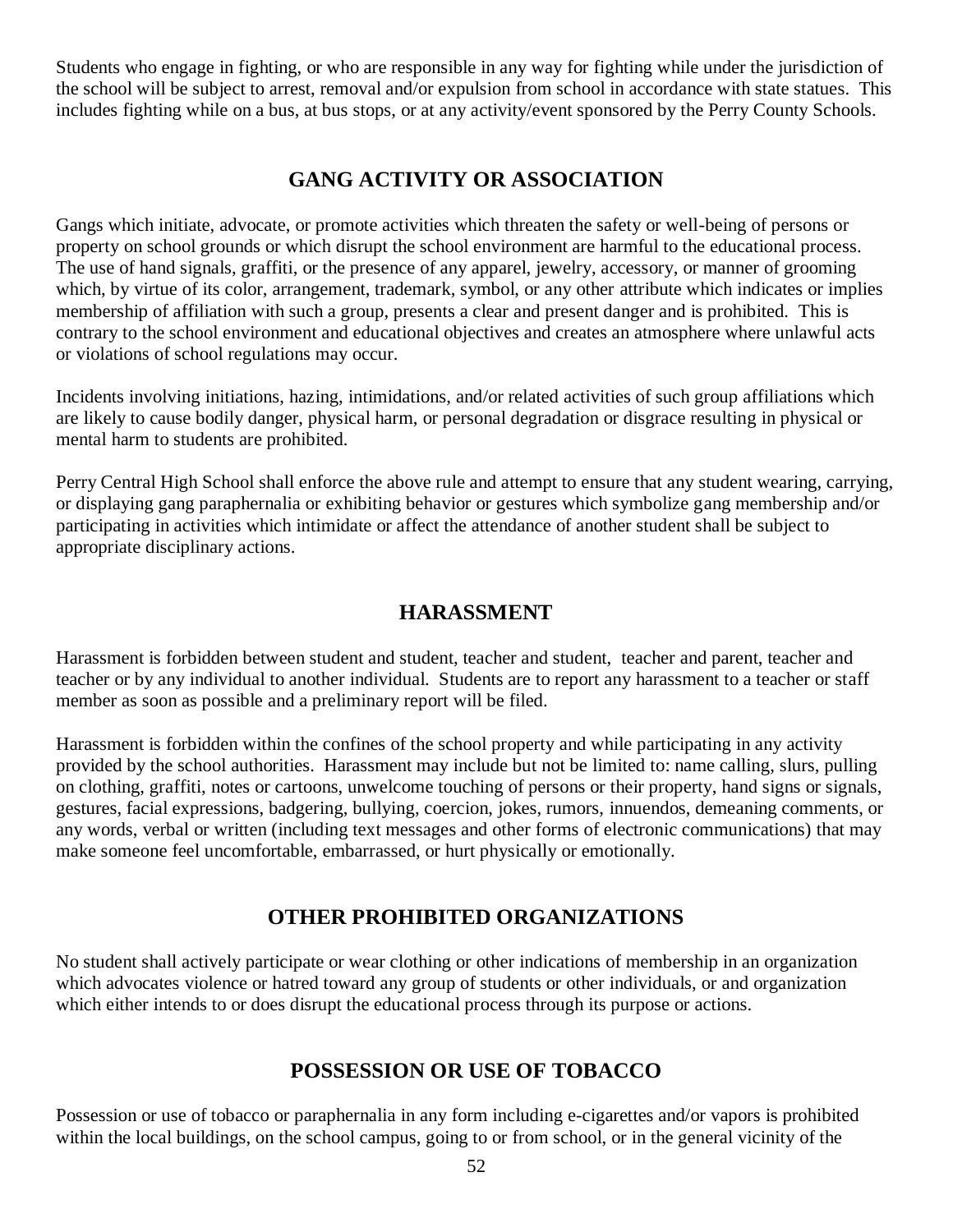school campus. Students possessing or using tobacco in any form, including e-cigarettes and/or vapors at school will be punished according to the discipline ladder. **(No persons under eighteen (18) years of age shall purchase any tobacco product. No student of any high school, junior high school or elementary school shall possess tobacco on any educational property as defined in Section 97-37-17, MS Code of 1972).**

### **SEARCHES**

The Laws of the State of Mississippi permit searches on school property. Any one who is on school property may be subject to being searched when a crisis situation is impending or is occurring or has occurred. This includes any person, staff, student, parent, visitor, or citizen who is on campus. The purses, clothes, lockers, book bags, vehicles, or any property belonging to the persons who are on campus may be searched. When contraband, weapons, tobacco, drugs, alcohol, or any disallowed items are found it is subject to confiscation and being held as evidence.

The release of any and all information will be handled by the authorities in charge and must follow the protocol of releasing information.

# **OPERATING A VEHICLE ON SCHOOL PROPERTY**

Any vehicle parked on school property by a Perry County School System employee or a student is required to be in compliance with the laws governing vehicles in the State of Mississippi. They must have a valid driver's license, a valid tag, a current inspection sticker, and have liability insurance. Any vehicle is subject to be searched and towed at the request of the administration when rules and regulations have been violated, in addition the loss of driving privileges may be revoked.

**Willful disregard for the traffic rules and safety for oneself and of others will result in the loss of driving privileges and/or contacting law officials.**

# **VIOLATION OF USE OF A VEHICLE**

- 1<sup>st</sup> Offense Warning/Loss of driving privileges for one week, parent notification.
- 2<sup>nd</sup> Offense Loss of driving privileges for one month.
- 3<sup>rd</sup> Offense Loss of driving privileges for remainder of the school year.

# **STUDENT DRIVERS AND PARKING**

- 1. All parking, driving, signs, and rules are to be followed at all times
- 2. Through traffic is not allowed on driveway nearest the main school building
- 3. Through traffic is not allowed when buses are loading and unloading
- 4. Violations of rules may result in contacting local and state traffic officers and/or loss of driving privileges.
- **5.** All students are required to park in the designated student parking area in front of the main school during regular school hours. Parking spaces will NOT be numbered.
- 6. Students are not permitted to sit in or loiter around parked cars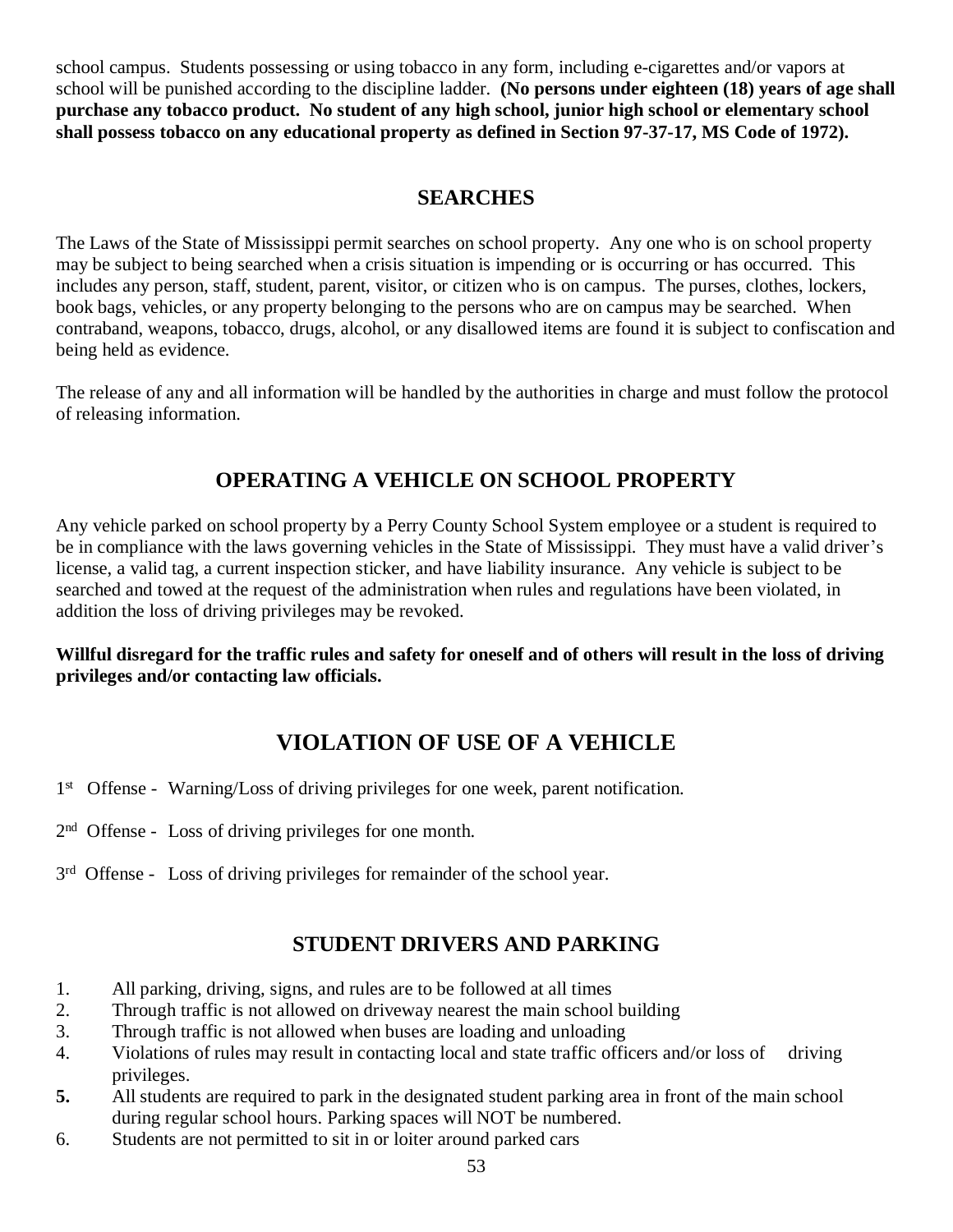- 7. Students must have permission to return to their cars during school hours.
- 8. Students are required to purchase a parking decal for \$ 10.00. The following documents must be presented to school administration.
	- A valid driver's license
	- A valid tag number
	- A valid driver's inspection sticker And proof of insurance.
- 9. If a replacement vehicle is driven and parked on campus by a student, they must get a daily pass from the office by presenting the same documentation required as listed above.
- 10. **Students are required to purchase a parking decal within the first two weeks of the start of the school year, or their privilege of driving on campus will be revoked.**
- 11. If a student must drive to school for a special reason, a temporary parking permit and temporary decal will be issued on a daily basis if the student has a valid license, current sticker, valid tag, and proof of insurance on the temporary vehicle.
- 12. A replacement decal can be purchased for \$ 5.00.
- 13. Students are not allowed to park in the grass in front of the field house.
- 14. Students are not allowed to park in the Vo-Tech parking lot unless authorized by Vo-tech administration.
- 15. A third unexcused tardy in a student's first period on-campus class will result in the issuance of driving privileges. These violations are subject to handbook policy on driving offenses.

# **SORORITIES, FRATERNITIES, AND SECRET ORGANIZATIONS**

State law specifically prohibits the existence of any sorority, fraternity, or secret society as a part of any high school in Mississippi. The Perry County School District expressly prohibits use of Perry Central High School as a part of the name of any of these groups, raising funds in the name of the Perry Central High School, conducting any part of the initiation at Perry Central High School (including wearing of unusual dress, signs, and directions or instructions given to initiates by members), and the use of any school facility-grounds or buildings- for the purpose of meeting or holding any type of program or exhibition.

The above regulations are not inclusive; other conduct in connection with these groups is forbidden at or in the schools. Students who violate the position of the Perry County School District in this matter will be subject to suspension, with a parental conference required before student reinstatement.

# **TRESPASSING**

Students who are found on the school ground at unauthorized times will be apprehended by either school officials or law enforcement personnel and may be subject to arrest. In all instances of such trespassing that involves vandalism, restitution will be the responsibility of the students and their parents. Students who are assigned to parent care or out-of-school suspension, recommended for expulsion, or expelled but are on campus unaccompanied by a parent/guardian will be considered to be trespassing.

# **UNIFORMS**

Occasionally, students participate in activities which require uniforms identifiable with the Perry Central High School. While in uniform, the student is expected to conduct himself/herself in a manner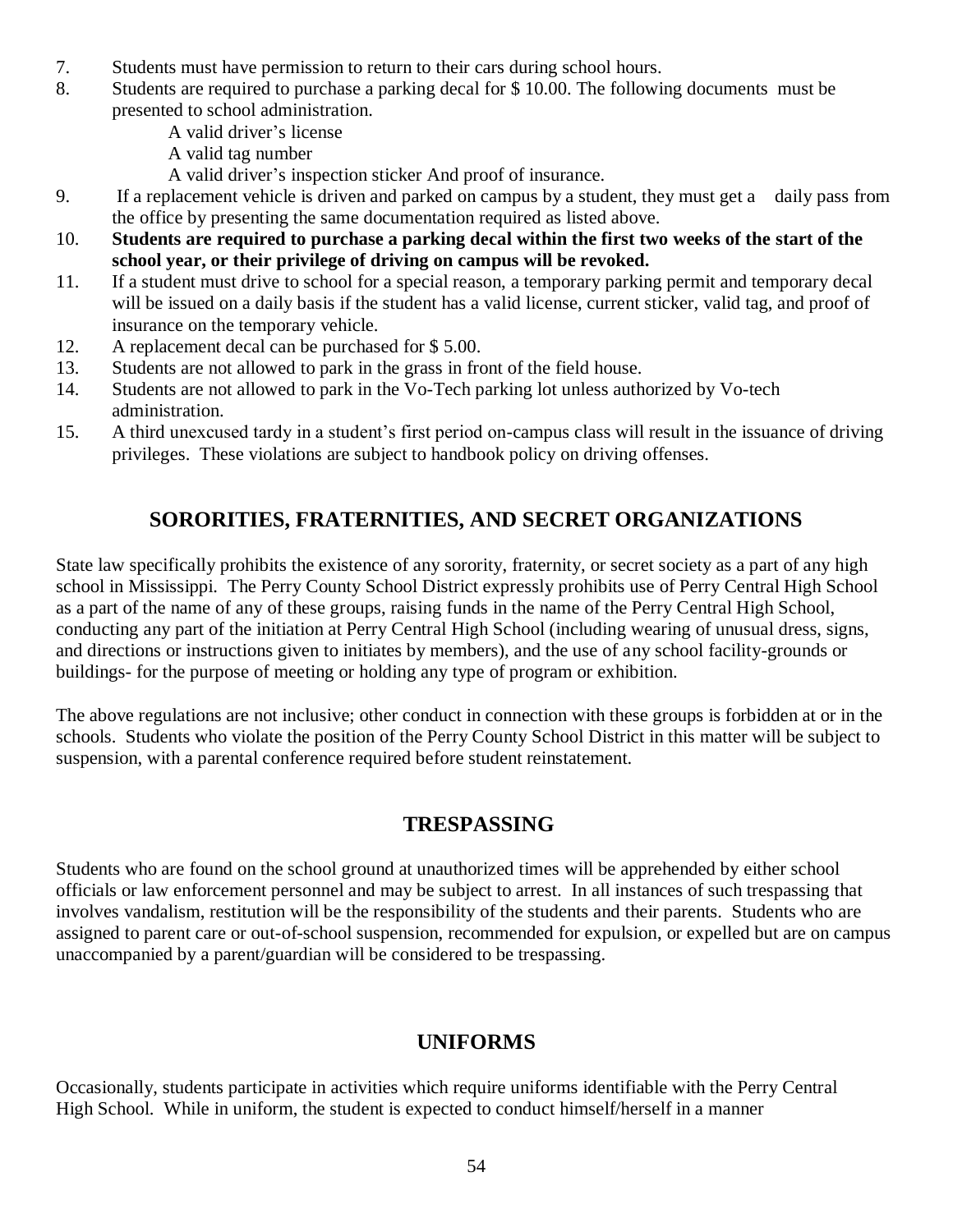acceptable to the school system. This conduct is required whether the uniform is provided by the school or the student.

While wearing a uniform representing this district, the student is expected to conduct himself/ herself in an appropriate manner whether or not the student is under the direct supervision of school personnel. The student should represent the school in a positive manner as long as he/she is in uniform, even if the student is not at an official school function or on school premises.

Participation in school activities may be denied, terminated, or restricted as a result of behavior determined to be unbecoming or unacceptable to the school administration if the student behaved in an inappropriate manner while wearing a uniform representing Perry Central High School.

# **VANDALISM**

The school district will not tolerate students' writing on or otherwise defacing school buildings. Students guilty of this offense will be placed on the disciplinary ladder according to school policy, and restitution will be required from the students and/or their parents/guardians.

# **GENERAL POLICIES**

# **APPEARANCE OF BUILDINGS AND CAMPUS**

Taking pride in one's surroundings is good training in citizenship. The school buildings and the campus can be kept attractive with the cooperation of students and all school personnel. Trash and empty paper cups should be deposited in containers and restrooms should be kept clean.

# **CAFETERIA**

- 1. Breakfasts and lunches are served each day in all Perry County Schools. Prices for breakfasts and lunches will be subject to change during the school year.
- 2. Free and reduced price breakfasts and lunches are available for those who apply and qualify.
- 3. Milk may be purchased by any student in the cafeteria.
- 4. All students must remain at school during the lunch period unless signed out by parents or legal guardians on a daily basis.
- 5. Students will not take food out of the cafeteria.
- 6. In compliance with Federal (USDA) guidelines, commercially prepared competitive food and drink items will not be distributed or sold one hour prior to or during the lunch period and will not be taken into the cafeteria during lunch.
- 7. **No credit will be extended for breakfasts or lunches.**
- 8. The system used in identifying student meal status will be the number system. The concept of the number system requires that all students be assigned a certain coded number for the school year enabling each student to eat breakfast and lunch in the school cafeteria without a ticket or I.D. card.
- 9. In accordance with federal requirements, the "Offer vs. Serve" policy is in effect for all high school students. This allows the student to select any three of the five food items offered on the menu. Students must choose at least three of the five components offered; however, selecting only three or four items does not relieve the student from paying the full price of the meal.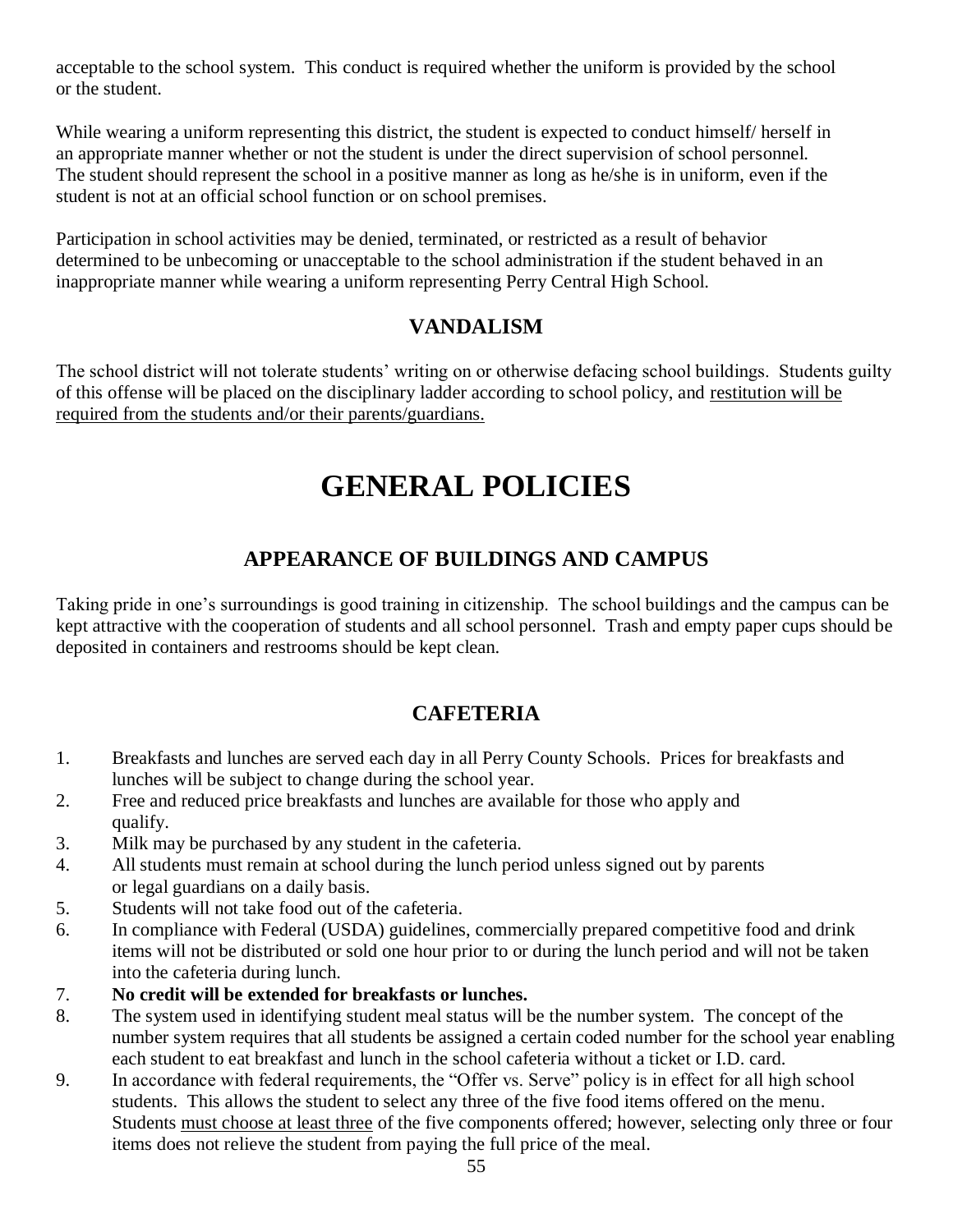- 10. Misconduct in the cafeteria will result in a student being referred to administration.
- 11. Lunch prices for students are as follows:

| <b>Full Price</b> | Reduced         |
|-------------------|-----------------|
| Breakfast \$1.00  | Breakfast \$.30 |
| Lunch $$2.50$     | Lunch $$.40$    |

# **LOCAL SCHOOL WELLNESS POLICY**

The link between nutrition, physical activity, and learning is well documented. Healthy eating and activity patterns are essential for students to achieve their full academic potential, full physical and mental growth, and lifelong health and well being. Healthy eating and physical activity, essential for a healthy weight, are also linked to reduced risk for many chronic diseases, like Type 2 diabetes. Schools have a responsibility to help students learn, establish, and maintain lifelong, healthy eating and activity patterns. Well-planned and effectively implemented school nutrition and fitness programs have been shown to enhance students' overall health, as well as their behavior and academic achievement in school. Staff wellness also in an integral part of a healthy school environment, since school staff can be daily role models for healthy behaviors.

Our goal is all students in Perry County Schools shall possess the knowledge and skills necessary to make nutritious food choices and enjoyable physical activity choices for a lifetime. All staff in Perry County Schools are encouraged to model healthful eating and physical activity as a valuable part of daily life

The meet this goal, the Perry County Schools adopts this school wellness policy with the following commitments to nutrition, physical activity, comprehensive health education, marketing, and implementation. This policy is designed to effectively utilize school and community resources and to equitably serve the needs and interests of all students and staff, taking into consideration differences in culture.

### **Commitment to Nutrition**

The Perry County Schools will:

\*Offer a school lunch program with menus that meet the meal patterns and nutrition standards established by the U S Department of Agriculture and the Mississippi Department of Education, Office of Child Nutrition Programs.

\*Offer school breakfast and snack programs with menus that meet the meal patterns and nutrition standards established by the U S Department of Agriculture and the Mississippi Department of Education, Office of Child Nutrition Programs.

\*Encourage staff and families to participate in school meal programs.

\*Operate all Child Nutrition Programs with school foodservice staff who are properly qualified according to current professional standards (Mississippi Board of Education Policy, Code EE-2E)

\*Establish food safety as a key component of all school food operations and ensure that the food service permit is current for the Food Service school site.

\*Follow State Board of Education policies on competitive foods and extra food sales (Mississippi Board of Education Policy, Code EEH).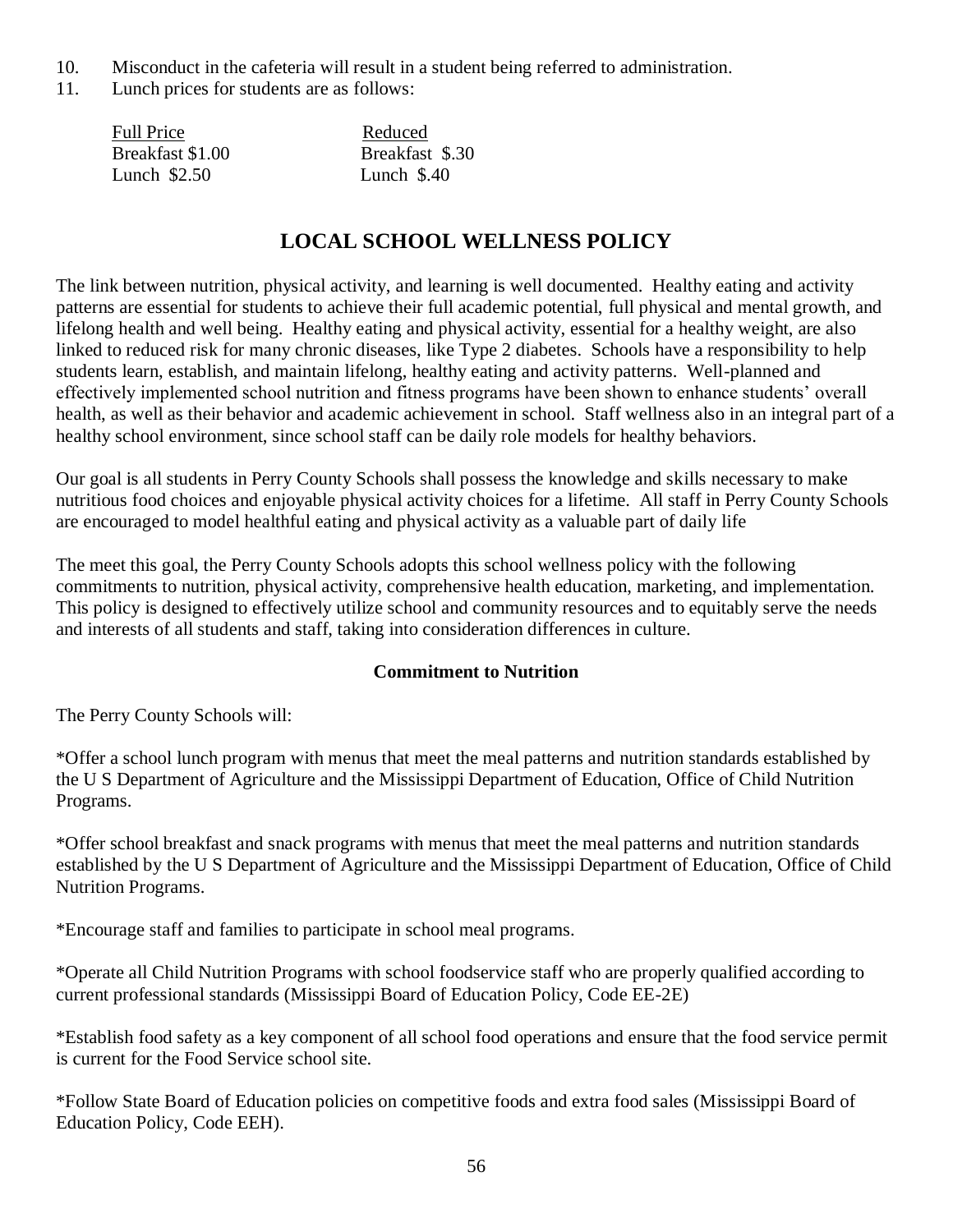\*Establish guidelines for all foods available on the school campus during the school day with the objective of promoting student health and reducing childhood obesity.

# **MEDIA CENTER LIBRARY**

- 1. All pupils in the school are entitled to use the media center and check out books. Students with library deficiencies or overdue books are not permitted to check out books.
- 2. Reference books, such as encyclopedias and dictionaries, are to be used only in media c enter.
- 3. Books on reserve may be borrowed for one period or after school, in which case they must be returned the next morning before school starts.
- 4. Other books may be checked out for a period of two weeks.
- 5. The student must have the book with him/her when he/she wishes to renew.
- 6. Five cents per day is charged for each overdue book.
- 7. When a reserve book is not returned, the fine is twenty-five cents per half day.
- 8. Students will pay for lost books and will pay fines on books that have been returned damaged.
- 9. No book may be taken from the media center unless it is checked out to the borrower.
- 10. The media center is open each school day before and after school and at times set by the building principal. Students are urged to use the media center regularly and to comply with the above regulations.
- 11. Students in the media center are subject to book check.
- 12. The use of electronic media (computers) will be monitored. Students who are found to be using electronic media for illicit or illegal purposes will be disciplined according to the discipline ladder in a manner appropriate to the severity of the violation.
- 13. **Students are not allowed to eat food or drink beverages in the Media Center.**

# **IMMUNIZATIONS AND VACCINATIONS**

Every student entering school must first be vaccinated with at least one dose of diphtheria, whooping cough, tetanus, red measles, rubella, polio, and hepatitis B. Students may be admitted to school on conditional status pending completion of required immunizations within a 90 day time period. If immunizations are not completed by the end of 90 days the child will be suspended until compliance is achieved. The immunization record will become a part of the students' permanent record.

### **COMMUNICABLE DISEASES**

| DISEASE/CONDITION | <b>EXCLUSION FROM SCHOOL</b> |
|-------------------|------------------------------|
|                   |                              |
|                   |                              |
|                   |                              |
|                   |                              |
|                   |                              |
|                   |                              |
|                   |                              |
|                   |                              |
|                   |                              |
|                   |                              |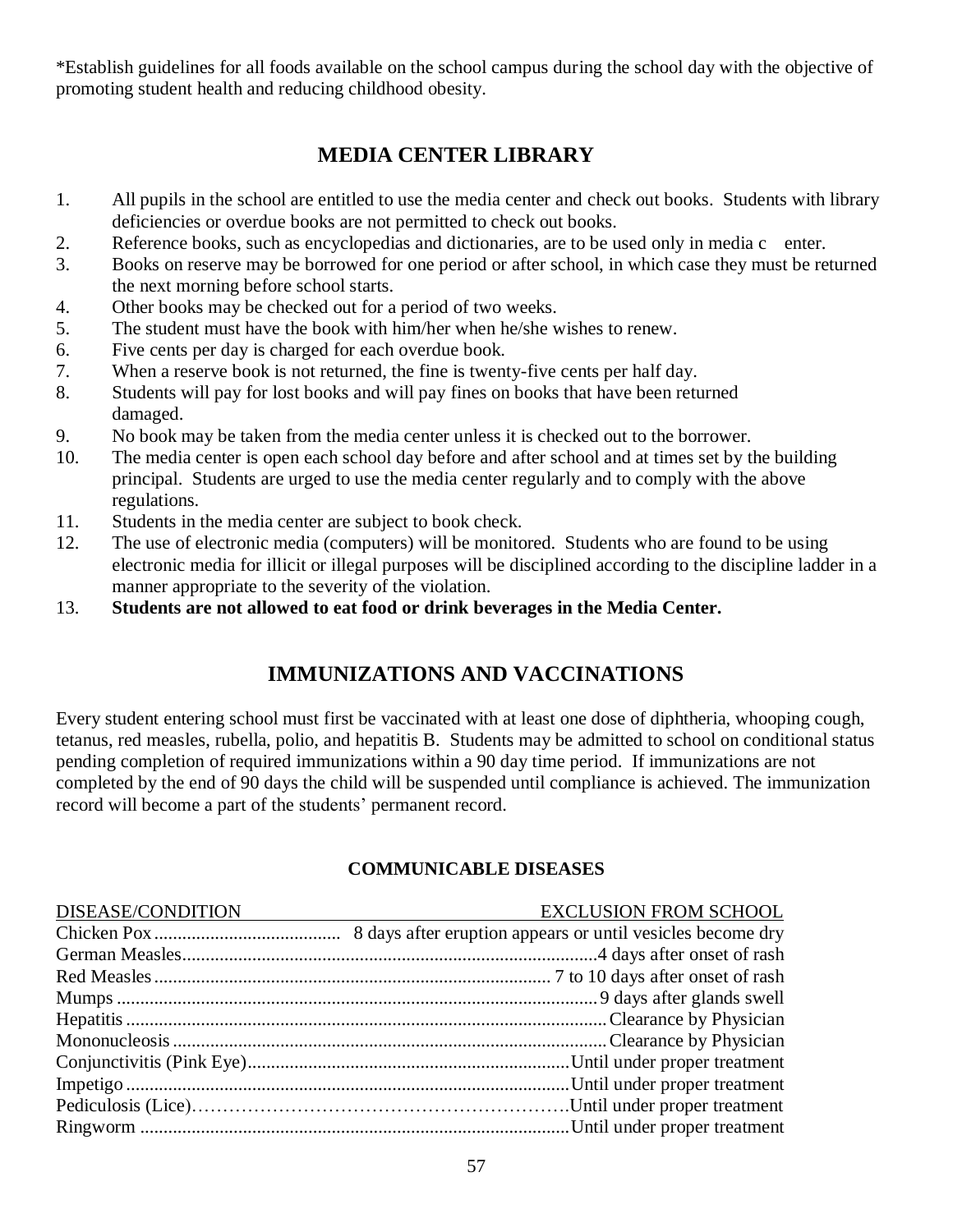Scabies .................................................................................................Until under proper treatment

Note: The principal may require a written note from the student's family doctor or public health department before returning to school after having a communicable or infectious disease.

# **ADMINISTERING MEDICINES TO STUDENTS/REGULATIONS**

Perry Central High School personnel will not administer prescription medicine to a student without the authorization of a physician and the signature of the parents/guardians on the indemnity agreement/permission form associated with this policy. The parents/guardians are responsible for obtaining a statement from the physician authorizing school personnel to administer the medicine. The statement should include:

| Student's name                    | Diagnosis                |
|-----------------------------------|--------------------------|
| Name of medicine                  | Method of administration |
| Time/s to administer the medicine | Amount of medicine       |
| Date to discontinue or review     |                          |
| Administration of medicine        | Physician's signature    |
|                                   | Date                     |

The parents/guardians are responsible for getting the medicine to the school. All medicine must be in a proper container with a label from the pharmacy that states the following:

| Student's name           | Name of medicine                  |
|--------------------------|-----------------------------------|
| Method of administration | Times to administer the medicine. |
| Prescription number      | Name of pharmacy                  |
| Date filled              |                                   |

-All medication that a student receives in the school setting will be recorded on the student's medication record. -Medications will not be accepted in household containers, envelopes, or baggies.

-Medication will not be given from a teacher's own personal supply.

-A new form must be signed for each medication or change of medication order. A new form with the physician's orders must be signed at the beginning of each school year if the medication is continued from one year to the next.

-Medication, both prescription and over-the-counter, must be brought to school by an adult.

-The proper disposal of unused medications is important, and it is the responsibility of the parent to obtain all unused medication from the school when the medication is discontinued, the school year ends, or the family transfers to another district. All medication left in the school under these conditions will be disposed of by the school nurse or designee.

-Student may keep asthma inhalers and diabetic medication with them at all times if given permission from the parent/guardian, physician, and school nurse.

-The parent or legal guardian must notify the school immediately if the medication is no longer required. -A maximum of one month's dosage of any medication should be brought to school at a time.

-The school shall designate a specific, locked, and limited access storage space within the school to store the medication.

-The school will ensure that there are copies of medication forms in the student's cumulative folder as well as available for immediate reference by the staff member responsible for administering the medication.

-The staff member administering the medication must ascertain the identity of the student, see that the medication is taken in his/her presence, and should note the time on the student's file.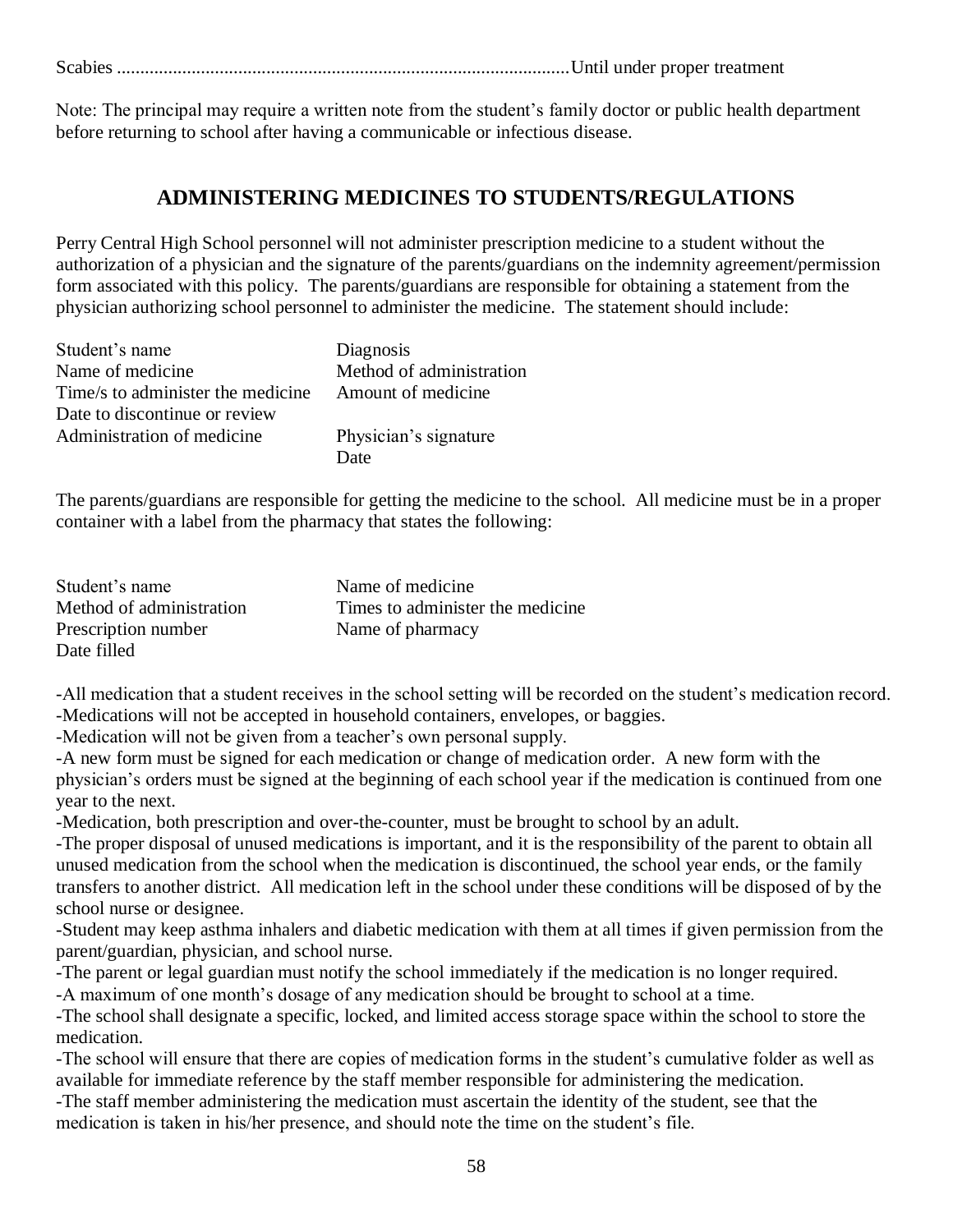-If a student refuses to take the prescribed medication, the staff member administering the medicine will notify the principal. The parent/legal guardian will be contacted immediately and, if they are not available, the assistance of a qualified person, i.e., school nurse or student's physician, should be sought. -Only prescribed medication that can be taken orally, e.g., pill, or that can be applied externally can be administered by a non-medically trained staff member. A medically trained staff member must administer any form of medication that requires an injection.

-The building principal shall be responsible for the administration of these regulations.

# **EXTRA CURRICULAR ACTIVITIES**

Students participating in extra-curricular activities (sports, band, cheerleading) must have completed a proof of insurance form and have a current physical on file

The Mississippi High School Activities Association governs academic rules for students participating in activities. Students must meet all requirements by MHSAA. In order to be eligible for try-outs or for election(s), the student must meet all requirements established under the policies specifically related to each activity's area.

A. To be eligible for participation in extra-curricular activities, eligibility will be determined at the end of each nine weeks. Students must have a cumulative average of 70 (all subjects averaged together). Students cannot have more than one failing grade. This means that more than one subject below 65 makes a student ineligible to participate in extra-curricular activities. Students who are failing one or more state tested courses **MUST** attend one hour per week of **MANDATORY** after-school tutoring for each failing course until his or her grade has improved to passing.

B. A student who fails to meet the requirements at progress report time will be placed on WARNING for the remainder of the nine weeks. (Participation may continue during the warning period) If by the end of the nine weeks the requirements have not been met, the student would be ineligible. Students may become eligible if they meet requirements at the next progress report.

C. An accrual of 5 or more office referrals will result in a student being disqualified from any or all extracurricular activities for the remainder of the year.

D. Athletes are required to remain in school 60% of the day on the day of a scheduled activity.

E. For special education students, the IEP committee will meet the week report cards are issued and make a determination as to the satisfactory progress of the students according to their IEP. If the committee determines the students are not making satisfactory progress, they will be ineligible to participate the next nine weeks.

F. At the end of the year, you will use the students' yearly average to calculate the overall average and the student can not be failing the subjects listed in Paragraph A.

The administration recommends that once a student begins a sport, they should remain until the end of the season. The administration supports finishing what you begin.

G. Student-athletes who are suspended, either in-school or out-of-school, will not be eligible for participation in extra-curricular activities during the period of suspension.

H. Student-athletes will be required to follow team rules as set by the coaches of their respective teams. A student may be dismissed from a team without prior warning if the student-athlete's actions warrant immediate removal from the team.

I. Any student who stops participating in a sport during that season may not participate in any other sport until that season ends. If a student stops participating due to a medical condition the principal may allow the student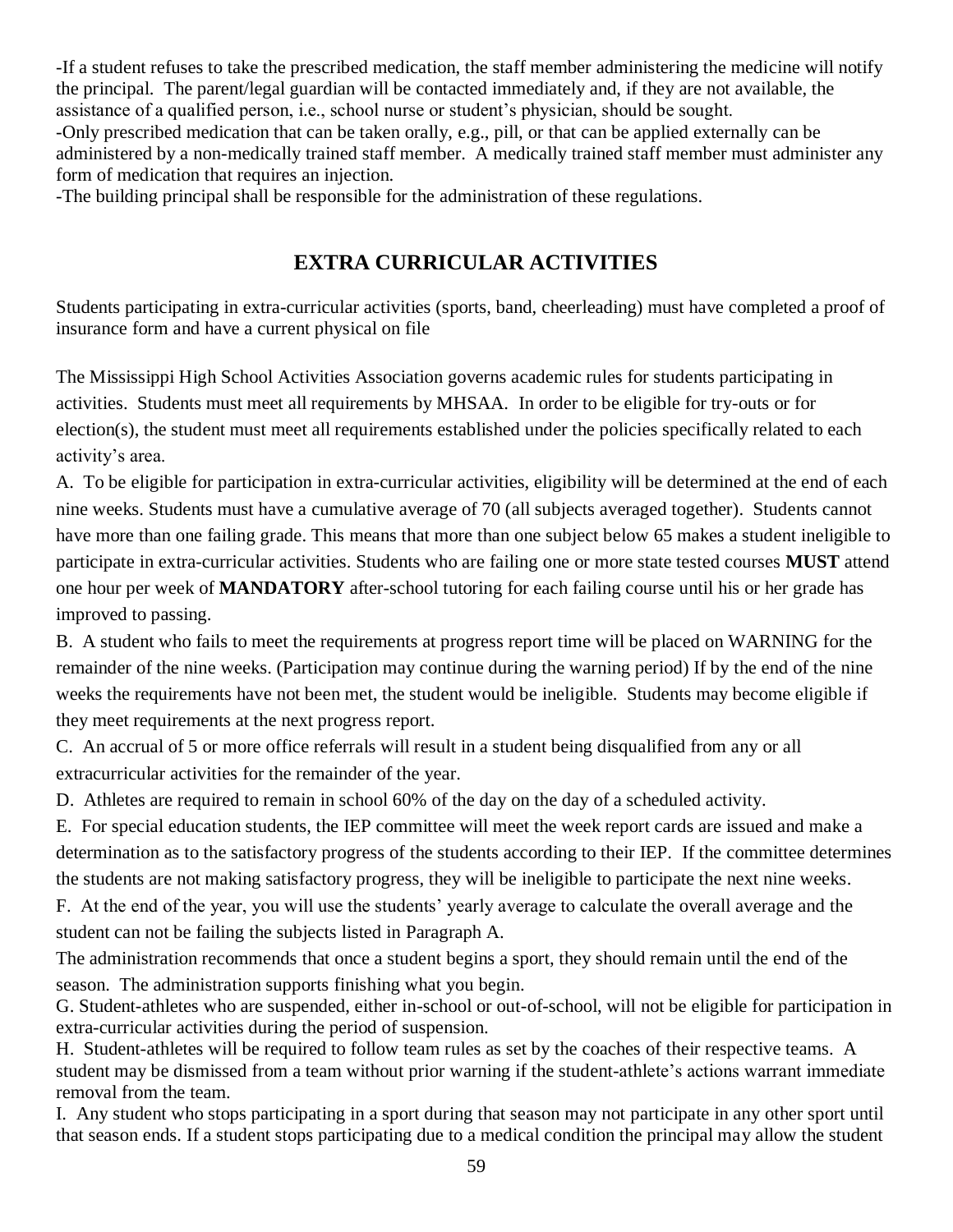to participate in another sport. The principal must receive documentation from a doctor that permits the student to participate in one sport but excludes them from others due to medical reasons.

# **PERRY COUNTY SCHOOL DISTRICT STUDENT DRUG TESTING** *EXTRA-CURRICULAR ACTIVITIES*

The Perry County School District School Board, in an effort to protect the health and safety of its students from illegal and/or performance enhancing drug use and abuse, thereby setting an example for all other students of this school district, has adopted the following policy for drug testing of students participating in extracurricular activities.

Participation in school-sponsored extracurricular activities is a privilege. Illegal drug use of any kind is incompatible with participation in any extracurricular activities on behalf of the school district. This policy is intended to complement all other policies, rules and regulations of the Perry County School District regarding possession or use of illegal drugs. This policy is not intended to be disciplinary or punitive in nature. The sanctions of this policy relate solely to limiting the opportunity of any student found to be in violation of the policy to participate in any extracurricular activities. There will be no academic sanction for violation of this policy. This policy shall apply to all participant students in Grades 9-12 or any student participating in varsity sports at Perry Central High School.

### **PROCEDURES**

The drug-testing program shall be implemented in accordance with the established Perry County School Board Policy, and with the advice and assistance of representatives from the medical profession. The contracting biomedical laboratory shall be approved by the Perry County Board of Education and conduct testing according to national accepted standards and procedures. The testing shall be implemented only after written consent from the student and the parent legal guardian. If any student and/or parent/legal guardian refuses to sign the drug testing informational release form or permission for the student to take the drug test, the student will immediately be suspended from participation in the extracurricular activity.

1. Each semester the school principal will present an information session to students to educate them about the sample collection process, privacy arrangements, and drug testing procedures. The students will also be informed of consequences of positive drug tests and related procedures and practices.

2. **Consent Form.** Any student who participates in extracurricular activities shall be provided with a copy of this policy and an "extracurricular activities student drug testing program consent form." This form shall provide consent for a sample of urine from the extracurricular participant to be tested for illegal or performanceenhancing drugs. The consent form must be read, signed, and dated by the student, parent or custodial guardian, and coach/sponsor before a participant student shall be eligible to practice or participate in any extracurricular activity. If any student, parent or guardian refuses to sign the consent to test and authorization to release form, the student will immediately be withdrawn from the extracurricular activity.

3. Each participant will be tested prior to the start of his/her season or extracurricular activity. Extracurricular participants who move into the district after the school year begins will be required to have a drug use test before being eligible to participate.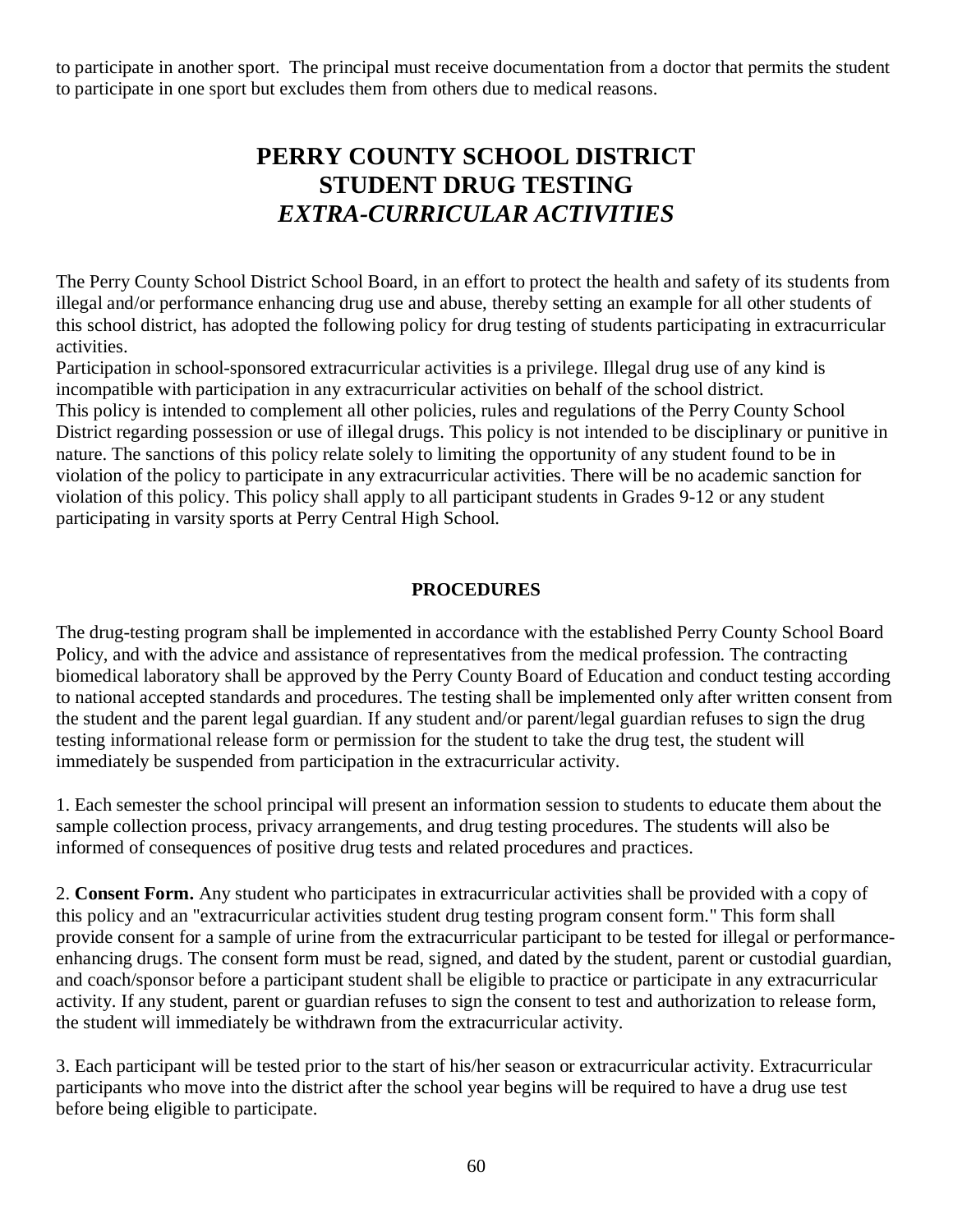4. Random tests will be conducted on 10% of the selection pool at a various time during the school year. Students will be assigned a confidential number for the purpose of random selection.

5. **Drug Use Testing.** Any drug use test required by the school district under this policy will be administered by or at the direction of a professional laboratory chosen by the school district that uses scientifically validated toxicological methods.

A. The participant will be required to present proper identification at the collection site.

B. Each participant will be interviewed by the person collecting the sample to document relevant information to ensure proper identification of the specimen.

C. The participant will be asked to remove any coat or outer garments that might conceal materials that could be used to alter the specimen.

D. The specimen will be collected in a single use container that is sealed until given to the participant just prior to entering the collection room. The person collecting the sample will insure that the participant does not have access to water or other substances that might alter the specimen.

E. The participant will enter the collection room and fill the container with the appropriate amount of urine.

F. The person collecting the specimen will follow processes that will insure that no specimen is altered before transportation to the lab.

6. **Testing Monitor.** All aspects of the drug use testing program, including the taking of specimens, will be conducted to safeguard the personal and privacy rights of students to the maximum degree possible. If at any time during the testing procedure the collector has reason to believe or suspect that a student is tampering with the specimen, the collector may stop the procedure and inform the athletic director/sponsor who will then determine if a new sample should be obtained.

7. **Test Results.** If the initial drug use test is positive, the initial test result will be subject to confirmation by a second test of the same specimen. The second test will use the gas chromatography/ mass spectrometry technique. The unused portion of a specimen that tested positive shall be preserved by the laboratory for six months or to the end of the school year, whichever comes first. Student records will be retained until the end of the school year.

### **CONFIDENTIALITY**

If the drug use test for any student has a positive result, the medical review officer will contact the school principal with the results. Procedures for maintaining confidentiality will be practiced. The school principal will then contact the parent or guardian of the student with instructions to contact the medical review officer to submit additional information. The medical review officer will review the additional information provided by the student, and/or the parent or guardian and determine if the positive test result occurred as a result of consumption of an illegal or performance-enhancing drug.

If it is determined that the positive test occurred as a result of the presence of an illegal or performance enhancing drug in the student's urine sample, the medical review officer will contact the school principal who will schedule a conference with the parent/guardian, the student, and the sponsor or coach of the extracurricular activity in which the student is involved. At the conference, the student and parent parent/guardian will be informed of which controlled substances were discovered as a result of the tests. The school district will rely on the opinion of the medical review officer in determining whether the positive test result was produced by other than consumption of an illegal drug or performance enhancing drug.

Records of test results and referral to counseling or treatment are kept confidential and will never be part of a student's educational record, nor will they be forwarded to another school. Under no circumstances will results from a drug use test under this policy be turned over to any law enforcement officer or agency.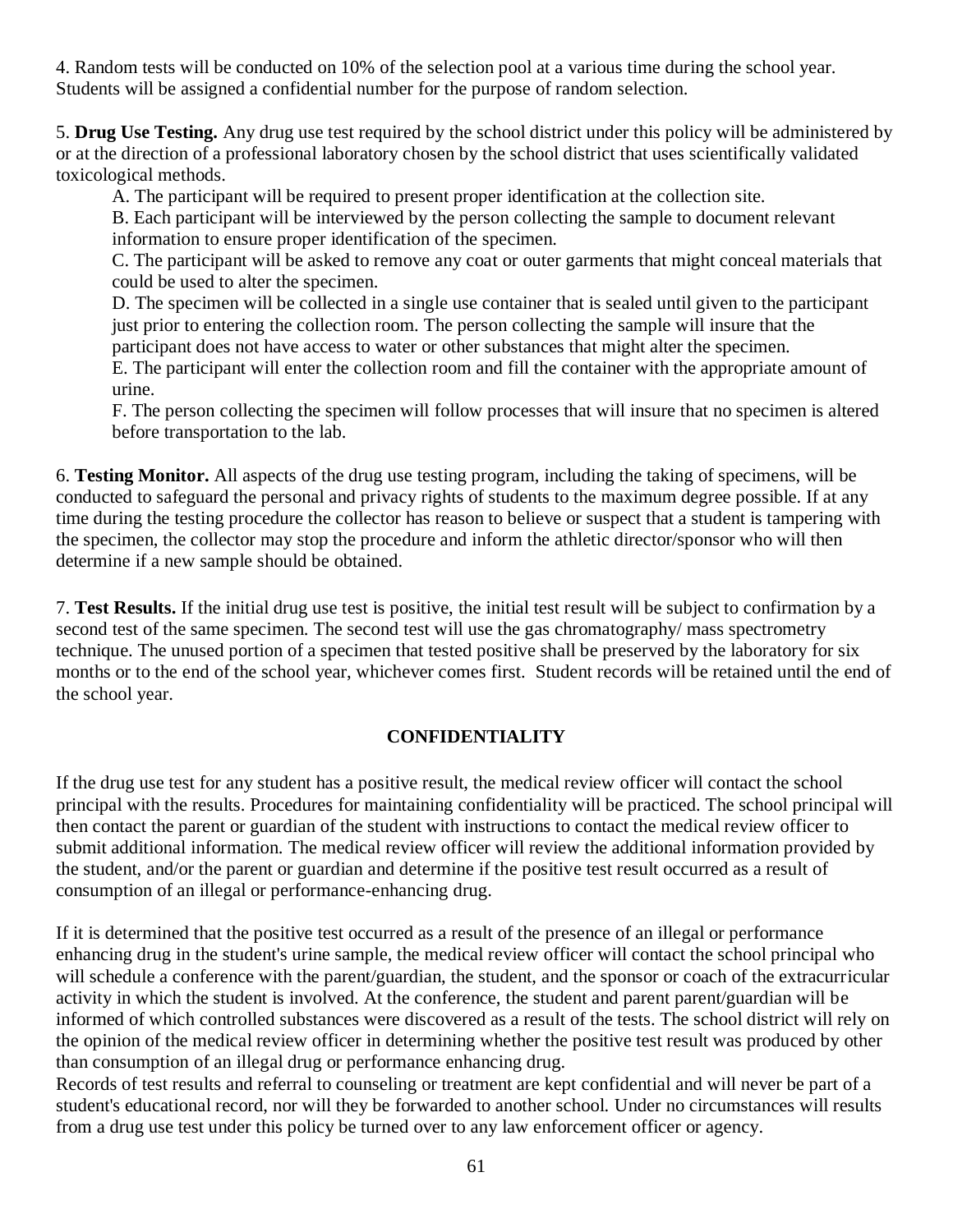### *Appeal*

A student who has been determined by the testing laboratory to test positive after two separate drug tests on the same urine sample, and who then has been determined to be in violation of this policy shall have the right to appeal the decision to a District Review Committee. Such appeal must be filed within five business days of notice of the initial report of the offense as stated in this policy, during which time the student will remain eligible to participate in any extracurricular activities.

The District Review committee shall review the findings of the laboratory and hear the recommendation of the school principal in accordance with this policy and then determine whether the original finding was justified. There is no further appeal right from the District Review Committee's Decision. The decision shall be conclusive in all respects. Any necessary interpretation or application of this policy shall be in the sole and exclusive judgment and discretion of the superintendent, which shall be final and not subject to appeal.

### **CONSEQUENCES**

1. **First positive test.** The student will be suspended from participation in all extracurricular activities for 30 days. The student and parent guardian are responsible for providing and attending mandatory drug abuse counseling by a qualified drug counselor two times during the suspension period as well as one follow-up session. Proof of completion will be required. The participant must submit to retest 30 days from the notification of the positive result.

If the activity that the participant is associated with has ended its season or activity, the suspension will carry over to the next season.

2. **Second positive test**. The student will be suspended from participation in any extracurricular activity for 90 days. The student and parent guardian are responsible for providing and attending mandatory drug abuse counseling by a qualified drug counselor six times during the suspension as well as three follow-up sessions. Proof of completion will be required. The participant will submit to a retest 30 day from the notification of the positive result. If the activity that the participant is associated with has ended its season or activity, the suspension will carry over to the next season.

3. **Third positive test**. The student will be suspended from participation in any extracurricular activity for the remainder of his/her time in the Perry County School District.

4. **Self-referral**. A student who self-refers to the athletic director, principal, coach or sponsor before being notified to submit a drug use test will be allowed to remain active in all extracurricular activities. However, the student will be considered to have committed his/her first offense under this policy and will be required to retest as would a student who has tested positive.

5. **Refusal to submit to a drug use test**. If a participant student refuses to submit to a drug use test under this policy, such student shall not be eligible to participate in any extracurricular activity, including all meetings, practices, performances, and competition for 180 school days, upon completion of which the participating student shall again be subject to this policy.

# **CHEERLEADER-MASCOT**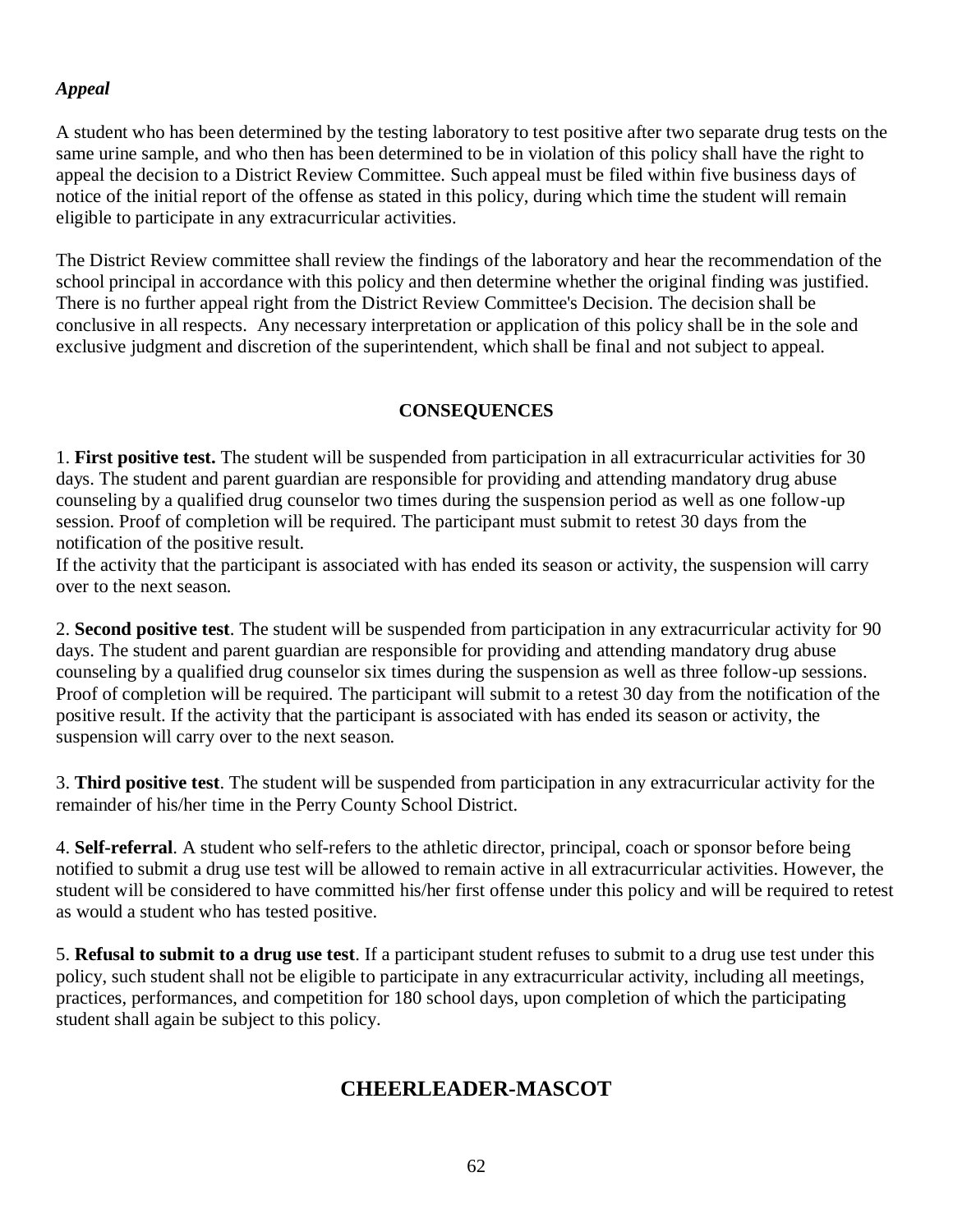Participation in the above listed activities is a privilege, not a right. Students who are selected are expected to demonstrate qualities that reflect favorably upon the Perry County School System. All Students of Perry Central High School are eligible to try out for these positions. For a copy of these requirements students should contact the sponsor of the group for more information. All students must meet eligibility requirements set forth by the extra-curricular activities policy and the constitutional by-laws of the activity.

Selections for these positions will be made by an unbiased committee composed of people who live outside the Perry County School District and will be based on the qualifications set forth in the constitution for these activities. Continuation of participation in these activities will be dependent on the student maintaining the high standards set forth in the constitution and by-laws. Any acts of misconduct that reflect adversely on the Perry County School System may result in the dismissal of participation from the team. The Administration will have the final authority in such dismissals.

### **SCHOOL COLORS/MASCOT**

School Colors are Cardinal and Gold. The Mascot is the Bulldog.

### **BAND**

There is a marching band and a concert band. It performs for many community and school events. Members are selected by the band director and most provide their own instruments. The school provides some instruments for student band members.

### **DRUM MAJOR**

Candidates for drum major must be current band members that have been in the marching band 2 or more years with one of those years being part of the Perry Central Band of Gold. The drum major is selected through audition.

### **CHOIR**

Members are selected by audition. The choir presents several performances throughout the year.

### **TEXTBOOKS**

Textbooks are supplied by the school at no cost to the student on a loan basis. Since these books remain the property of the school district, defacement or abuse of books will result in the assessment of a damage fee. The amount charged will be determined according to the damage.

In cases where books are lost or damaged to a degree that will prevent further use, the student will be charged the remaining value of the book. In addition to paper, pencils, and composition books, parents will be responsible for the purchase of workbooks, weekly publications, art supplies, and other materials as needed.

### **USE OF TELEPHONE**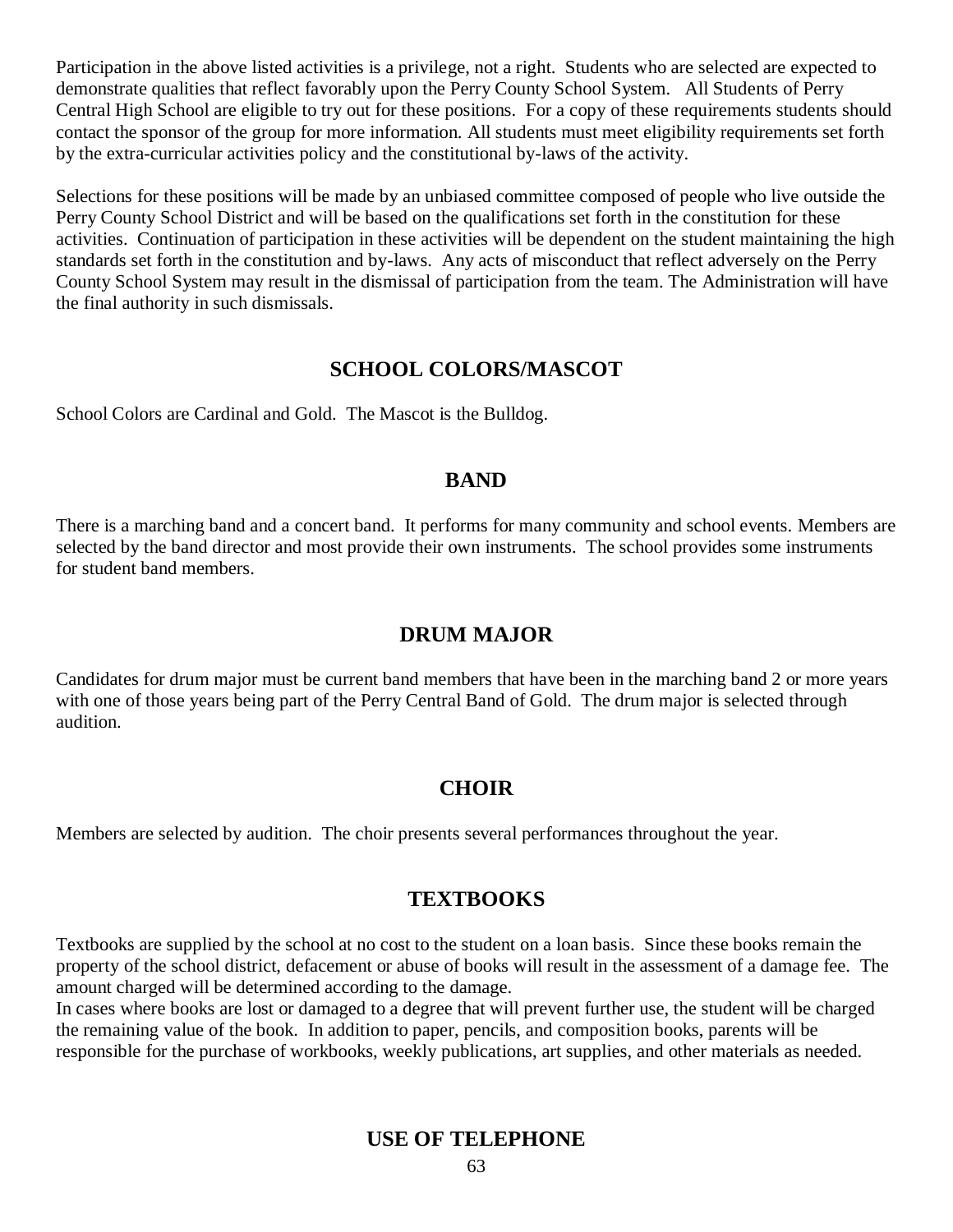Students will be allowed to use the school telephones to call home for illness or emergencies only**. Students will not be pulled out of class during instructional time to receive phone calls unless approved by an administrator.**

# **BACK PACKS-BOOK BAGS- PURSES**

Any back pack, book bag, equipment bag, purse, etc., brought on campus may be subject to search. By bringing the items on campus the student implies consent to a search of its contents by school personnel or law enforcement.

# **LOCKERS**

Perry Central High School provides each student with an assigned locker. The student must understand that the acceptance and use of a locker implies consent for the administration to enter that locker and search its contents. Each student is responsible for the contents of the locker whether or not the contents are his personal property. Students are not allowed to share lockers and should not allow other students to use the assigned locker. The locker should be kept locked at all times.

Placing materials or belongings in a locker not assigned to you will result in disciplinary action. Not keeping your locker locked at all times may result in disciplinary action. Students will pay a \$ 5.00 lock rental fee that is not refundable. An additional \$10.00 will be charged to replace a lock.

# **FUND RAISING**

A school sponsored student organization must receive prior approval from the principal and the superintendent before beginning any fund-raising project. No student representing groups outside the school will be permitted to conduct fund raising activities in the school. Students possessing candy or other items at school for sale to other students, other than school sponsored and approved activities, will be subject to disciplinary action.

### **ORGANIZATIONAL FUNDS**

School clubs and organizations will deposit all money and make requests for withdrawals through the office of the principal.

### **PARTIES**

Parties are not permitted in the high school during the school day. All evening parties and dances must be scheduled with the administration in accordance with district policy.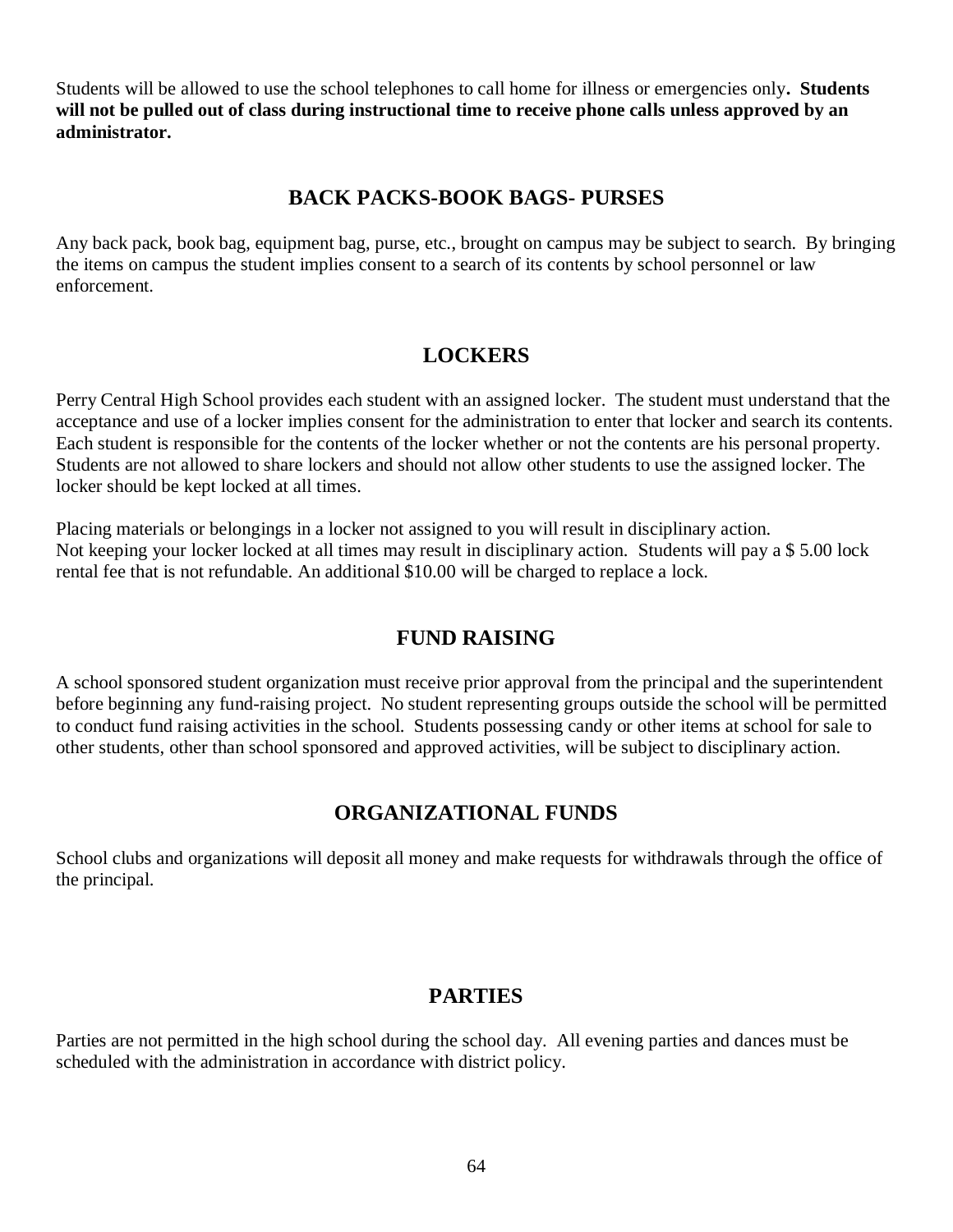### **INSURANCE**

School insurance is available at the beginning of the year at a nominal cost to the student. Several plans are available at the option of the parent and the student. All students participating in athletics or enrolled in vehicular mechanics, horticulture, forestry, allied health, child care, cooperative education, and science are required to have proof of insurance. Failure to provide proof of insurance or failure to sign a waiver form will require the removal of the student from the program or activity or class. The school district by law, cannot assume any responsibility for costs in connection with student accidents or injury.

### **EMERGENCY OR CRISIS SITUATIONS**

Mississippi State Law requires the parents or guardians to furnish the school system with telephone numbers where they can be reached at all times in the event of an emergency situation. Perry Central High School has a Crisis Intervention Plan that addresses the protocol of response needed for each emergency. Students are expected to be quiet, to listen, and to cooperate with the supervising teacher during any emergency. Detailed emergency instructions will be given by the supervising teacher for each emergency situation that occurs.

School staff members will exercise their best judgment as to what procedure is needed for handling each emergency. Certified First Aid and CPR responders are available for any emergency which may occur. No care beyond first aid (defined as the immediate, temporary care given in case of accidents or sudden illness) will be given. A Registered Nurse is also available to assist with each emergency.

**In the event that the parent or cannot be reached the school officials will act to safeguard the student in every reasonable way.**

### **EMERGENCY NOTICES**

Parents should listen to local radio or television stations for announcements from the Superintendent of Education's Office.

### **ASBESTOS NOTICE**

Perry Central High School is in compliance with all EPA requirements. A management plan for asbestos containing material is on file in the Superintendent's Office for review. The report finds no asbestos hazards at this time in Perry Central High School

### **STUDENT GOVERNMENT ASSOCIATION**

The Student Government Association will be responsible for all elections that occur at Perry Central High School. All elections are governed by the Constitution and By-Laws of the Student Government Association. Copies of the guidelines are located in the Office at Perry Central High School.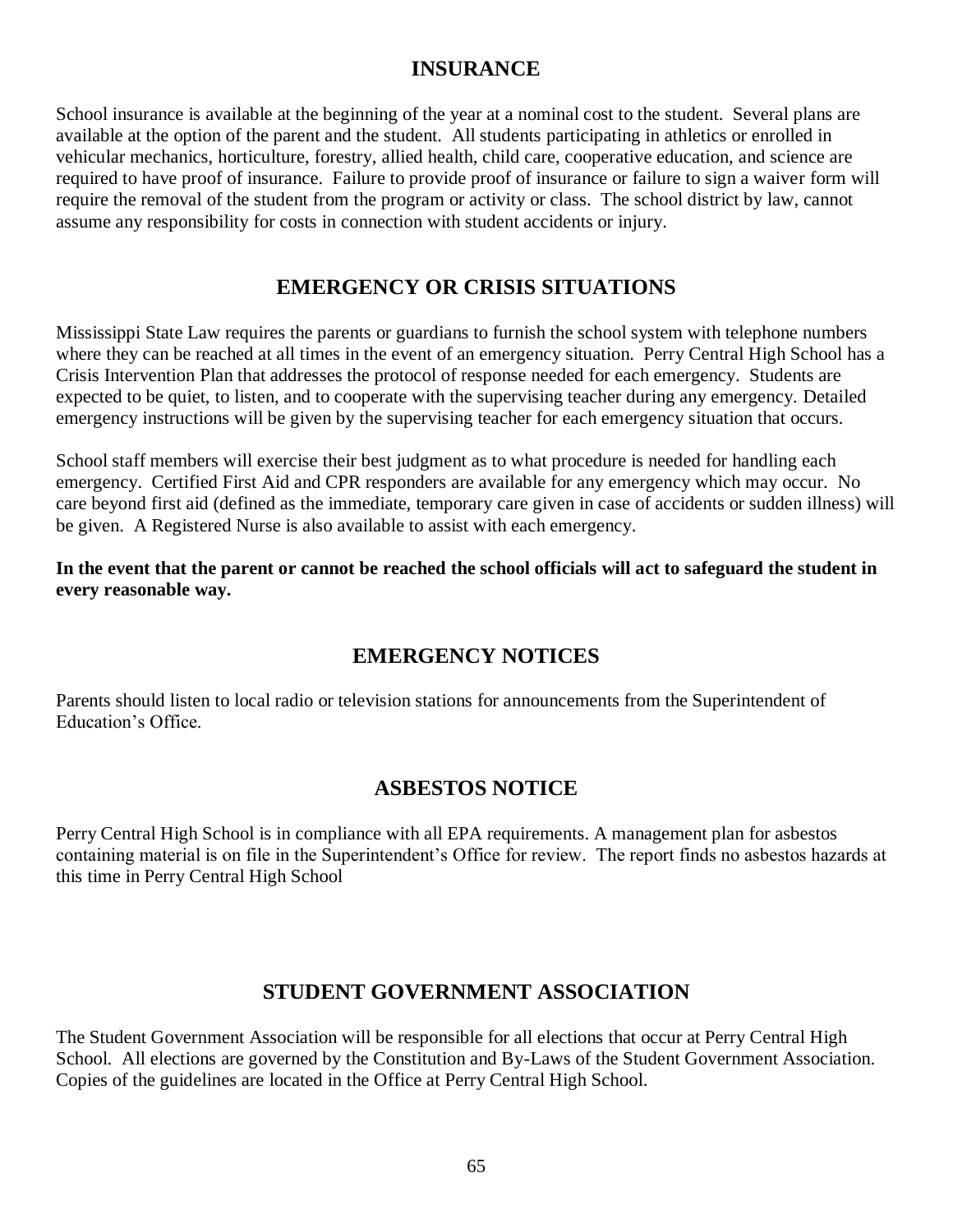# **HALL OF FAME**

Students must have an eighty-five (85) average. Students must have met the attendance requirements for the current year. Students must have attended PCHS the entire previous year. In order to be placed on the ballot, eligible students must submit a resume which includes extracurricular activities, volunteer work, and leadership positions held for grades 9-12.

Hall of Fame will be selected by faculty who teach Carnegie credit classes. Teachers should consider grades, extracurricular involvement, citizenship, volunteer work, and leadership when selecting students for Hall of Fame. The schools valedictorian and salutatorian will automatically be selected into the Hall of Fame.

The Hall of Fame is selected from the senior class each year. The number selected will be based on Ten percent of the number of seniors plus the valedictorian and salutatorian. EXAMPLE: Seventy seniors are in the 2000 class. Ten percent of seventy equals seven. There would be seven Hall of Fame selections for that year.

### **PROM**

### **The guidelines for prom are intended to reestablish prom as an event in which the Junior Class sponsors the prom for the Senior Class as a farewell into the next phase of their lives.**

Guidelines are the following:

1. Each Junior attending the Prom will pay a fee. If a student chose not to attend Prom during their Junior year but chooses to attend their Senior year, the student **MUST** pay the **FULL** price that all Juniors pay (the current fee).

2. **ONLY** students enrolled in a public or private high school (including Home School) may attend Perry Central Prom.

3. Guests of PCHS students must be 10th, 11th, or 12th grade or a Perry Central graduate from the prior school year ONLY **(One year removed)**.

4. Each PCHS student wishing to bring a guest who is a 10th grade PCHS student or a 10th, 11th or 12th grade student from another school **MUST** complete a guest verification form. Forms may be picked up from Prom Sponsor.

5. The Prom Sponsor will verify eligibility of all guests.

6. Students who are Home Schooled in the 10th, 11th, or 12th grade must provide documentation from MDE or the school that has an established Home School Program, verifying enrollment as a Home-Schooled Student.

### **Exceptions to any of the aforementioned guidelines may be approved ONLY by the Superintendent of Education.**

# **STUDENT ELECTIONS**

For all student elections, the following procedures MUST be followed:

- Nominations will be taken. Nominees will be screened for eligibility and approved by the administration. Only the top four nominees will be placed on the ballot.
- No students will be allowed to count ballots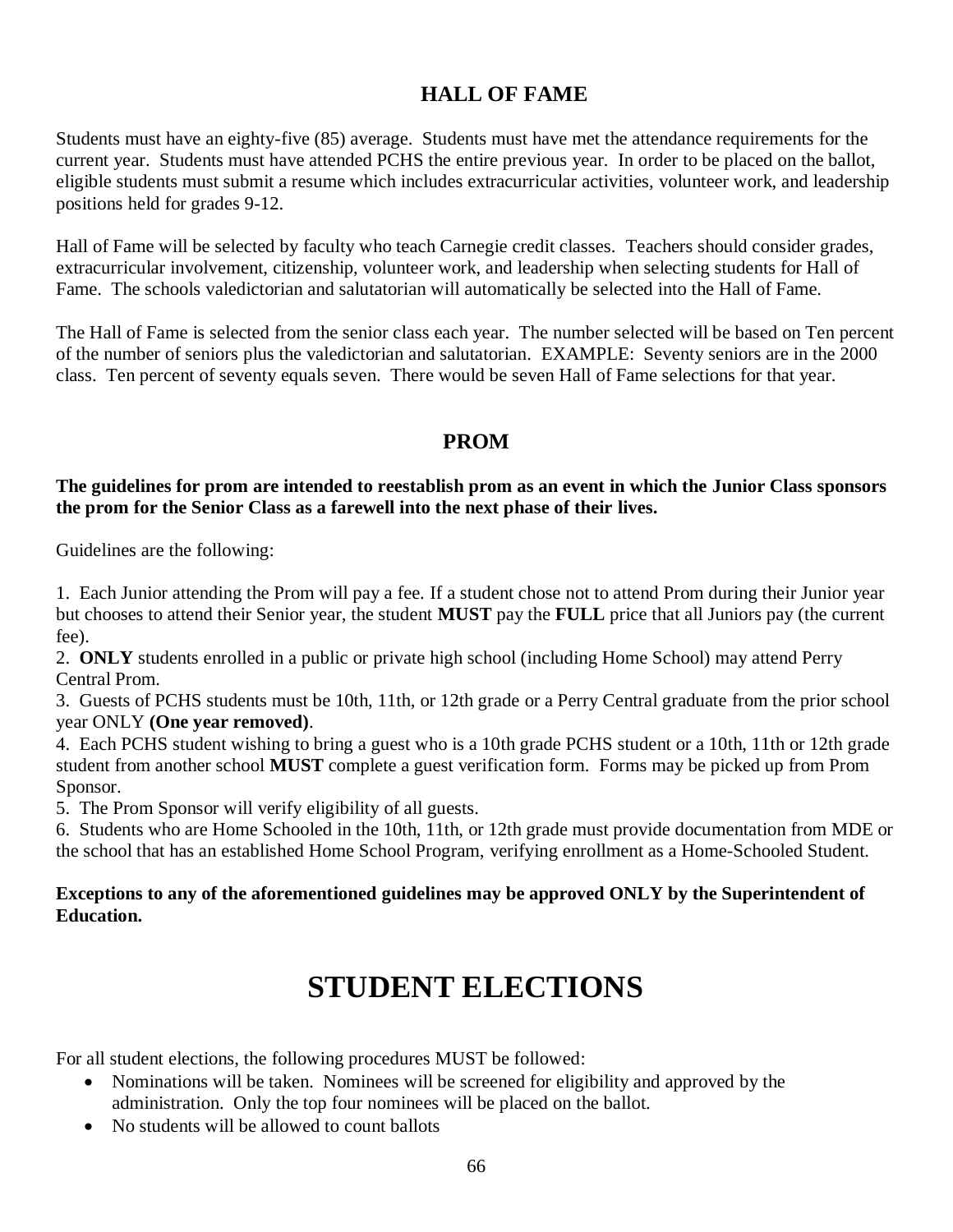- At least two teachers/staff members will count ballots at all times and verify results with their signatures.
- Instructional class time WILL NOT be interrupted for voting. Votes will be cast either before classes begin, at break or during lunch.

# **CLASS FAVORITES**

Class favorites must be passing all subjects through the last grading period. Person selected must win by a majority of votes cast. Nominations will be taken. Students must not have more than one office referral.

### **WHO'S WHO**

Nominations will be taken. Students from grades 9-12 will be selected in the following categories:

| Best All Around             | <b>Best Dressed</b>          | <b>Best Personality</b> |
|-----------------------------|------------------------------|-------------------------|
| <b>Best School Spirit</b>   | Most Intellectual            | <b>Most Athletic</b>    |
| <b>Most Courteous</b>       | Most Likely to Succeed (Sr)  | Wittiest                |
| <b>Friendliest Freshman</b> | <b>Silliest Sophomore</b>    | Jolliest Junior         |
| <b>Sassiest Senior</b>      | <b>Most Christian Spirit</b> |                         |

All those running for Who's Who must be passing all subjects through the last grading period. Students in grades 9-12 vote on these. Students must win by a majority vote. All nominees must meet attendance requirements. Students must not have more than one office referral.

### **NOTE: The annual staff sponsor will be in charge of Class Favorite and Who's Who Elections.**

# **HOMECOMING QUEEN & HOMECOMING COURT**

The Homecoming Court candidates must meet the following requirements:

#### **Homecoming Queen**

- Must be a senior girl who has attended PCHS their junior and senior years.
- Be passing all subjects through the last grading period.
- Must have successfully completed and satisfied the requirements for each End Of course Assessment (English II, Biology I, Algebra I & U. S. History)
- Meet attendance requirements.
- No Out of School Suspensions 2017-2018 school year to the present.

### **Homecoming Court**

- Be passing all subjects through the last grading period.
- Meet attendance requirements.